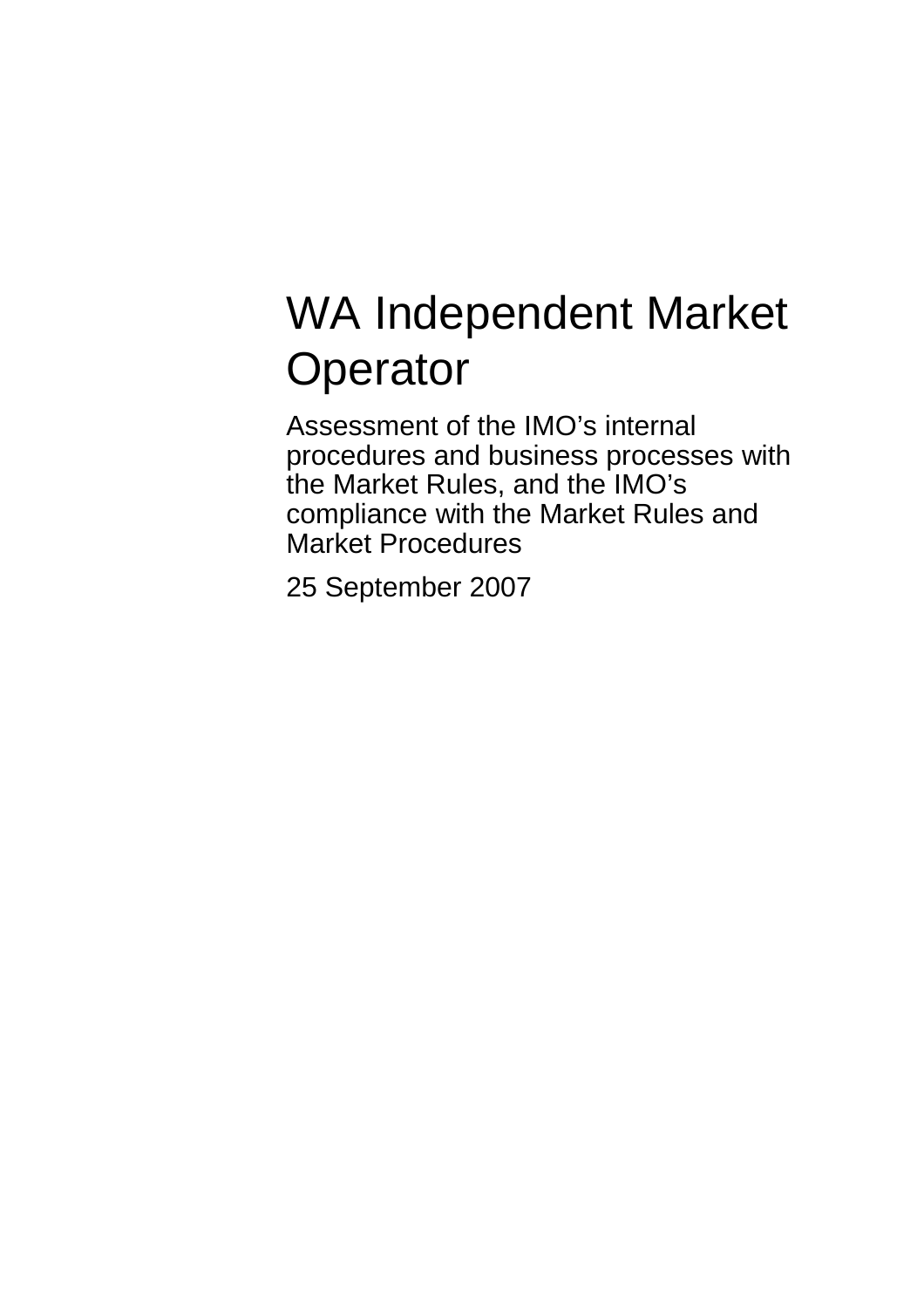# WA Independent Market **Operator**

Assessment of the IMO's internal procedures and business processes with the Market Rules, and the IMO's compliance with the Market Rules and Market Procedures

25 September 2007

© PA Knowledge Limited 2007

Prepared by:

PA Consulting Group PO Box 1659 Lambton Quay **Wellington** Tel: +64 4 499 9053 Fax: +64 4 473 1630 www.paconsulting.com

Version: 1.0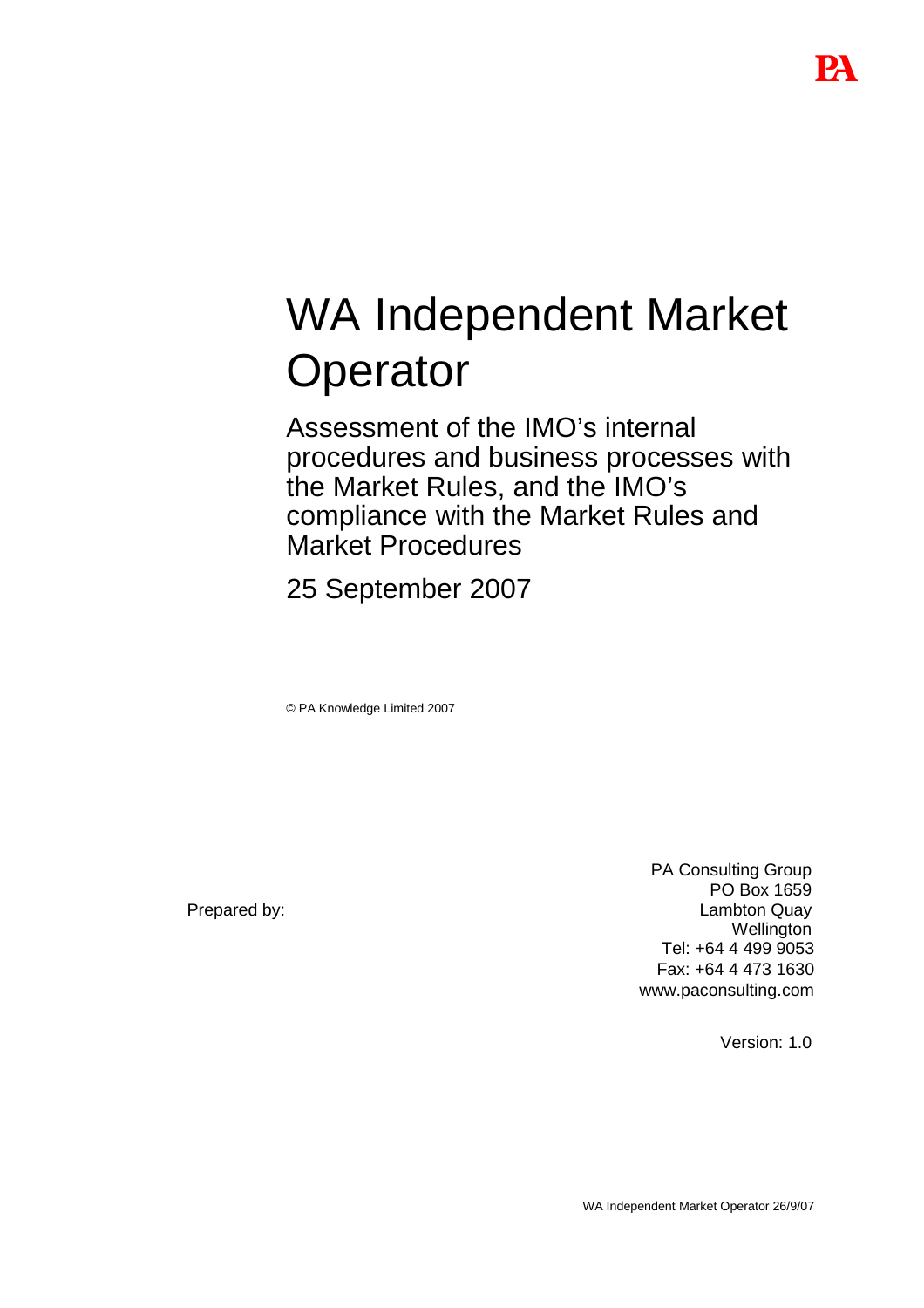

## **FOREWORD**

This report sets out the results of the market audit by PA Consulting Group in carrying out its assessment of the compliance of the IMO's internal procedures and business processes with the Market Rules, and the IMO's compliance with the Market Rules and Market Procedures.

This market audit has been carried out under Market Rule 2.14.3. which requires that

The IMO must ensure that the Market Auditor carries out the audits of such matters as the IMO considers appropriate, which must include:

(a) the compliance of the IMO's internal procedures and business processes with the Market Rules

- (b) the IMO's compliance with the Market Rules and Market Procedures
- (c) the IMO's market software systems and processes for software management.

PA has found that the IMO has complied with its obligations under the Market Rules, with a small number of instances of non-compliance none of which we believe to be material.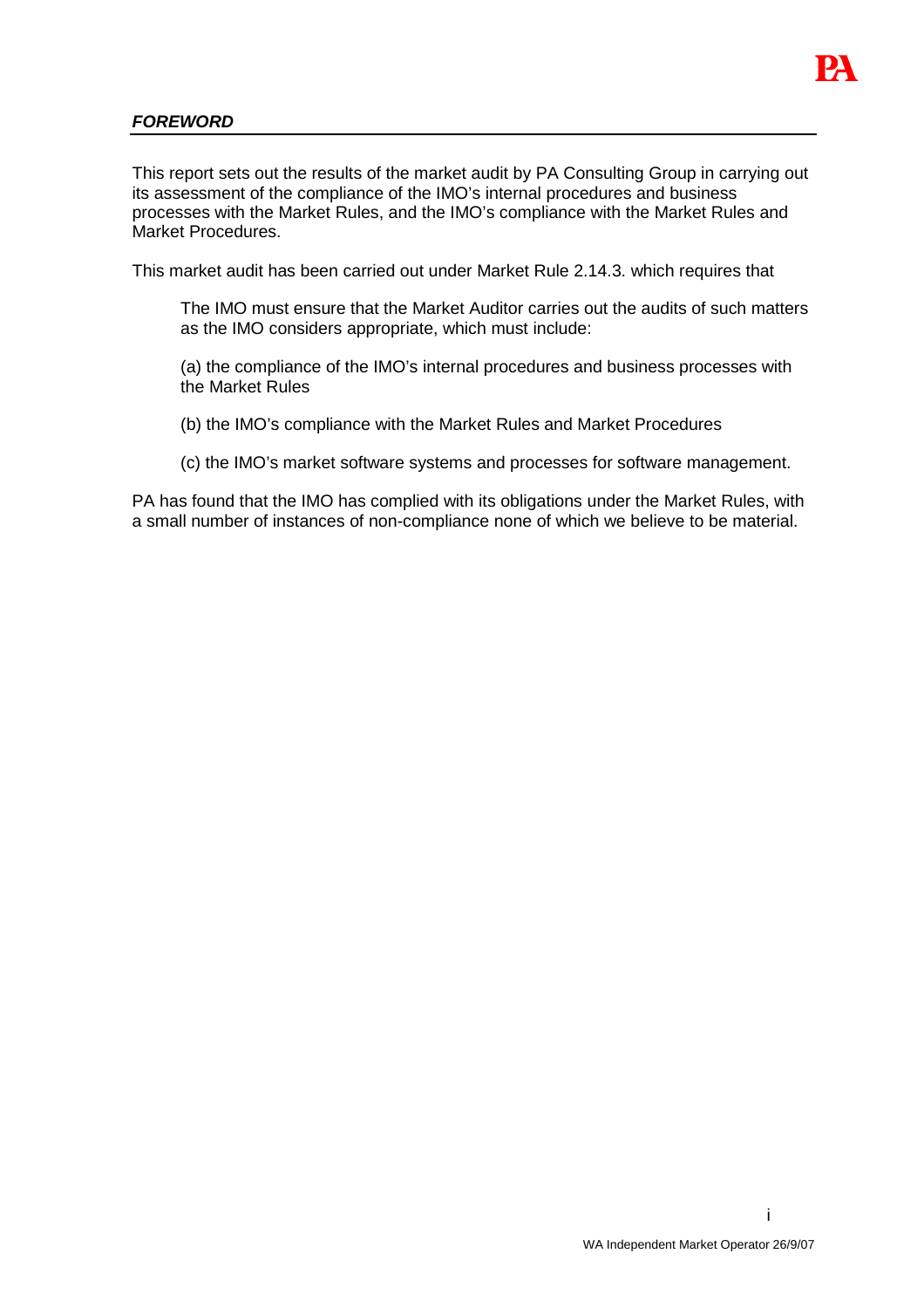# **TABLE OF CONTENTS**

# **Foreword**

# **1. Introduction**

- 1.1 Scope of the market audit
- 1.2 market audit process
- 1.3 Structure of this report
- 1.4 Acknowledgements

# **2. Market Rule Chapter 1 – Introduction**

- 2.1 Documentation
- 2.2 Compliance with Chapter 1
- 2.3 Opinion

# **3. Market rule Chapter 2 – Administration**

- 3.1 Documentation
- 3.2 Compliance with Chapter 2
- 3.3 Opinion

# **4. Market Rule Chapter 3 – Power system security and reliability**

- 4.1 Documentation
- 4.2 Compliance with Chapter 3
- 4.3 Opinion

# **5. Market Rule Chapter 4 – Reserve capacity**

- 5.1 Documentation
- 5.2 Compliance with Chapter 4
- 5.3 Opinion

# **6. Market Rule Chapter 5 – Network control service procurement**

- 6.1 Documentation
- 6.2 Compliance with Chapter 5
- 6.3 Opinion

# **7. Market Rule Chapter 6 – Energy market**

- 7.1 Documentation
- 7.2 Compliance with Chapter 6
- 7.3 Opinion

# **8. Market Rule Chapter 7 – Dispatch**

- 8.1 Documentation
- 8.2 Compliance with Chapter 7
- 8.3 Opinion

# **9. Market Rule Chapter 8 – Wholesale market metering**

ii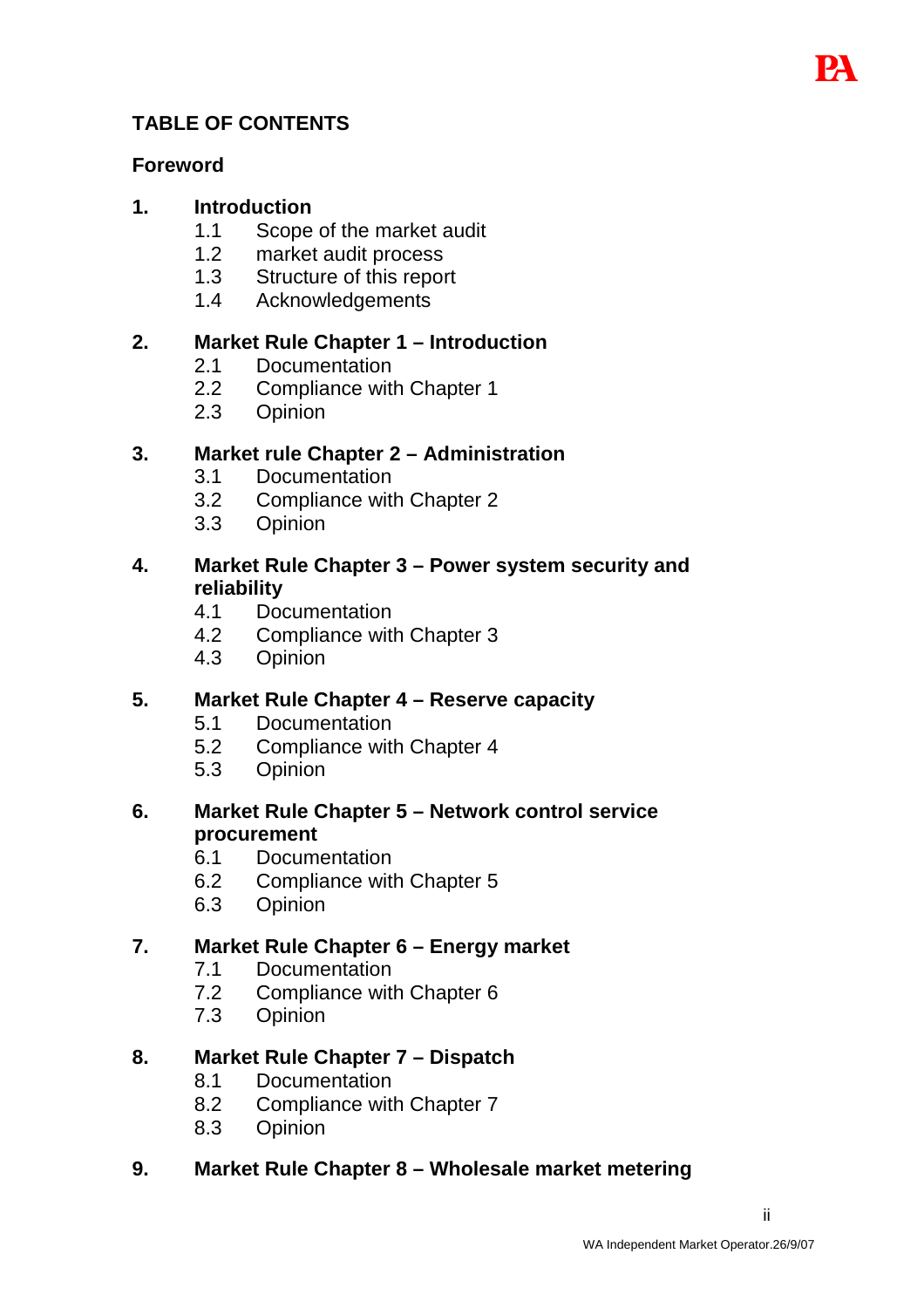

- 9.1 Documentation
- 9.2 Compliance with Chapter 8
- 9.3 Opinion

# **10. Market Rule Chapter 9 – Settlement**

- 10.1 Documentation
- 10.2 Compliance with Chapter 9
- 10.3 Opinion

# **11. Market Rule Chapter 10 – Market information**

- 11.1 Documentation
- 11.2 Compliance with Chapter 10
- 11.3 Opinion

# **Appendices**

# **APPENDIX A: Mapping of IMO Market Rule obligations to IMO Market Procedures and Internal Procedures**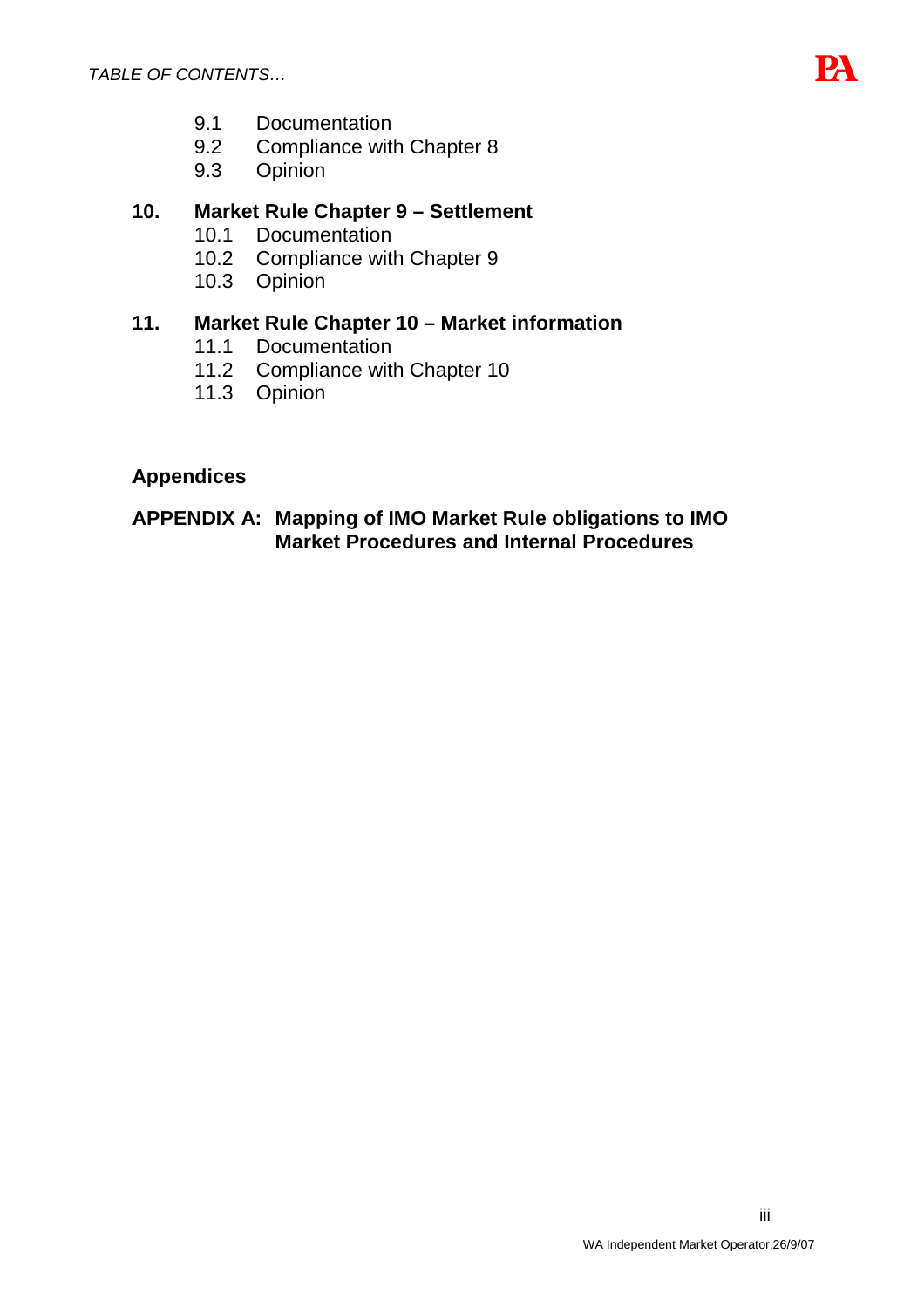

## **1. INTRODUCTION**

The document sets out the results of the market audit by PA Consulting Group in carrying out its assessment of the compliance of the IMO's internal procedures and business processes with the Market Rules, and the IMO's compliance with the Market Rules and Market Procedures.

# **1.1 SCOPE OF THE MARKET AUDIT**

This market audit has been carried out under Market Rule 2.14.3. which requires that

- The IMO must ensure that the Market Auditor carries out the audits of such matters as the IMO considers appropriate, which must include:
- (a) the compliance of the IMO's internal procedures and business processes with the Market Rules
- (b) the IMO's compliance with the Market Rules and Market Procedures
- (c) the IMO's market software systems and processes for software management.

#### **1.2 MARKET AUDIT PROCESS**

In conducting the market audit on the compliance of the IMO with the Market Rules, PA has:

- Ensured that it is up to date with its understanding of the Western Australian Wholesale Electricity Market Rules;
- Identified all obligations placed on the IMO by the Market Rules;
- Mapped those obligations to the applicable Market Procedures and Internal Procedures;
- Reviewed the procedures in place for compliance with the Market Rules:
- Sought evidence that the IMO is following those procedures so as to comply with the Market Rules;
- Had discussions with IMO management and staff to clarify issues identified; and then
- Prepared a draft report setting out our findings.

There are limitations to any external audit. Audits are not an absolute guarantee of the truth or reliability of agency information or the effectiveness of internal controls. They may not identify all matters of significance. This is because external audit techniques involve:

- Professional judgement as to "good industry and market operational practice"
- The use of sample testing
- An assessment of the effectiveness of internal control structures and
- An assessment of risk.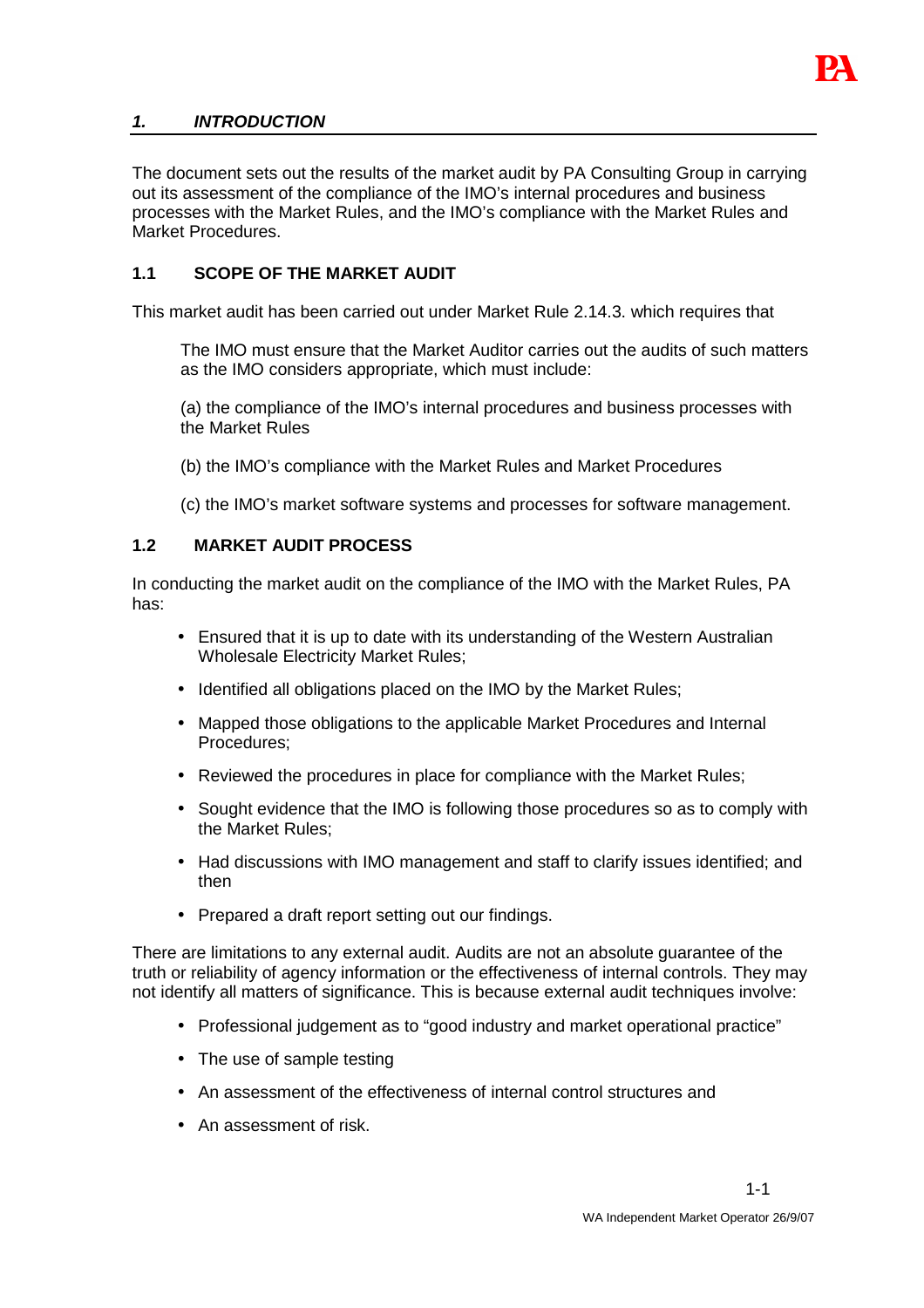

A market audit does not guarantee every procedure and action carried out in the operation of the electricity market in the audit report, nor does it examine all evidence and every transaction. However, our audit procedures should identify errors or omissions significant enough to adversely affect the decisions of users of the market audit report.

We also note that there is a high degree of compliance monitoring built into the market design. Should the IMO not carry out a requirement of the Market Rules, those cases that are material will have affected either System Management or market participants and are likely to have been raised.

Where non-compliant procedures or actions are identified, these are classified as being:

- Material, in that they may affect decisions made by market participants or otherwise affect the outcome of the market, or
- Non-material, in that
	- − they do not comply with the wording or the Market Rules but do comply with the intention of the Market Rules or
	- − they do not comply with the Market Rules but they are not likely to affect decisions made by market participants or otherwise affect the outcome of the market.

In performing this market audit, we are conscious that it covers the first year of operation of the Western Australian Wholesale Electricity Market. It has been PA's experience that during the first year of operation any electricity market will require some minor changes to the Market Rules to correct problems created by drafting that does not allow reasonable operational practices.

We have found this to be the case here and many of the reported non-compliances are due as much to minor drafting errors, with the spirit of the rule being complied with although the wording is not. Where this has been the case, we have suggested that a Rule Change be proposed to better express the intent of the rule.

# **1.3 STRUCTURE OF THIS REPORT**

The report contains PA's analysis of the operation of the IMO on a Market Rules chapter by chapter basis.

Appendix A to the report records the mapping of Market Rule obligations to both the Market Procedures and the appropriate IMO Internal Procedures although the rules require the audit of compliance of the Internal Procedures and not the Market Procedures with the Market Rules.

# **1.4 ACKNOWLEDGEMENTS**

PA would like to thank the managers and staff of the IMO who willingly provided information and shared in discussion with us while we carried out this market audit.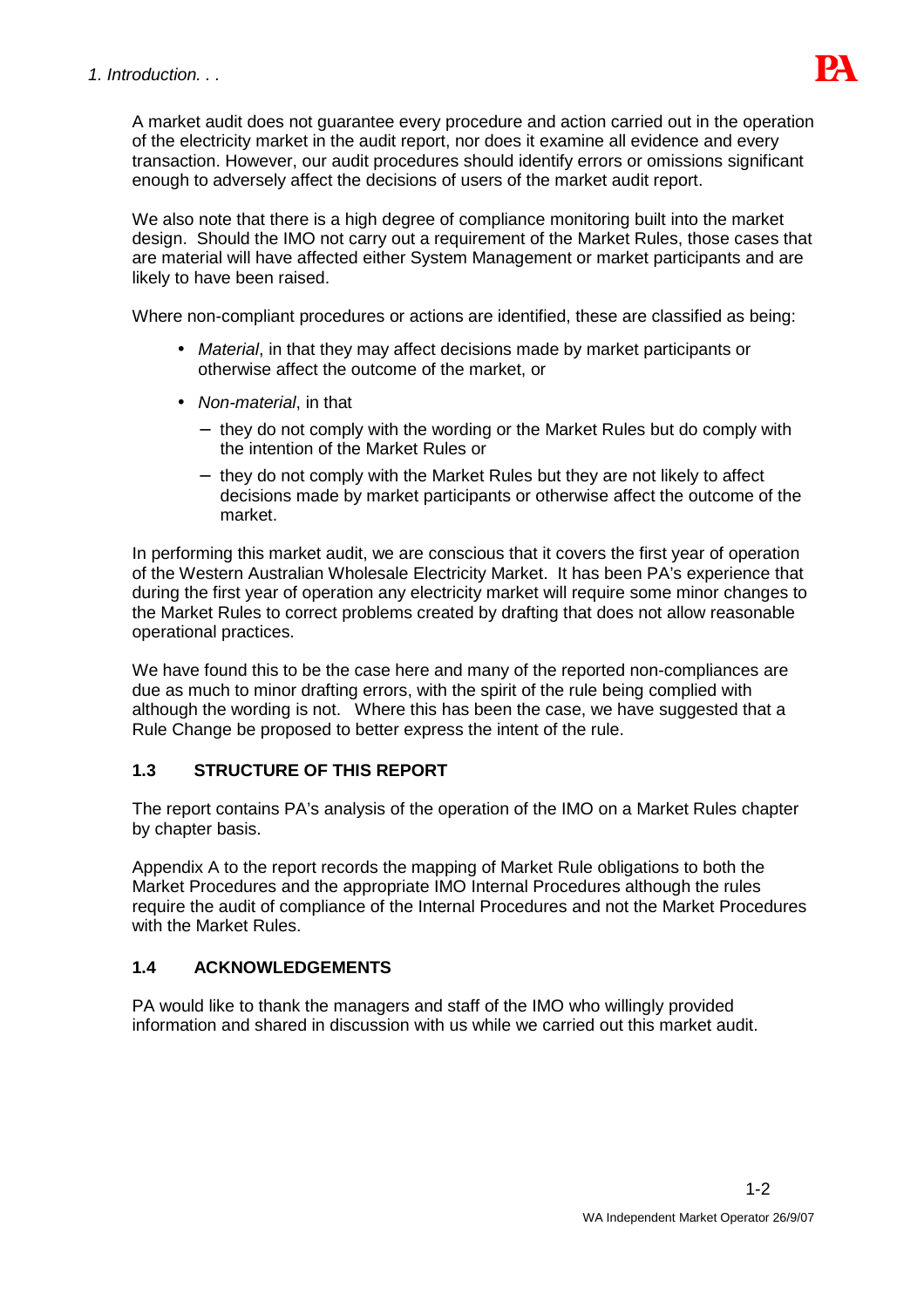

## **2. MARKET RULE CHAPTER 1 – INTRODUCTION**

#### **2.1 DOCUMENTATION**

Market Rule Chapter 1 sets out the Introduction to the Market Rules such as the objectives of the market, conventions and transitional arrangements

The relevant Market Procedures are:

• Market Procedure for Notices and Communications

and there are no Internal Procedures.

#### **2.2 COMPLIANCE WITH CHAPTER 1**

The procedures to be followed are fully documented and, if followed, should result in compliance with the Market Rules.

There is only one specific obligation placed on the IMO under Chapter 1 which is the responsibility of the IMO in its Market Administration Role. This obligation under 1.6.1 is that

The IMO must develop a Market Procedure which sets out the method by which notices and communications required under, contemplated by or relating to, these Market Rules are to be given to or by the IMO.

This obligation has been complied with through the publishing of "Market Procedure for Notices and Communications" on the IMO website.

#### **2.3 OPINION**

The IMO has complied with its obligations under Chapter 1 of the Market Rules.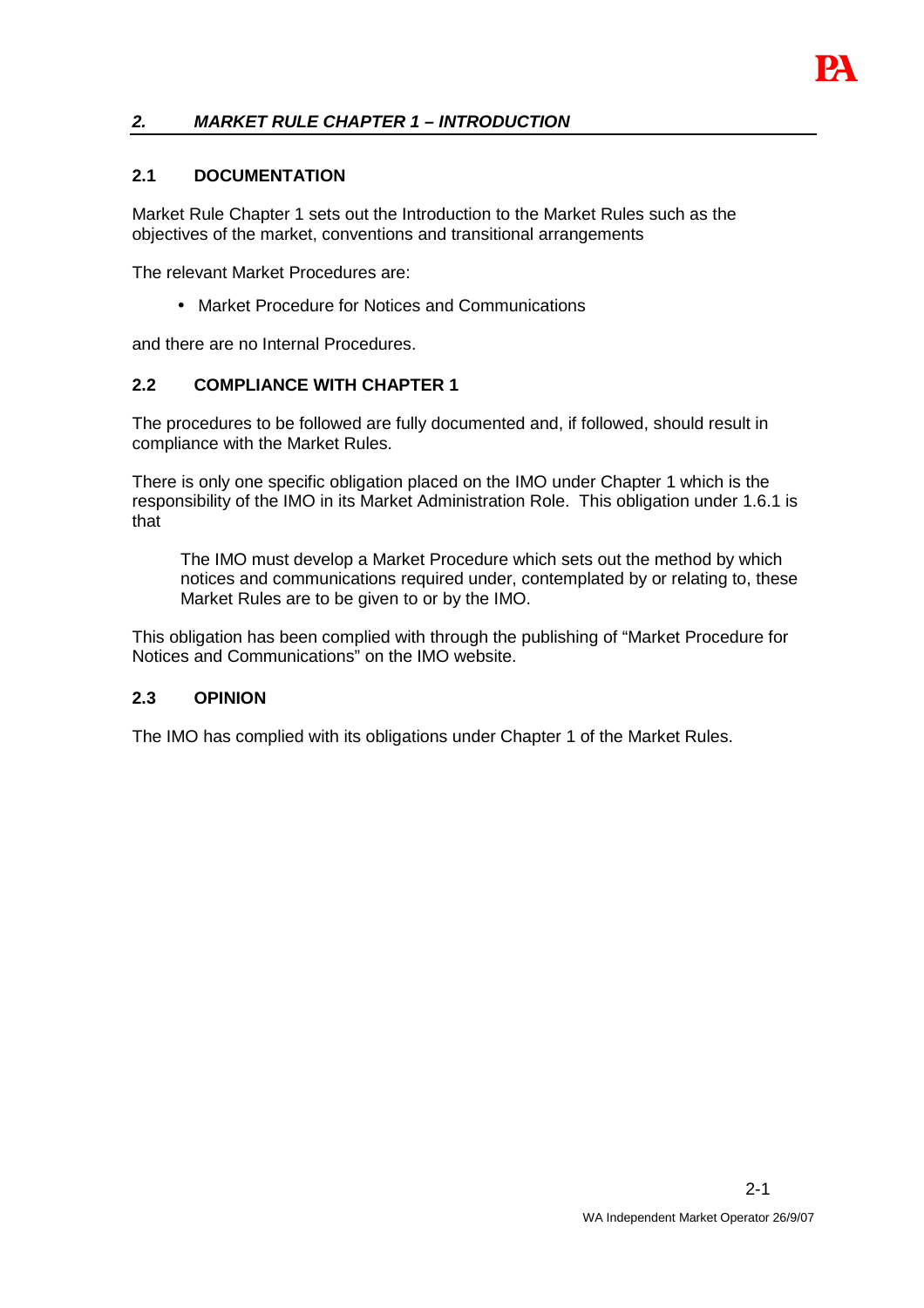

## **3. MARKET RULE CHAPTER 2 – ADMINISTRATION**

#### **3.1 DOCUMENTATION**

Market Rule Chapter 2 sets out the Functions and Governance Rules, most of which are the responsibility of the IMO in its Market Administration role. The relevant Market Procedures are:

- Administration procedure
- Facility Registration Procedure
- IT Interface Procedure System Overview and Requirements
- Loss Factor Procedure
- Monitoring Protocol
- Participant Registration Procedure
- Prudential Requirements Procedure
- Rule Change Process

and the relevant IMO Internal Procedures are:

- Internal Procedure: Annual Review of MAC Composition
- Internal Procedure: Rule Change Process
- Internal Procedure: Changing a Market Procedure
- Internal Procedure: Compliance Monitoring, Investigation & Enforcement
- Internal Procedure: Fees
- Internal Procedure: Market Surveillance
- Internal Procedure: Disputes
- Internal Procedure: Determination of IMO Budget
- Internal Procedure: Loss Factors
- Internal Procedure: Prudential Requirements
- Internal Procedure: Handling Guarantees and Bank Undertakings, and Security **Deposits**
- Internal Procedure: Change Management Procedure
- Internal Procedure: IMO Change Management and Testing
- Internal Procedure: IMO System Restart Testing.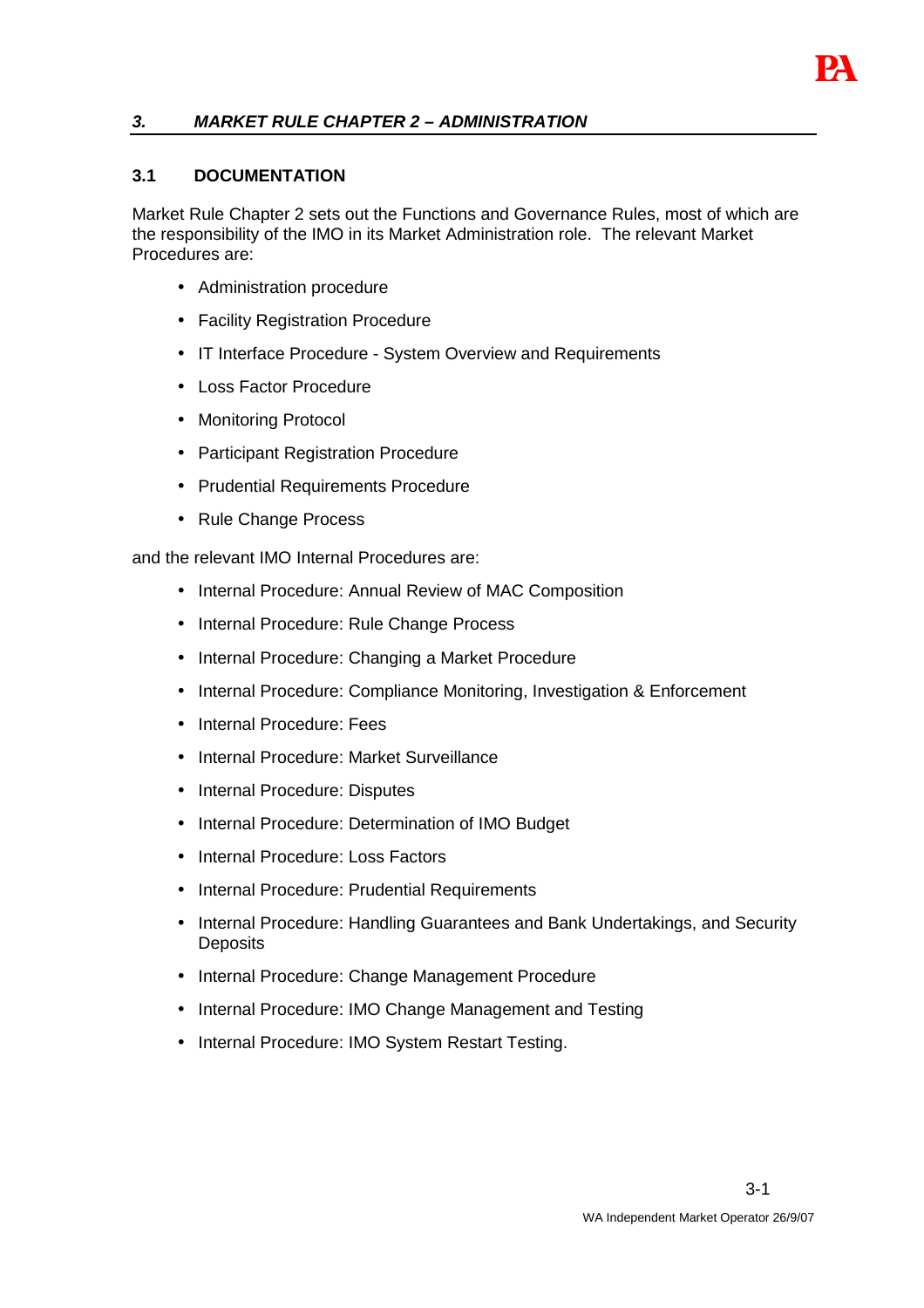

## **3.2 COMPLIANCE WITH CHAPTER 2**

Chapter 2 of the Market Rules deals:

- Firstly, with the establishment of the market and the registration, etc. of the participants and then
- Secondly, with the on-going administration of the market.

The procedures to be followed are fully documented and, if followed, should result in compliance with the Market Rules.

#### **3.2.1 Establishment of the market**

We have examined the actions of the IMO in establishing the market and in registering participants and found that when establishing the market and registering participants, the IMO has complied with the relevant requirements of Chapter 2 of the Market Rules.

#### **3.2.2 On-going administration of the market**

We have examined the actions of the IMO in the on-going administration of the market and found that the IMO has complied with the relevant requirements of Chapter 2 of the Market Rules.

#### **3.3 OPINION**

As far as we have been able to determine, the IMO has complied with its obligations under Chapter 2 of the Market Rules.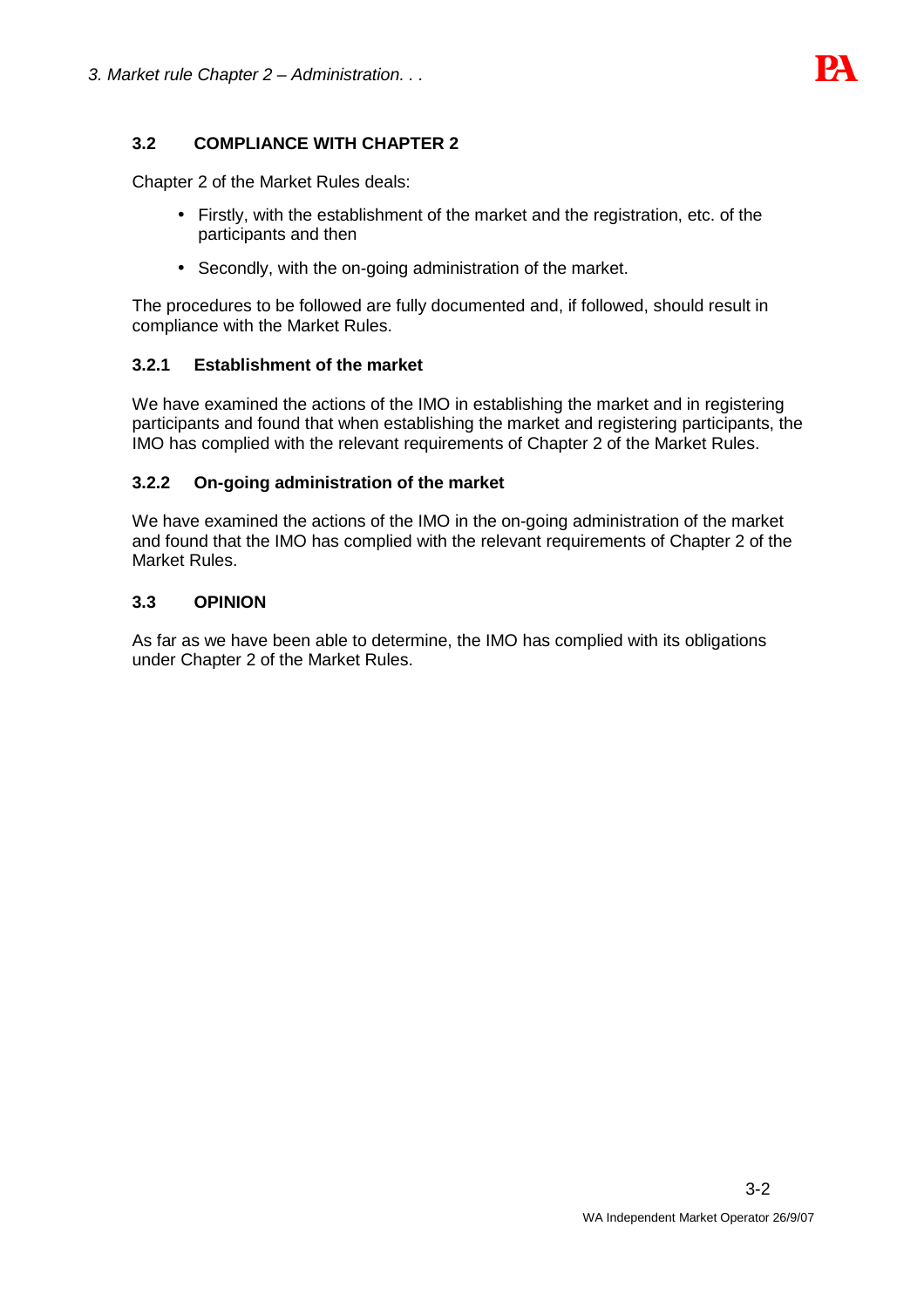

### **4. MARKET RULE CHAPTER 3 – POWER SYSTEM SECURITY AND RELIABILITY**

## **4.1 DOCUMENTATION**

Market Rule Chapter 3 sets out the Power System Security and Reliability Rules which are the responsibility of the IMO in its Market Administration role. There are no relevant Market Procedures and the relevant IMO Internal Procedures are:

- Internal Procedure: Ancillary Services Requirements
- Internal Procedure: Outage Compensation Payments
- Internal Procedure: Investigation of Incidents (clause 3.8).

## **4.2 COMPLIANCE WITH CHAPTER 3**

The IMO functions in the energy market fall into those of:

- Auditing System Management's ancillary services requirements
- Determining the amount of any compensation arising from the deferral or cancellation of a maintenance outage
- Investigating incidents and
- Publishing required information.

The procedures to be followed are fully documented and, if followed, should result in compliance with the Market Rules.

### **4.2.1 Auditing System Management's ancillary services requirements**

System Management's Ancillary Services Requirements Report for 2007 has been published on the IMO website. This may be considered as constituting approval by the IMO.

### **4.2.2 Outage compensation payments**

The procedure to be followed is fully documented and, if followed, will ensure compliance with the Market Rules.

There have been no such claims for outage compensation to date.

### **4.2.3 Investigating SWIS incidents**

The procedure to be followed is fully documented and, if followed, will ensure compliance with the Market Rules

There have been no such incidents requiring investigation to date.

### **4.2.4 Publishing required information**

The IMO is required to publish: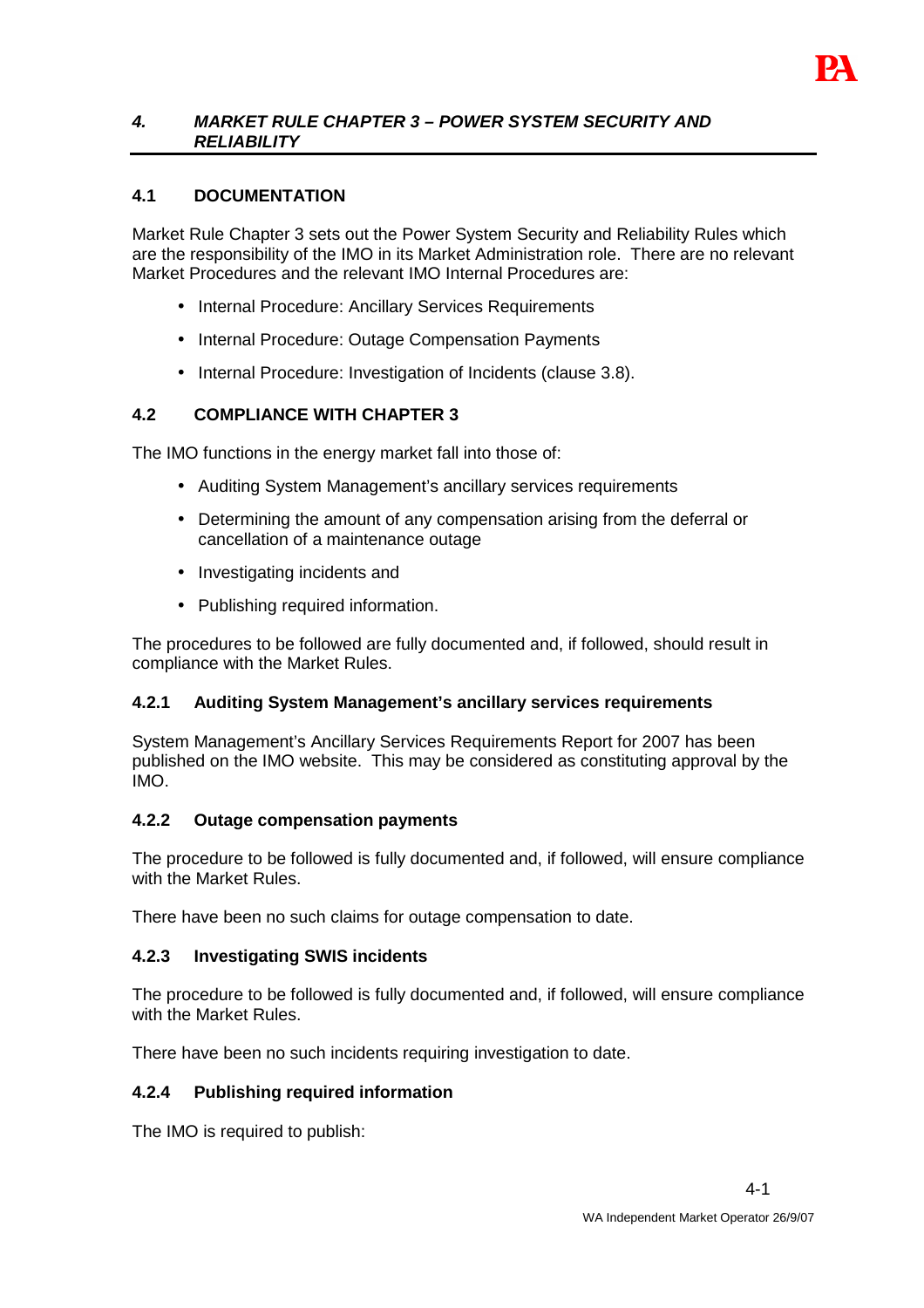

- Ancillary services requirements
- Short and medium term PASA outcomes and
- A list of plant that must have outages approved.

All such reports have been posted on the IMO web site.

## **4.3 OPINION**

As far as we have been able to determine, the IMO has complied with its obligations under Chapter 3 of the Market Rules.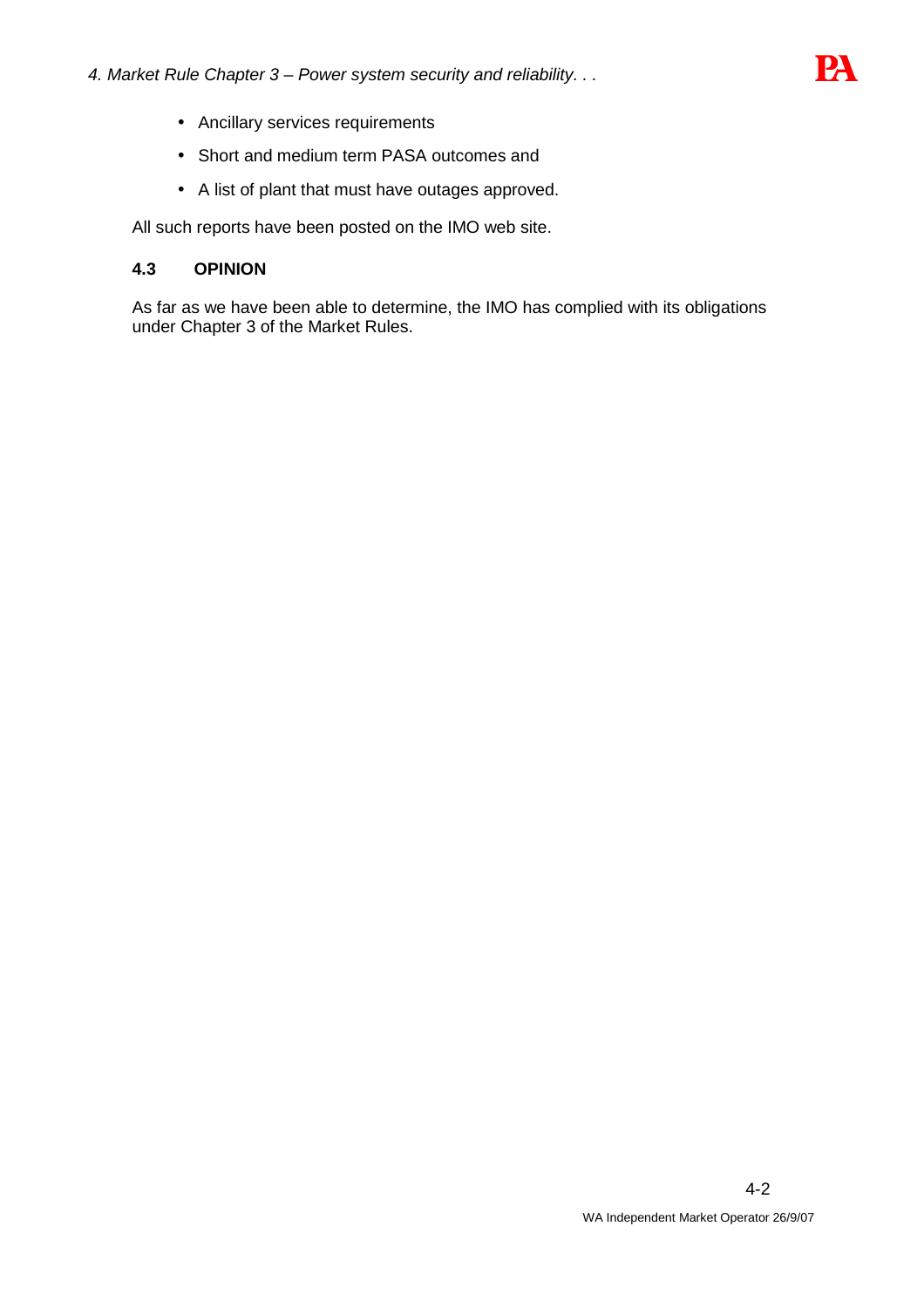

# **5. MARKET RULE CHAPTER 4 – RESERVE CAPACITY**

#### **5.1 DOCUMENTATION**

Market Rule Chapter 4 sets out the Reserve Capacity Rules which are the responsibility of the IMO in its System Capacity role. The relevant Market Procedures are

- Market Procedure for Certification of Reserve Capacity
- Market Procedure for Reserve Capacity Performance Monitoring
- Market Procedure for Reserve Capacity Testing
- Market Procedure for Treatment of New Small Generators

and the relevant IMO Internal Procedures are:

- Internal Procedure: SC 01 Determination of Maximum Reserve Capacity Price
- Internal Procedure: SC 02 Calling for EOIs for New Capacity Master
- Internal Procedure: SC 03 Processing of EOIs for New Capacity Master
- Internal Procedure: SC 04 Statement of Opportunities Report Master
- Internal Procedure: SC 05 Reserve Capacity Information Pack Master
- Internal Procedure: SC 06 Certification of Facilities Master
- Internal Procedure: SC 08 Assignment of Capacity Credits Master
- Internal Procedure: SC 11 Performance Monitoring Master
- Internal Procedure: SC 12 Initial IRCR
- Internal Procedure: SC 13 Monthly IRCR Master
- Internal Procedure: SC 15 Bilateral Trade Declarations Master
- Internal Procedure: SC 16 Supplementary Reserve Capacity
- Internal Procedure: SC 17 Capacity Credits and Obligations Master
- Internal Procedure: SC 18 SC WEMS Procedures
- Internal Procedure: SC 19 Forecasting and Reliability Procedure Master
- Internal Procedure: SC 20 Treatment of New Small Generators Master

The internal procedures consist of process steps which contain both instructions to the user and stages that require "sign-off" by the user and/or manager. The procedures to be followed are fully documented and, if followed, will ensure compliance with the Market Rules.

#### **5.2 COMPLIANCE WITH CHAPTER 4**

The Reserve Capacity obligations cover a number of functions:

• The Reserve Capacity Cycle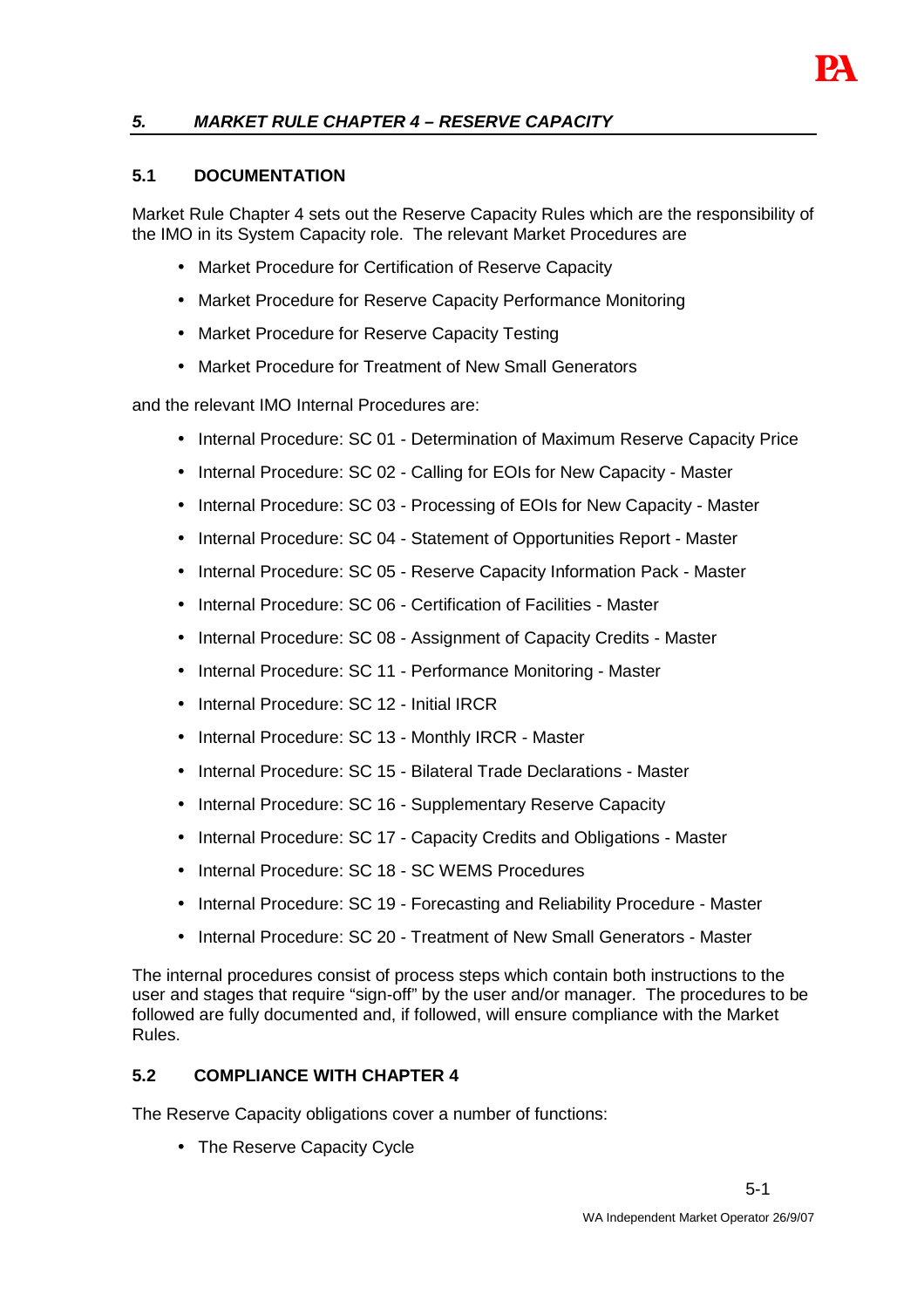

- The Individual Reserve Capacity Requirement
- Load forecasting and
- An assessment of plant capacity performance.

The procedures to be followed are fully documented and, if followed, should result in compliance with the Market Rules.

# **5.2.1 Reserve capacity cycle**

The current Reserve Capacity Cycle will not be completed until the end of 2007. However, all steps to date have been completed and posted on the IMO website.

The IMO have advised via their website that a Reserve Capacity Auction is not required for the period 1 October 2009 and 1 October 2010.

#### **5.2.2 Reserve capacity assessments**

The results from the reserve capacity tests for the two periods

- 21 September 2006 to 31 March 2007 and
- 1 April 2007 to 30 June 2007

have been published on the IMO web site.

However, we note that whereas reserve capacity testing is to be done with all fuel types the first set of testing was not done on liquid fuel. This was as a result of a decision made by the IMO that, having missed the appropriate window in time to carry out liquid fuel tests without imposing excessive costs on the participants, the IMO would forego such testing at that time. The subsequent testing has been on all fuel types.

PA considers this non-compliance not to be material.

### **5.2.3 Individual reserve capacity requirements**

The monthly 5.2.3 Individual reserve capacity requirement ratios are published on the IMO web site.

However, we note that the publication of the May 2007 IRCR was published one day late due to Wednesday 25 April being ANZAC Day. This non-compliance is considered not to be material.

### **5.2.4 Load forecasting**

The load forecasting for the reserve capacity function is carried out by an external consultant; currently the National Institute of Economic and Industry Research (NIEIR). However, the IMO is responsible for:

- The preparation of data for the consultant and
- The receipt and further use of the results.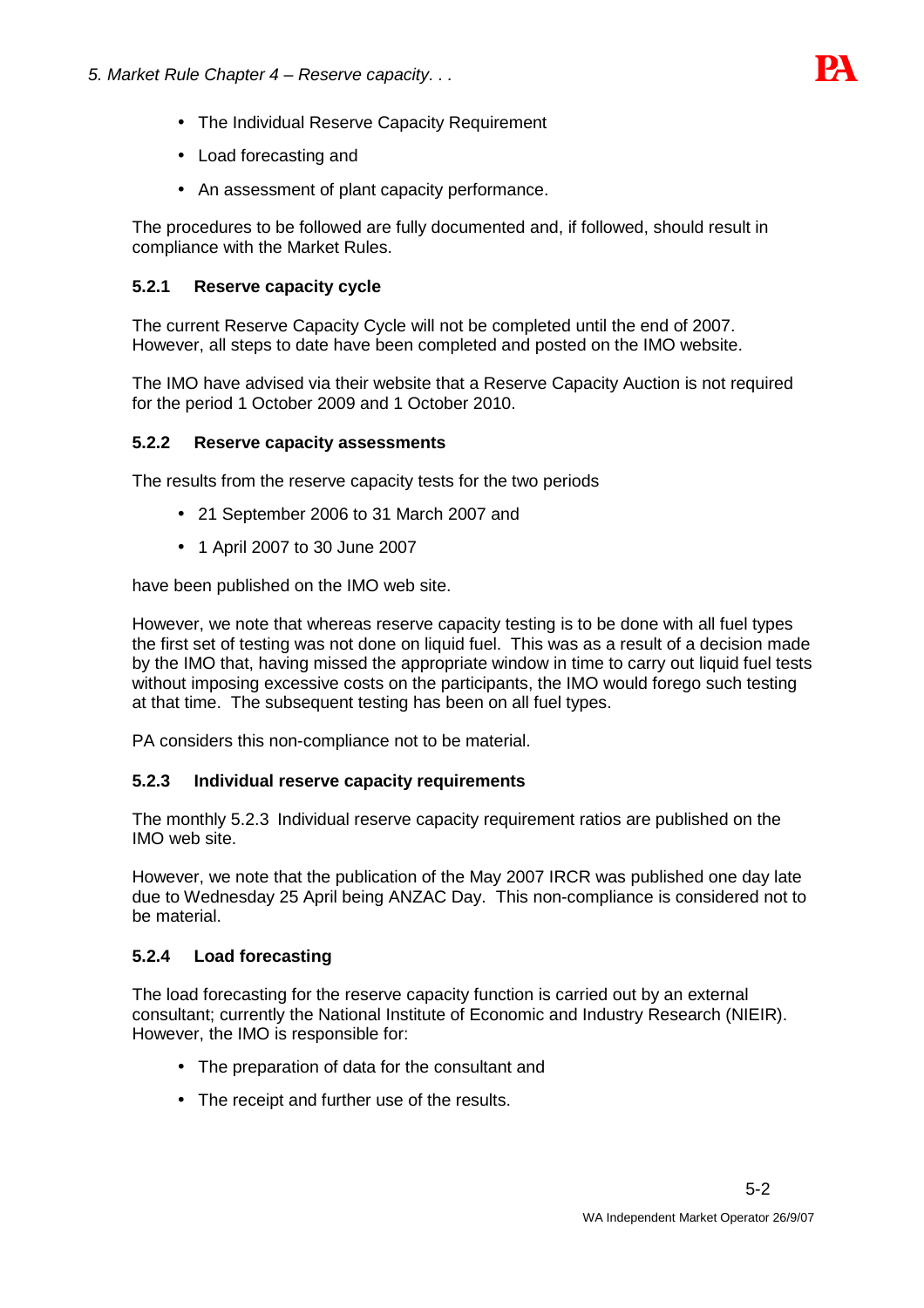

Although the procedures to be followed are fully documented and, if followed, will ensure compliance with the Market Rules, we noted one area in which the procedures could be made more robust. Microsoft Excel spreadsheets are used extensively in the preparation of the data and in subsequent processing. This is largely due to the generation data being on an "as generated" basis and not on an "as sent out" basis, which is what is required for load forecasting. That is, the historical data used for load forecasting includes the local load at the generating station which must be subtracted to determine the actual generation supplied to the SWIS.

Several of the steps to be taken in manipulating the data involve copying data from one place to another. These could be automated using a macro with a resulting increase in security to ensure that inadvertent errors in copying and pasting do not occur.

## **5.3 OPINION**

As far as we have been able to determine, with the exceptions noted above in relation to capacity testing on liquid fuels, the IMO has complied with its obligations under Chapter 4 of the Market Rules.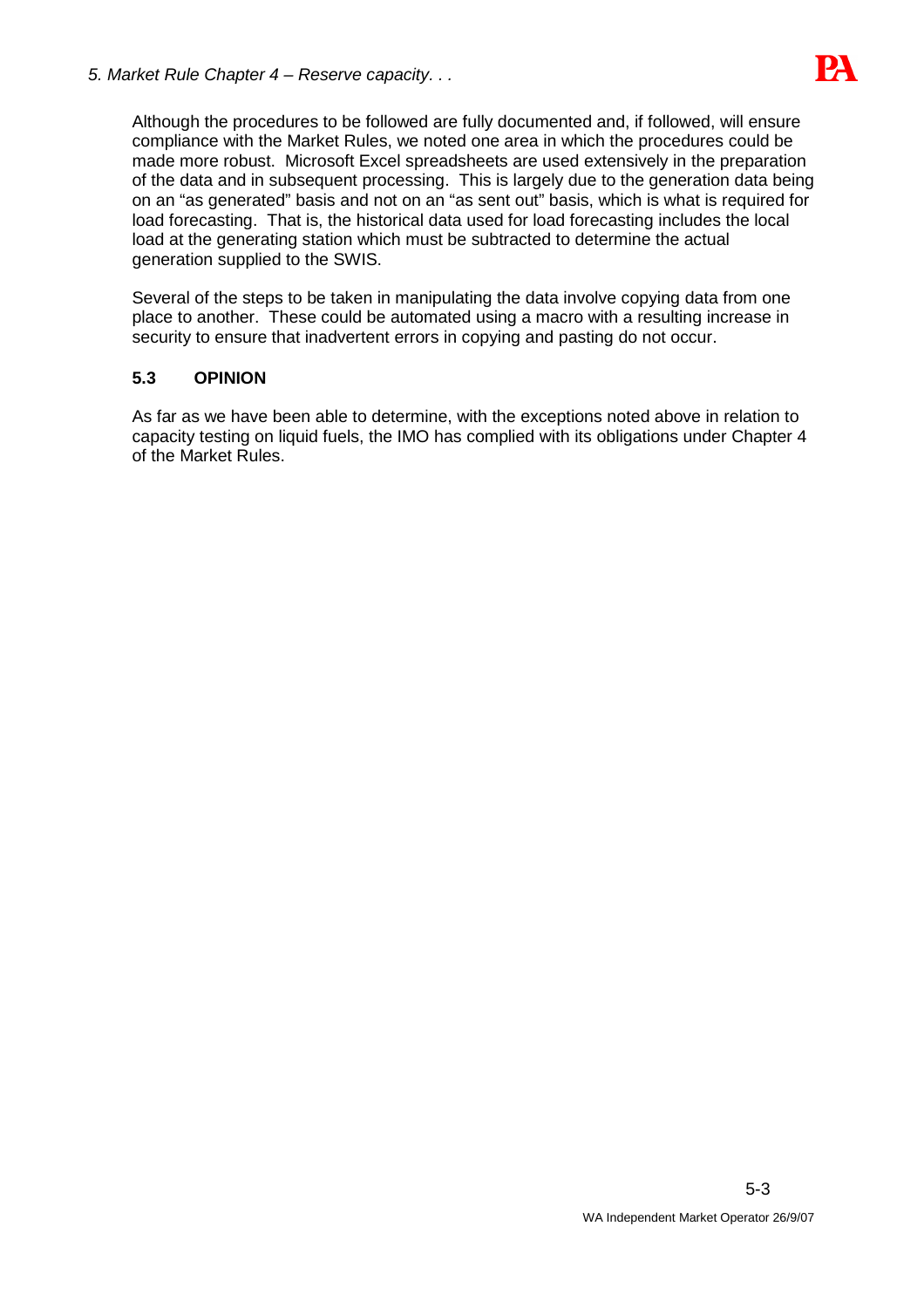

#### **6. MARKET RULE CHAPTER 5 – NETWORK CONTROL SERVICE PROCUREMENT**

#### **6.1 DOCUMENTATION**

Market Rule Chapter 5 sets out the Network Control Service Procurement Rules which are the responsibility of the IMO in its System Capacity role.

The relevant Market Procedure is

• Market Procedure for Network Control Services

and there are no relevant IMO Internal procedures.

### **6.2 COMPLIANCE WITH CHAPTER 5**

As at 21 September 2007, the IMO has not used the provisions of Chapter 5 of the Market Rules. However, the procedures to be followed are fully documented and, if followed, should result in compliance with the Market Rules.

#### **6.3 OPINION**

We are able only to advise that should the IMO utilise the provisions of Chapter 5 of the Market Rules, the procedures set out in the Market Procedure for Network Control Services are expected to ensure that the IMO will do so in a manner that complies with Chapter 5 of the Market Rules.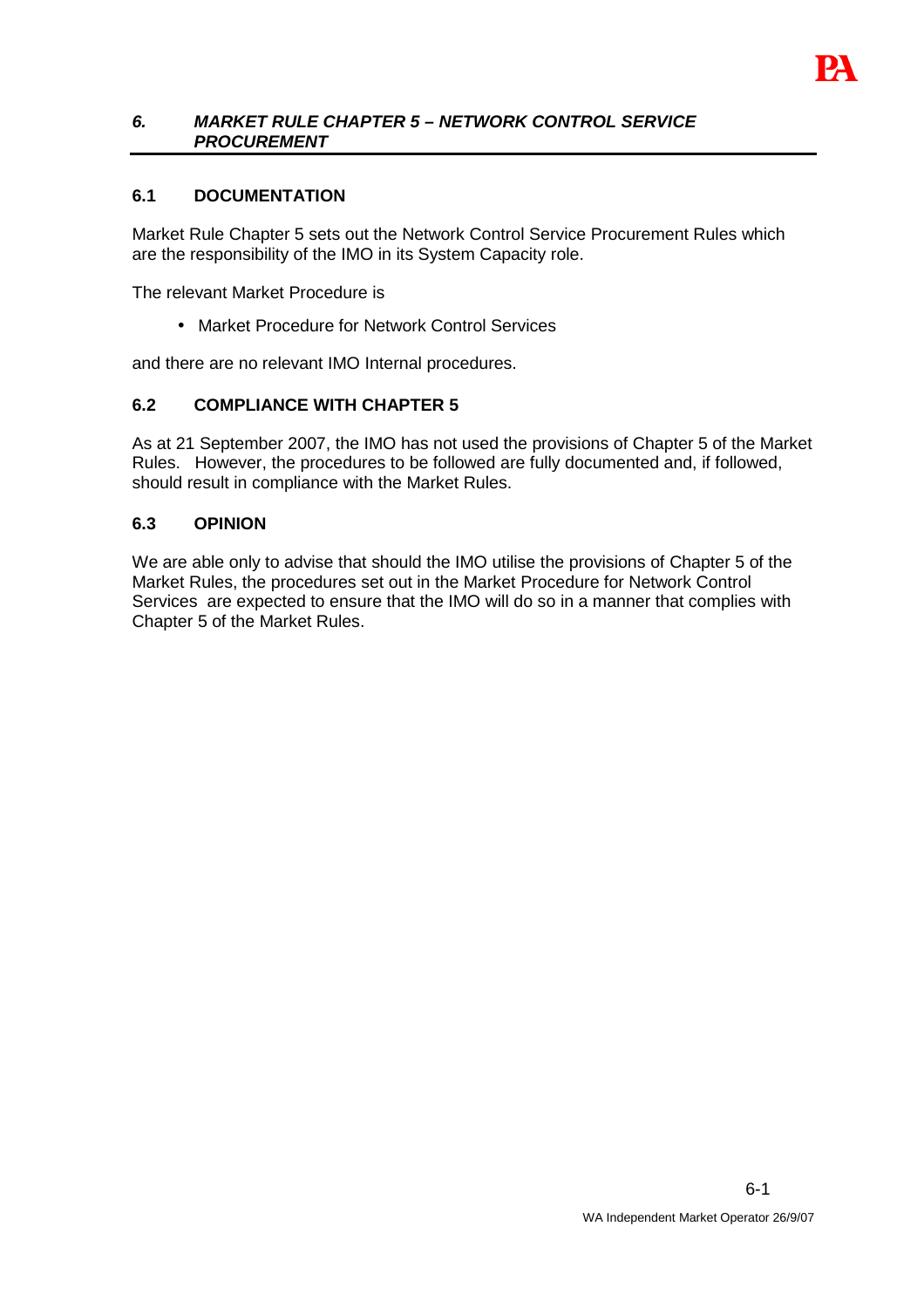

# **7. MARKET RULE CHAPTER 6 – ENERGY MARKET**

#### **7.1 DOCUMENTATION**

Market Rule Chapter 6 sets out the Energy Market Rules, which are the responsibility of the IMO in its Market Operations role. There are no relevant Market Procedures and the relevant IMO Internal Procedures are:

- Internal Procedure: Daily Operations Procedure Manual
- Internal Procedure: Monthly Operational Procedure Manual
- Internal Procedure: Operational Contingency Procedure Manual
- Operations Contingency Procedures.

#### **7.2 COMPLIANCE WITH CHAPTER 6**

The IMO functions in the energy market fall into those that are daily functions and those that are monthly functions.

#### **7.2.1 Daily functions**

The daily functions associated with the energy market are fully documented in the Internal Procedure: Daily Operations Procedure Manual and consist of:

- Clearing the STEM and publishing the STEM results and then
- Preparing and publishing the resource plan and balancing data and the dispatch merit orders.

These functions are automated so that the only reason for non-compliance is that required input data, such as the load forecast, outage and ancillary services requirements from System Management are not received in time thus prospectively delaying the clearing of the STEM. Missing participant offers will not delay the STEM as in the absence of daily offers the STEM will revert to standing offers. Should data from System Management not be received or be incorrect the limit calculations can still be run and advised to market participants.

#### **7.2.2 Monthly functions**

As with the daily functions, the monthly functions associated with the energy market are fully documented in the Internal Procedure: Monthly Operations Procedure Manual and consist of:

- Updating the Alternative Maximum STEM Price
- Determining the Individual Reserve Capacity Requirements
- Conducting the Reserve Capacity Allocation and
- Calculating the monthly Reserve Capacity Cost.

These functions are managed manually and if conducted according to the Monthly Operations Procedure Manual will comply with the requirements of the Market Rules.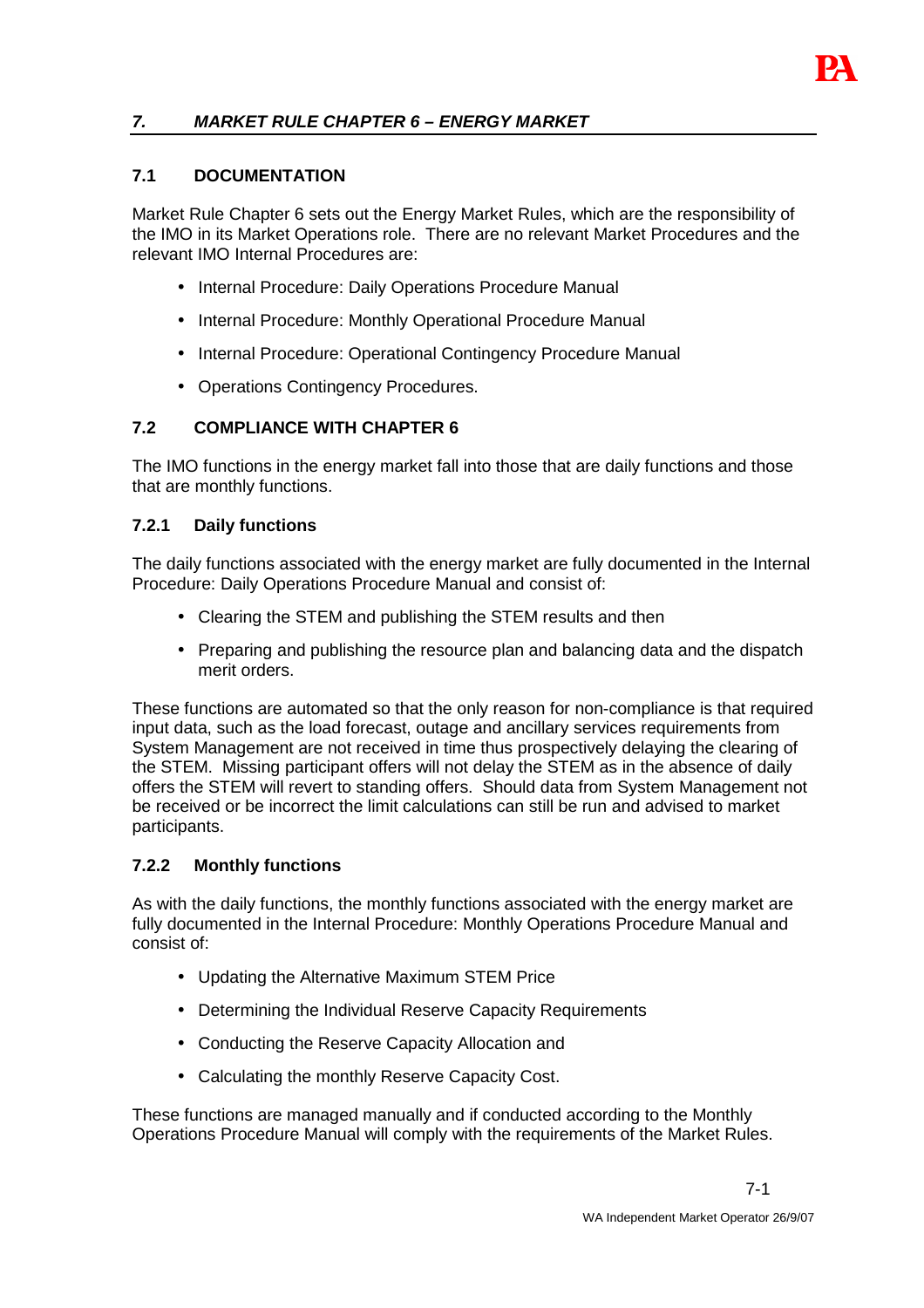

Noted non-compliances have been a failure to open or close the Reserve Allocation Window at the required time. This non-compliance is considered to be non-material because the window was opened and participants advised.

# **7.3 OPINION**

As far as we have been able to determine, with the above exceptions, the IMO has complied with its obligations under Chapter 7 of the Market Rules.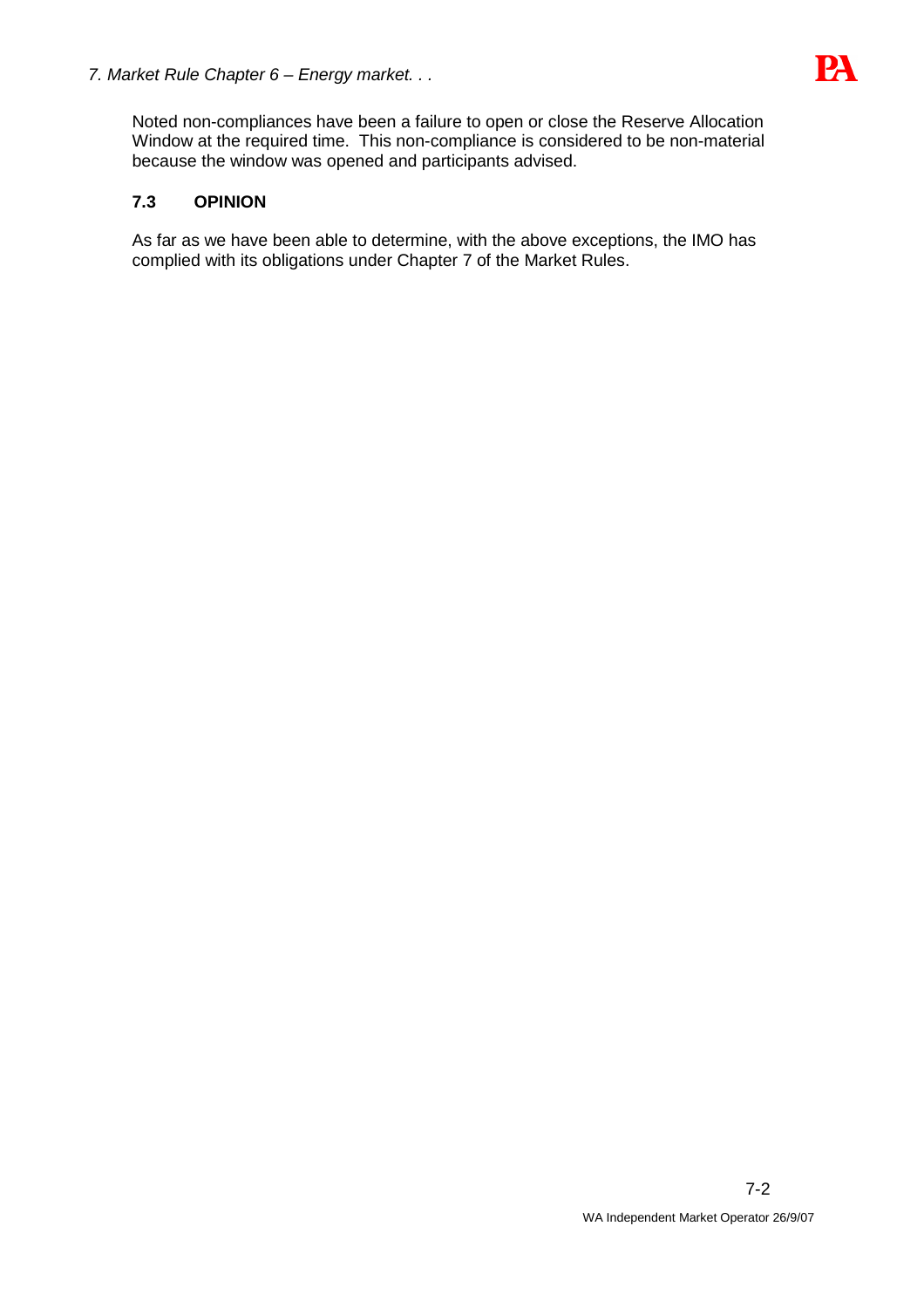

## **8. MARKET RULE CHAPTER 7 – DISPATCH**

#### **8.1 DOCUMENTATION**

Market Rule Chapter 7 sets out the Dispatch Rules which are the responsibility of System Management and the IMO in its Market Operations role. There are no relevant IMO Market Procedures and the relevant IMO Internal Procedures are

• Internal Procedure Daily Operations Procedure Manual.

#### **8.2 COMPLIANCE WITH CHAPTER 7**

The obligations of the IMO with respect to Dispatch under the Market Rules fall in to three parts:

- To receive load forecasts and outage data from System Management (Sections 7.2 and 7.3)
- To provide Resource Plans and Dispatch Merit Orders and Fuel Declarations, data to System Management (Sections 7.4 and 7.5) and
- To publish reports (Sections 7.12).

The first two of these are integral to the operation of both the market and the power system and any non-compliance becomes immediately obvious. Such non-compliance has not been found.

#### **8.3 OPINION**

As far as we have been able to determine, the IMO has complied with its obligations under Chapter 7 of the Market Rules.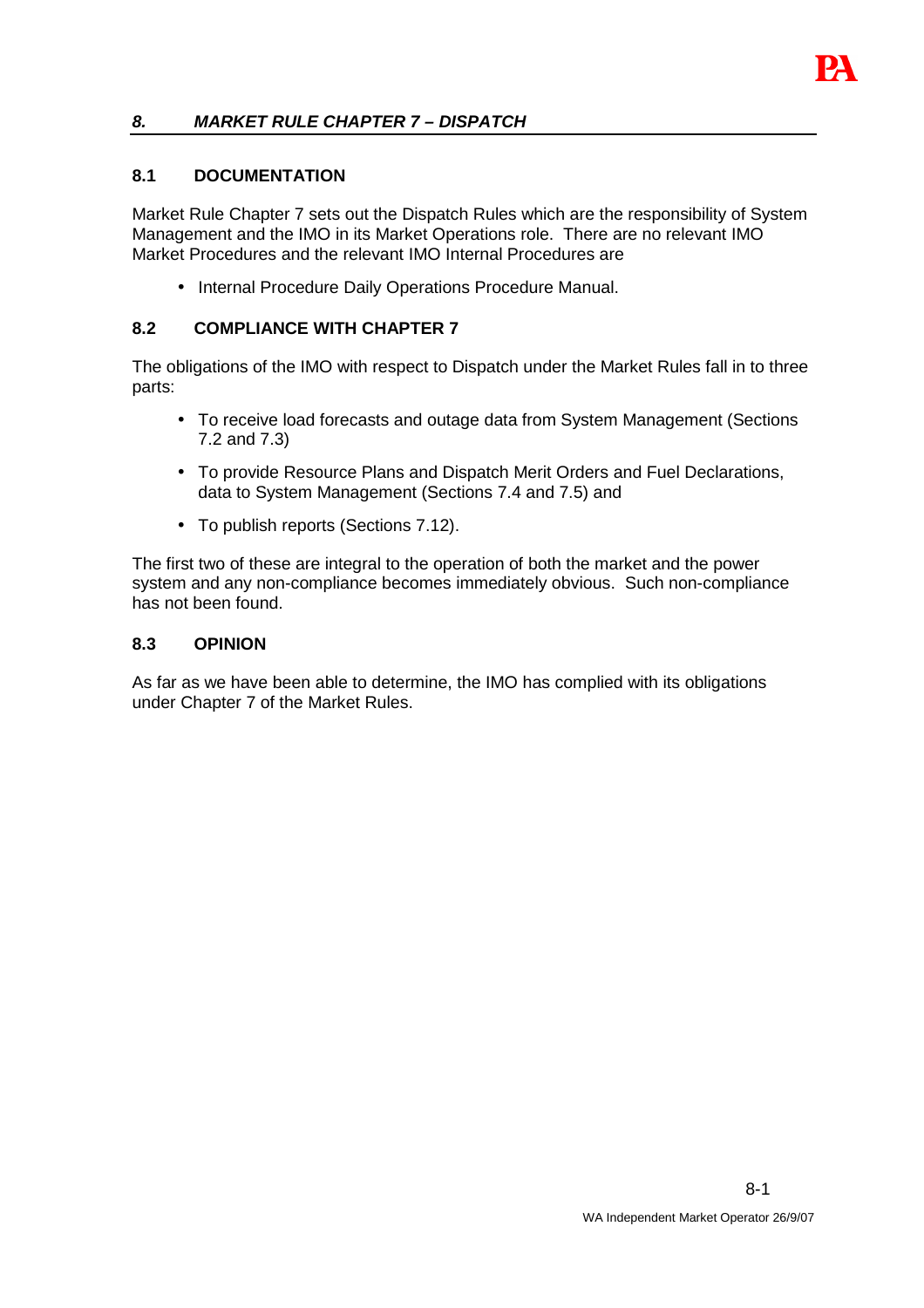

## **9. MARKET RULE CHAPTER 8 – WHOLESALE MARKET METERING**

#### **9.1 DOCUMENTATION**

Market Rule Chapter 8 sets out the Wholesale Market Metering Rules which are the responsibility of the IMO in its Market Operations role. The relevant Market Procedures are

• Market Procedure for Meter Data Submissions

and the relevant IMO Internal Procedure is:

• Internal Procedure: Metering Procedure Manual

#### **9.2 COMPLIANCE WITH CHAPTER 8**

The obligations of the IMO with respect to meter data under the market rules fall in to three parts:

- To operate a meter data registry (Section 8.3)
- To receive meter data (Section 8.3) and
- To specify meter data formats (Section 8.3).

The obligations of the IMO under Chapter 8 are met through the publication of the Market Procedure for Meter Data Submissions

However, the implicit obligations on the IMO in operating a "fit for purpose" meter data reception and management function are covered by the Internal Procedure: Metering Procedure Manual

As with many of the IMO Internal Procedures, the Metering Procedure Manual is a "how to do it" manual, which sets out in detail the steps to be taken in processing the metering files. Should these steps not be taken correctly, the process will not complete properly. Hence there is little scope for non-compliance with the market rules. Further, data errors are not the responsibility of the IMO but of the Meter Data Agents.

The daily data reception function is largely automated with only monitoring of the process required.

Monthly tasks are of the nature of "house-keeping' and "sanity check" data validation as are required to ensure that the IMO continues to act in accordance with its function as opposed to complying with specific obligations.

No evidence was found of problems having occurred in the meter data handling, although there have been errors in the meter data itself – these being the responsibility of the Meter Data Agent.

### **9.3 OPINION**

As far as we have been able to determine, the IMO has complied with its obligations under Chapter 8 of the Market Rules.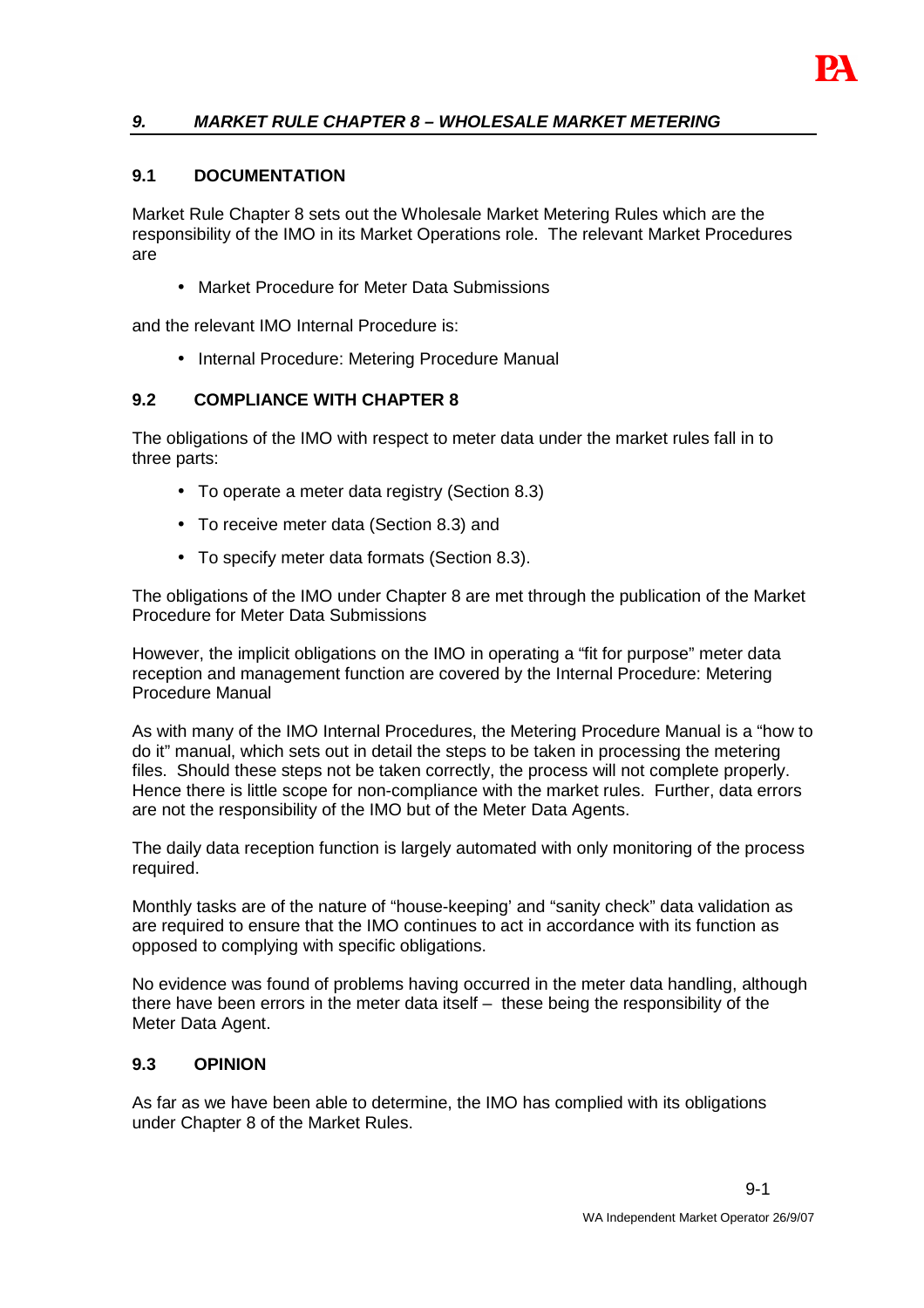

#### **10. MARKET RULE CHAPTER 9 – SETTLEMENT**

#### **10.1 DOCUMENTATION**

Market Rule Chapter 9 sets out the Settlement Rules which are the responsibility of the IMO in its Market Operations role. The relevant Market Procedures are:

- Market Procedure for Capacity Credit Allocation
- Market Procedure for Settlement
- Settlement Cycle Timelines.

and the relevant IMO Internal Procedures are:

- Internal Procedure: Settlement Procedure Manual
- Internal Procedure: Operational Finance Procedure Manual
- Settlement Transaction Timelines and Austraclear Processes.

#### **10.2 COMPLIANCE WITH CHAPTER 9**

The procedures to be followed are fully documented and, if followed, should result in compliance with the Market Rules.

The settlements software has been separately tested to ensure that its calculations comply with the requirements of the Market Rules. Therefore, this section of the market audit focuses on the processes followed by the IMO.

Settlements are divided into STEM settlement and Non-STEM settlement activities.

STEM settlements are largely automated with operator checking at each step. Due to the automation and step checking, it is difficult, if not impossible, for the outcomes not to comply with the market rules.

The most common form of errors in the Non-STEM settlement are reported to be due to the quality of data that is supplied by the Metering Data Agent or System Management which is sourced from the SCADA system.

These Non-STEM settlement steps have been checked and have been found to be in compliance with the Market Rules.

Non-STEM settlement requires a script to be prepared, by the settlement operator, from a master script. The operator includes and deletes specific steps as required given the advised relevant matters. The prepared script is approved by the Manager of Operations before it is run. As with the STEM settlement runs, the Non-Stem settlement run is largely automated, with the operator checking that each step has run correctly before triggering the next step.

Due to the time taken to conduct a full Non-STEM settlement run, there have been occasions earlier in the life of the market in which there was later publication of the settlement invoices. This has been resolved.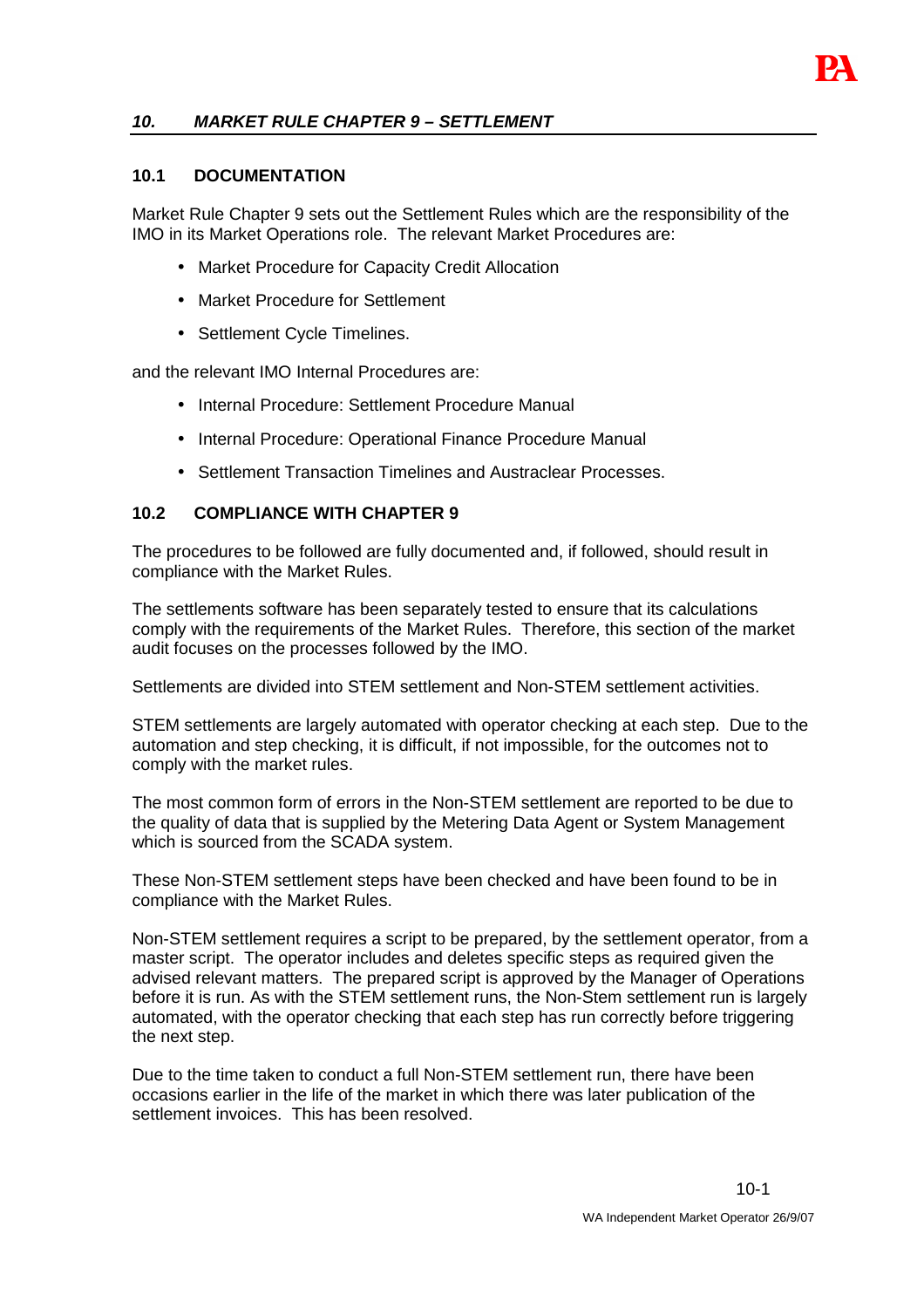

The third component in the Settlements Process is the logging and processing of "disagreements". Note that although called "disagreements", the register consists of all matters requiring consideration in the Non-STEM settlement, such as plant outages, etc.

These are submitted to the IMO by a variety of mechanisms: fax, phone call, letter or email. These are cleared by the duty operator and the settlement operator is made aware of them so that they can be acknowledged within one day. The management of the "disagreements" is a manual process and, as such, can be prone to error. This is countered by the IMO having the same operator take the settlement process through all applicable months of the settlement process. Hence, the IMO relies on the institutional memory of the settlement operator of those matters that are required to be accounted for in the settlement scripts.

Equally, the process relies on participants who have raised (correctly) a "disagreement" recognising that they have not received an acknowledgement for the IMO to be aware that they have "lost" a "disagreement".

In this respect, we understand that the IMO has not yet "lost" a "disagreement".

We have noted an occasion on which a settlement report was not created and was subsequently created and published a day late and an occasion on which non-STEM settlement invoices were created a day late. Neither of these non-compliances is considered to be material.

### **10.3 OPINION**

As far as we have been able to determine, with the above exceptions, the IMO has complied with its obligations under Chapter 9 of the Market Rules.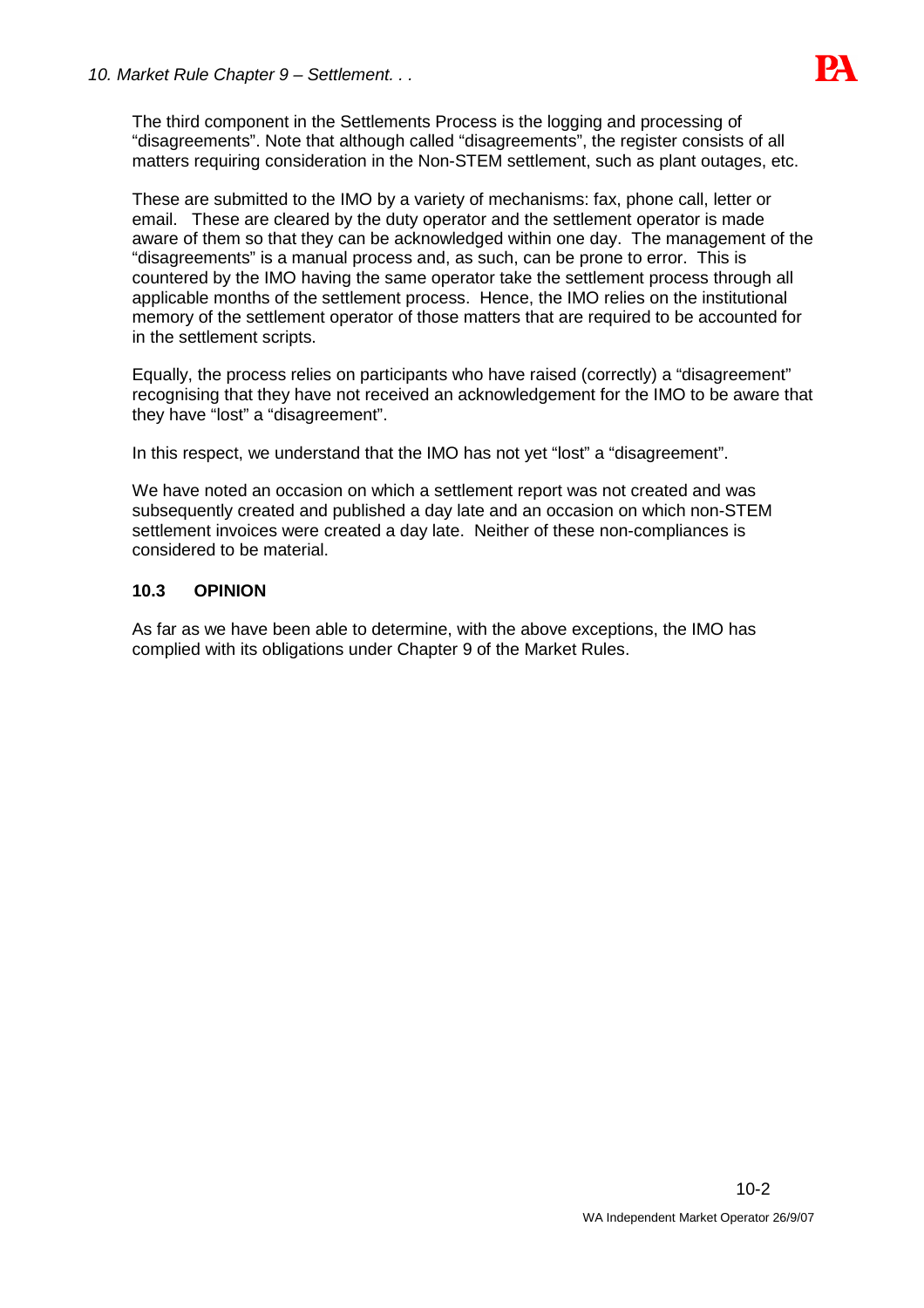

# **11. MARKET RULE CHAPTER 10 – MARKET INFORMATION**

#### **11.1 DOCUMENTATION**

Market Rule Chapter 10 sets out the Market Information Rules which are the responsibility of the IMO in its Market Administration role. The relevant Market Procedures are:

- Market procedure for Information Confidentiality Procedure
- Web Site Change Procedure

and the relevant IMO Internal Procedures are:

- Internal Procedure: Handling of Confidential Information
- Internal Procedure: Publish to Web.

#### **11.2 COMPLIANCE WITH CHAPTER 10**

We have reviewed both the Market and Internal Procedures relating to Market information and consider that, provided due care is taken, these set out adequate procedures to protect the integrity of and access to market information.

These procedures are supported by two documents, published on the IMO web site

- An overview of the confidentiality statuses of document available at http://www.imowa.com.au/10\_5\_1\_a\_ii\_market\_documents\_and\_confidentiality\_ status.htm
- The list of publications produced and their confidentiality status at http://www.imowa.com.au/Attachments/confidentiality\_status\_publication\_070124 .pdf

We also note that these procedures will not, of themselves, prevent human error as in the inadvertent publication of a System Management Outage Report instead of the System Management Report. This was found to be due to the incorrect report being sent by System Management and not then checked by the IMO before publishing it on the IMO website.

Our checking has shown that all reports required to be published under Market Rule 10.5.1 or under other Market Rules have been published with the exception of :

- The requirement under 10.5.1(i)iii to publish Load Summary reports which have since been published except for October and June, these are outstanding due to a technical difficulty
- The requirement under 10.5.1(v) to publish Accounting Information which was finally published in mid-September
- And the requirement under 10.5.1(y) to publish real-time data as soon as practicable following the completion of a Trading Interval but a number of dates less than 48 intervals have been published.

In our checking publications, which are required to be made, we noted other apparent delays in publication of reports which were found to be broken due to broken web links,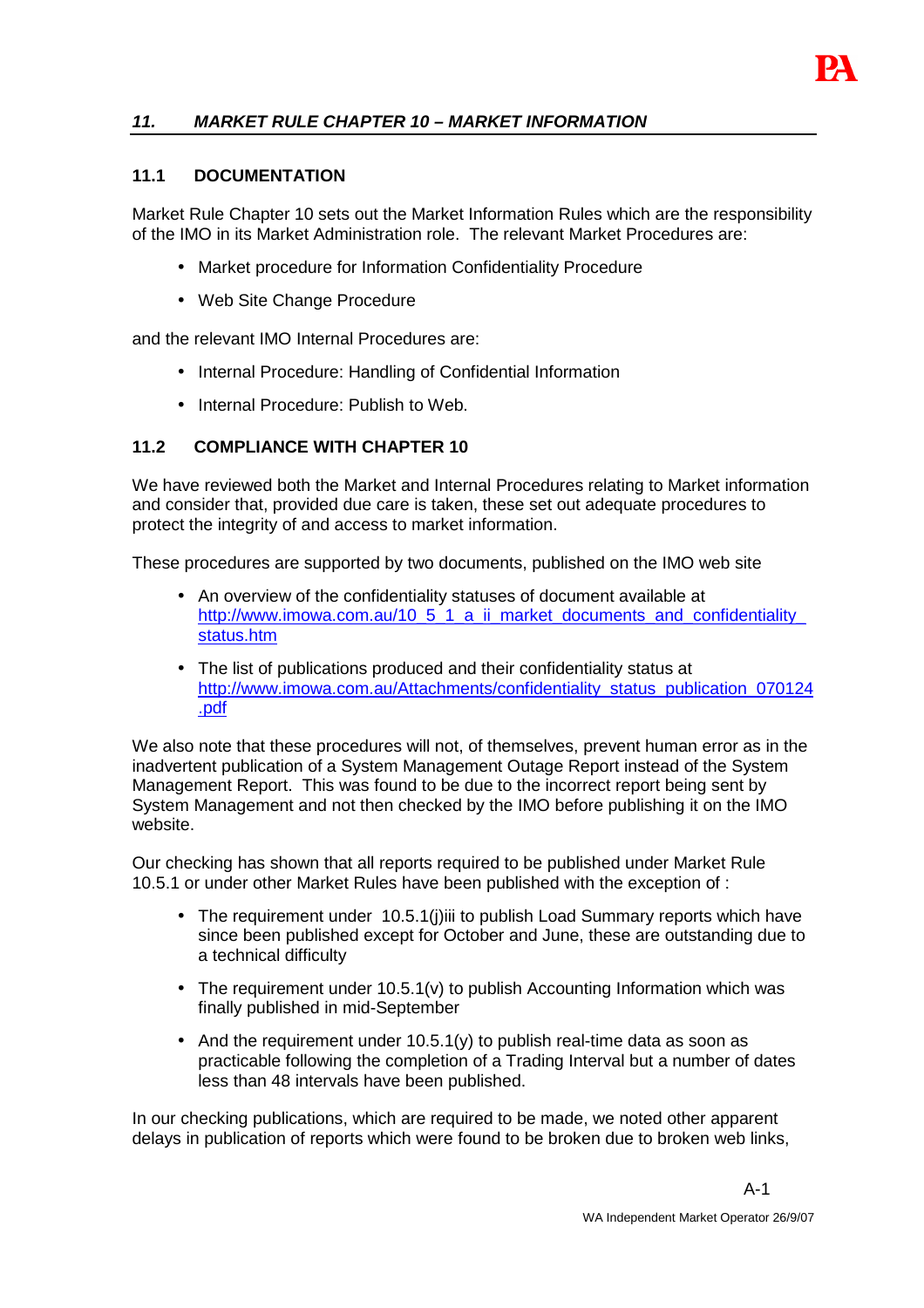

which are now corrected. However, these reports had been published and could be accessed using other links.

## **11.3 OPINION**

. .

As far as we have been able to determine, with the above exceptions, the IMO has complied with its obligations under Chapter 10 of the Market Rules.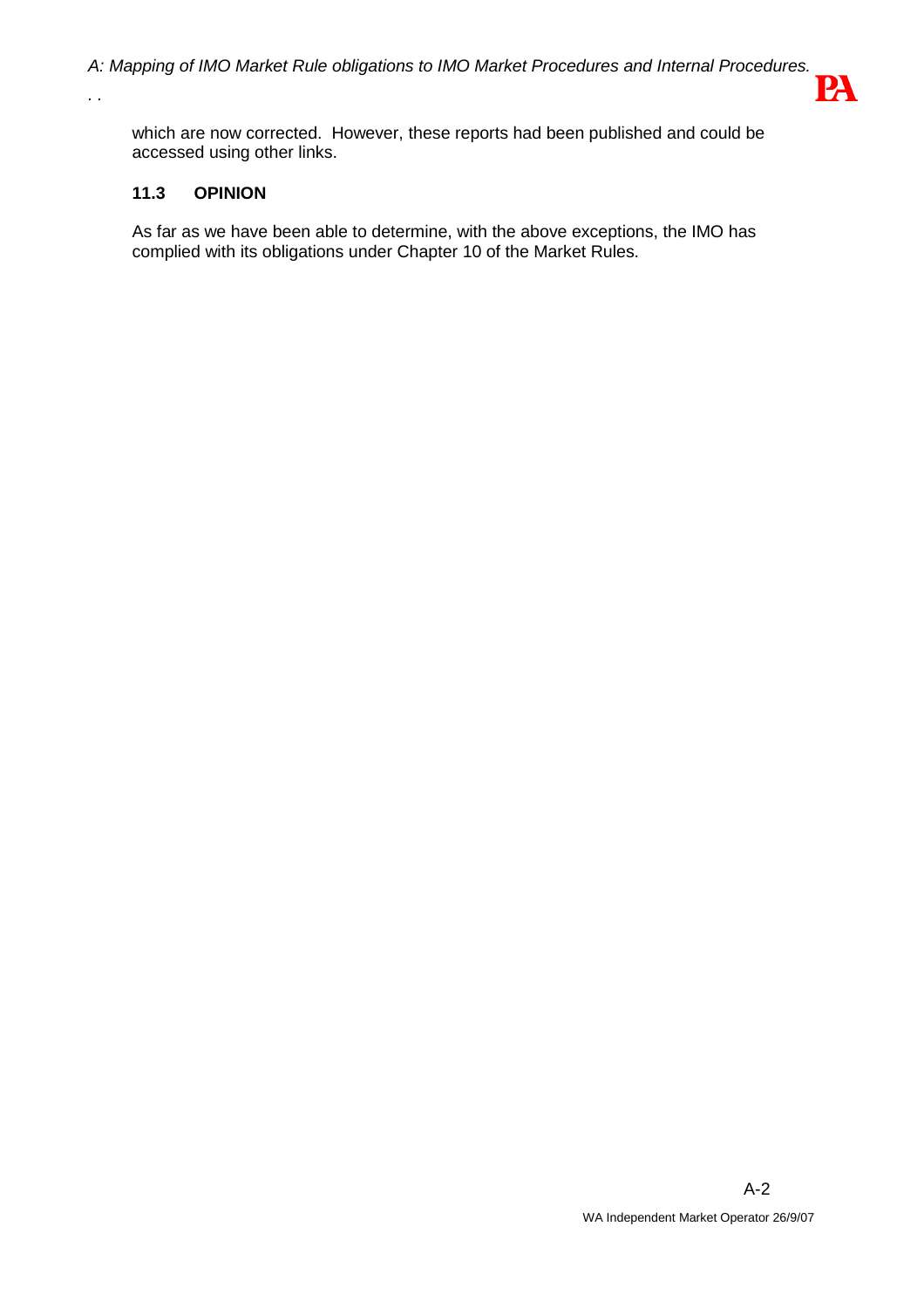## **APPENDIX A: MAPPING OF IMO MARKET RULE OBLIGATIONS TO IMO MARKET PROCEDURES AND INTERNAL PROCEDURES**

# **A.1 CHAPTER 1**

| <b>Clause</b>  | <b>Obligation</b>                                                                                                                                                                                                   | <b>Procedure</b>                                |
|----------------|---------------------------------------------------------------------------------------------------------------------------------------------------------------------------------------------------------------------|-------------------------------------------------|
| $1.6 - Notice$ |                                                                                                                                                                                                                     |                                                 |
| 161            | The IMO must develop a Market Procedure which sets out the<br>method by which notices and communications required under,<br>contemplated by or relating to, these Market Rules are to be given<br>to or by the IMO. | Market Procedure for Notices and Communications |

# **A.2 CHAPTER 2**

| <b>Clause</b>                       | <b>Obligation</b>                                                                          | <b>Procedure</b>                                                                                                                                                                 |
|-------------------------------------|--------------------------------------------------------------------------------------------|----------------------------------------------------------------------------------------------------------------------------------------------------------------------------------|
| 2.3 - The Market Advisory Committee |                                                                                            |                                                                                                                                                                                  |
| 2.3.2                               | IMO must develop and publish a constitution for the MAC                                    | Constitution of the Market Advisory Committee at<br>http://www.imowa.com.au/%5CAttachments/Constitution%20of%20t<br>he%20Market%20Advisory%20Committee%20December%202006.<br>pdf |
| 2.3.4                               | IMO must invite public submissions when developing/amending the<br>constitution of the MAC |                                                                                                                                                                                  |
| 2.3.8                               | IMO may appoint and remove members of MAC                                                  |                                                                                                                                                                                  |
| 2.3.9                               | IMO must review composition of MAC                                                         | MR2.3 - Annual Review of MAC Composition, section 2.4                                                                                                                            |
| 2.3.10                              | When doing 2.3.8, IMO must consult and take nominations from                               | MR2.3 - Annual Review of MAC Composition, section 3.1.2                                                                                                                          |

WA Independent Market Operator 26/9/07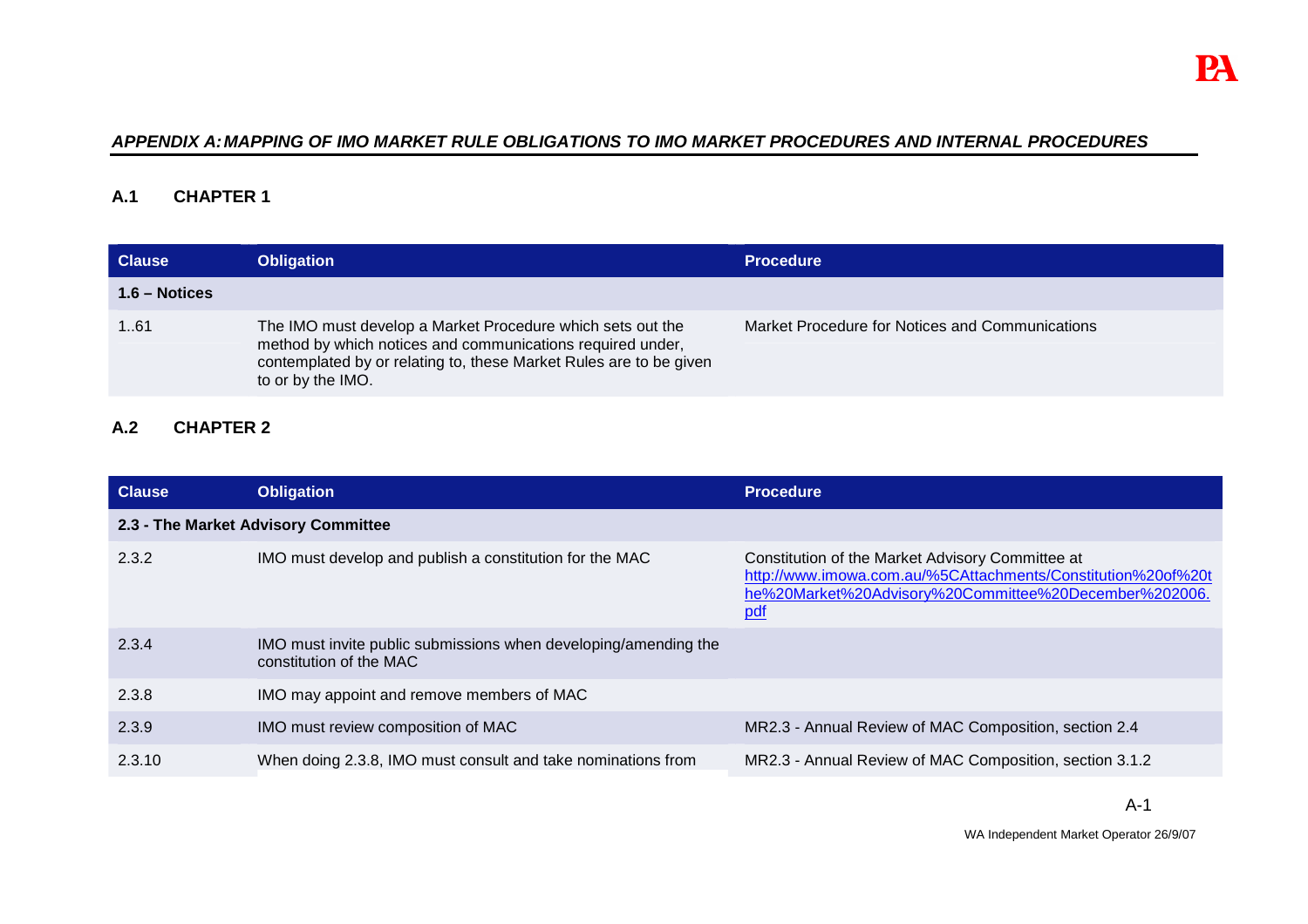| <b>Clause</b>               | <b>Obligation</b>                                                                                      | <b>Procedure</b>                                                                |
|-----------------------------|--------------------------------------------------------------------------------------------------------|---------------------------------------------------------------------------------|
|                             | relevant industry groups and choose from nominees where<br>practicable                                 |                                                                                 |
| 2.3.11                      | IMO may remove member of MAC under certain conditions                                                  | MR2.3 - Annual Review of MAC Composition, section 2.3                           |
| 2.3.14                      | IMO must provide a secretariat for the MAC                                                             |                                                                                 |
| 2.3.16                      | IMO must provide members of the MAC with information                                                   |                                                                                 |
| 2.4 - Market Documents      |                                                                                                        |                                                                                 |
| 2.4.1                       | General responsibility for MR falls on IMO                                                             |                                                                                 |
| 2.4.2                       | IMO must not make Amending Rules (AR) that are inconsistent with<br><b>Wholesale Market Objectives</b> |                                                                                 |
| 2.4.3                       | IMO must take into account certain matters when deciding whether<br>to make AR                         |                                                                                 |
| 2.4.4                       | IMO must maintain a Rules Change Proposal form on the Market<br>Web Site                               | http://www.imowa.com.au/Attachments/Rule%20Change%20Propo<br>sal%20Form_hdr.doc |
| 2.5 - Rule Change Proposals |                                                                                                        |                                                                                 |
| 2.5.3                       | IMO must develop a Rules Change Proposal                                                               |                                                                                 |
| 2.5.4                       | IMO must develop a Rules Change Proposal                                                               |                                                                                 |
| 2.5.5                       | IMO may seek clarification from person submitting Rules Change<br>Proposal                             | MR2.5-2.7 - Rule Change Procedure, section 4.3                                  |
| 2.5.6                       | IMO must notify submitter of rule change proposal as to whether<br>proposal will be progressed.        | MR2.5-2.7 - Rule Change Procedure, section 4.4                                  |
| 2.5.7                       | IMO must publish notice of rule change proposal                                                        | MR2.5-2.7 - Rule Change Procedure, section 4.5                                  |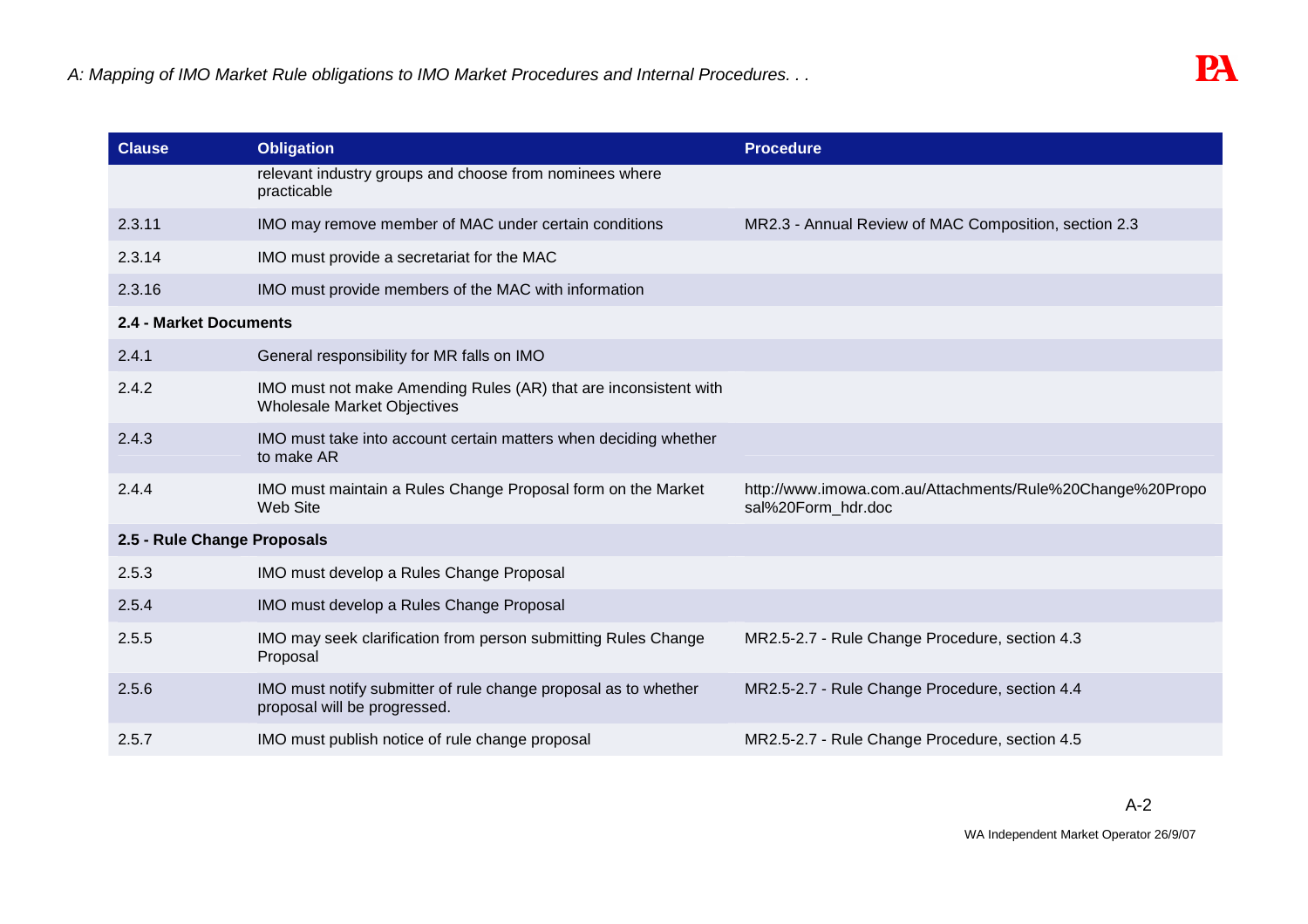| <b>Clause</b> | <b>Obligation</b>                                                                                                         | <b>Procedure</b>                                                                       |
|---------------|---------------------------------------------------------------------------------------------------------------------------|----------------------------------------------------------------------------------------|
| 2.5.8         | IMO must notify Minister of a Protected Provision rule change                                                             | MR2.5-2.7 - Rule Change Procedure, section 4.5.2 step 2                                |
| 2.5.9         | IMO may categorise Rule Change Proposal as Fast Track                                                                     | MR2.5-2.7 - Rule Change Procedure, section 4.4                                         |
| 2.5.11        | IMO must reclassify a Fast Track Rule Change Proposal if it extends<br>the timetable by more than 15 BD.                  | MR2.5-2.7 - Rule Change Procedure, section 6.4                                         |
| 2.5.12        | IMO must publish a notice of extension and update any information<br>already published in accordance with clause 2.5.7(f) | MR2.5-2.7 - Rule Change Procedure, section 5.5                                         |
| 2.5.13        | A notice of extension must include various things                                                                         | MR2.5-2.7 - Rule Change Procedure, section 5.5                                         |
|               | 2.6 - Fast Track Rule Change Process                                                                                      |                                                                                        |
| 2.6.1         | IMO notifies those it intends to consult with in regard to a fast track<br>rule change                                    | MR2.5-2.7 - Rule Change Procedure, section 4.5                                         |
| 2.6.3.        | IMO completes consultation on a fast track rule change proposal                                                           | MR2.5-2.7 - Rule Change Procedure, section 6.3                                         |
| 2.6.4         | IMO must prepare and publish a final rule change report on a fast<br>track rule change.                                   | MR2.5-2.7 - Rule Change Procedure, section 6.5                                         |
| 2.6.4(f)      | Draft Report must contain IMO's decision to accept (in proposed or<br>modified form) or reject the Rule Change Proposal.  | MR2.5-2.7 - Rule Change Procedure, section 6.5                                         |
|               | 2.7 - Standard Rule Change Process                                                                                        |                                                                                        |
| 2.7.2         | IMO must release all information provided during the submission<br>process                                                | MR2.5-2.7 - Rule Change Procedure, section 5.6.2 step 11                               |
| 2.7.3         | IMO may hold public forums                                                                                                | MR2.5-2.7 - Rule Change Procedure, section 5.3                                         |
| 2.7.4         | IMO must notify MAC of a rule change proposal (standard process)                                                          | MR2.5-2.7 - Rule Change Procedure, section 5.2                                         |
| 2.7.5         | IMO must convene MAC (standard process)                                                                                   | MR2.5-2.7 - Rule Change Procedure, section 5.2 (however criteria<br>are not specified) |

WA Independent Market Operator 26/9/07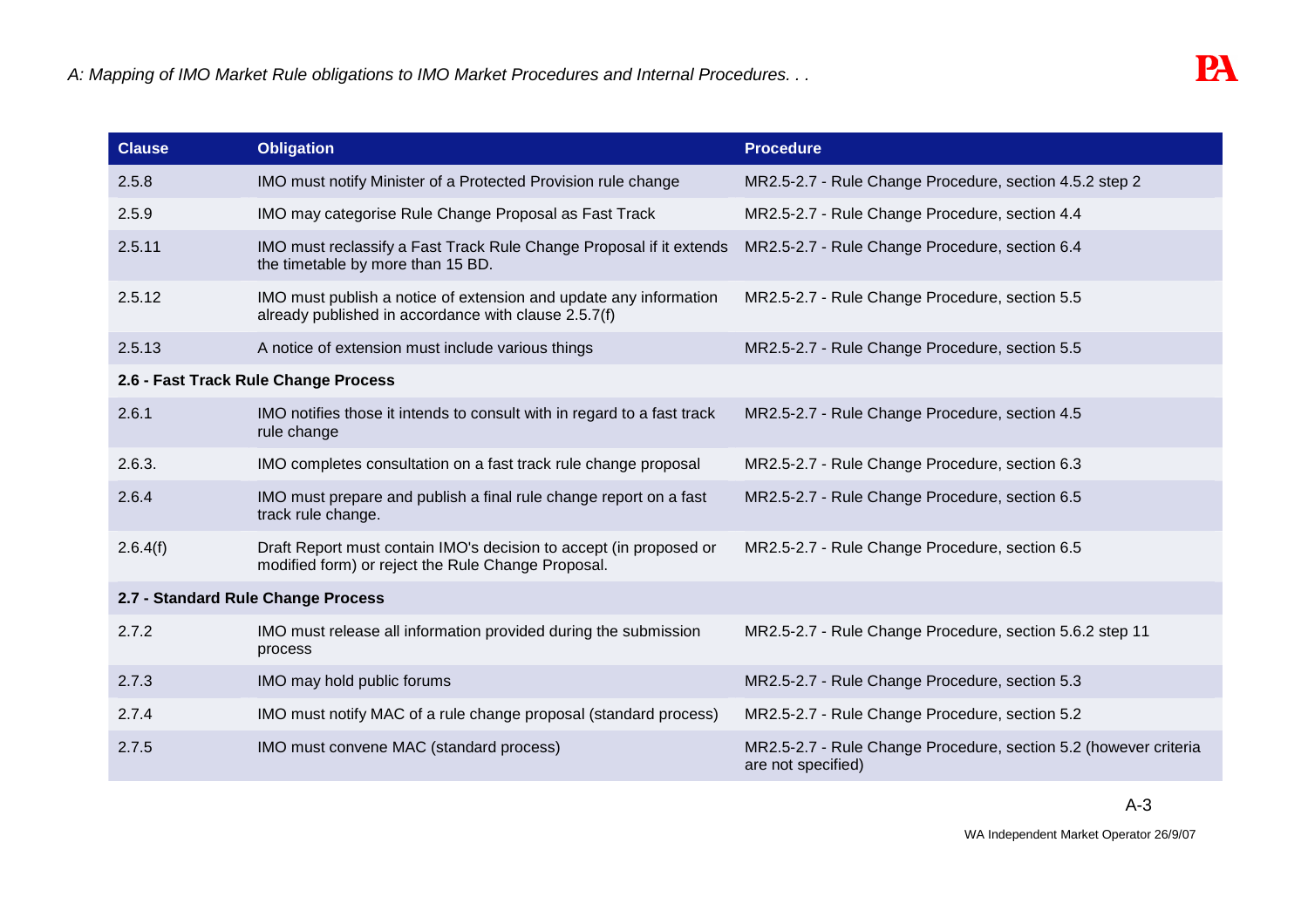| <b>Clause</b>           | <b>Obligation</b>                                                                                                              | <b>Procedure</b>                                                                                 |
|-------------------------|--------------------------------------------------------------------------------------------------------------------------------|--------------------------------------------------------------------------------------------------|
| 2.7.6                   | IMO must publish draft rule change report and deadline of at least<br>further 20 BD for further submissions (standard process) | MR2.5-2.7 - Rule Change Procedure, section 5.6                                                   |
| 2.7.7                   | The draft Rule Change Report must contain various things                                                                       | MR2.5-2.7 - Rule Change Procedure, section 5.6                                                   |
| 2.7.8                   | IMO must publish final rule change report (standard process)<br>including decision whether Rule Change Proposal will proceed   | MR2.5-2.7 - Rule Change Procedure, section 5.8                                                   |
|                         | 2.8 - Review of IMO Rule Amendment Decisions, Ministerial Approval and coming into force of Rule Amendments                    |                                                                                                  |
| 2.8.3                   | IMO must submit rule change proposal and Final Report to Minister<br>if Protected Provisions affected.                         | MR2.5-2.7 - Rule Change Procedure, section 5.8.3                                                 |
| 2.8.7                   | IMO must publish notice of any extension made by the Minister<br>under 2.8.6                                                   | MR2.5-2.7 - Rule Change Procedure, section 5.9                                                   |
| 2.8.9                   | IMO must publish rejection of a rule change by Minister                                                                        | MR2.5-2.7 - Rule Change Procedure, section 5.9                                                   |
| 2.8.10.a                | IMO must publish Amending Rules revised by the Minister                                                                        |                                                                                                  |
| 2.8.10.b                | IMO must provide revised final rule change report to Minister                                                                  |                                                                                                  |
| 2.8.12                  | IMO must publish notice of when amending rules commence                                                                        | MR2.5-2.7 - Rule Change Procedure, section 5.8/6.5                                               |
| 2.9 - Market Procedures |                                                                                                                                |                                                                                                  |
| 2.9.1                   | IMO must manage the development of Market Procedures                                                                           |                                                                                                  |
| 2.9.4                   | IMO must maintain a Procedure Change Submission Form on the<br>Web Site                                                        | http://www.imowa.com.au/Attachments/Procedure%20Change%20<br>Proposal-IMO_hdr.doc                |
| 2.9.5                   | IMO must develop an Administration Procedure                                                                                   | http://www.imowa.com.au/Attachments/IMOProcedures/Procedure<br>%20Administration%20Procedure.pdf |
| 2.9.6                   | IMO must comply with applicable Market Procedures                                                                              |                                                                                                  |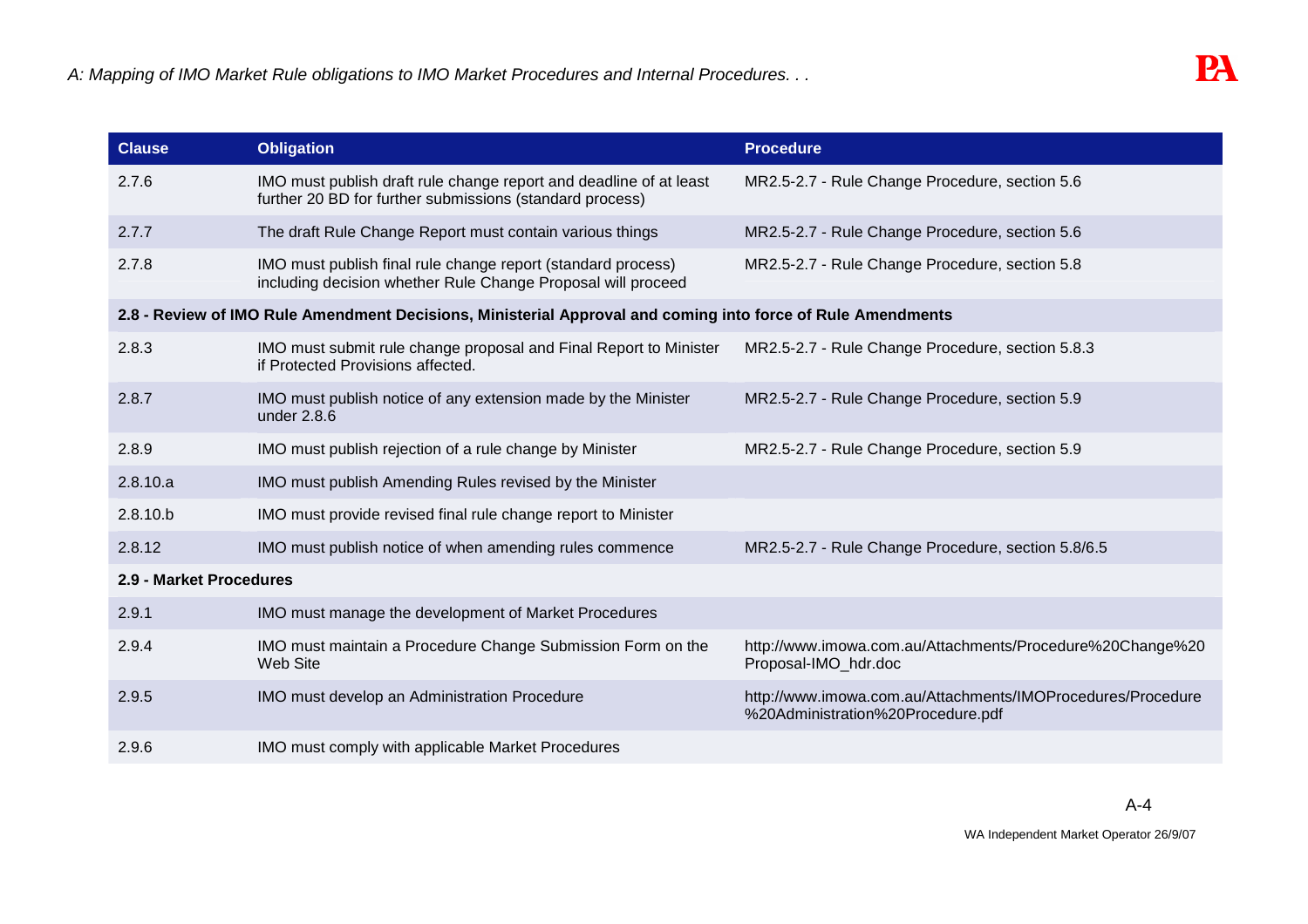| <b>Clause</b>                                    | <b>Obligation</b>                                                                                                         | <b>Procedure</b>                              |
|--------------------------------------------------|---------------------------------------------------------------------------------------------------------------------------|-----------------------------------------------|
| 2.10 - Procedure Change Process                  |                                                                                                                           |                                               |
| 2.10.1                                           | IMO may initiate Procedure Change Process by developing a<br>Procedure Change Proposal                                    |                                               |
| 2.10.3                                           | IMO responsible for making amendments to Procedures that are<br>required by amendments to Market Rules                    | MR2.10 - Market Procedure Change, section 2   |
| 2.10.4                                           | IMO must publish SM procedure change proposal                                                                             | MR2.10 - Market Procedure Change, section 3.1 |
| 2.10.5                                           | IMO must publish its own Procedure Change Proposals                                                                       | MR2.10 - Market Procedure Change, section 2.3 |
| 2.10.6                                           | A Procedure Change Proposal must include various things                                                                   | MR2.10 - Market Procedure Change, section 2.2 |
| 2.10.7                                           | IMO must publish due date for submissions on a procedure change<br>proposal                                               | MR2.10 - Market Procedure Change, section 2.3 |
| 2.10.8                                           | IMO must notify MAC if required to convene                                                                                | MR2.10 - Market Procedure Change, section 2.4 |
| 2.10.9                                           | IMO must convene MAC                                                                                                      | MR2.10 - Market Procedure Change, section 2.4 |
| 2.10.10 to<br>2.10.12                            | IMO must prepares and publish, or just publish, procedure change<br>report.                                               | MR2.10 - Market Procedure Change, section 2.7 |
| 2.10.13                                          | Procedure Change Report must contain the matters specified in the<br>rule.                                                | MR2.10 - Market Procedure Change, section 2.7 |
| 2.10.14                                          | IMO must decide whether to approve/reject SM procedure changes                                                            | MR2.10 - Market Procedure Change, section 3.3 |
| 2.10.15                                          | IMO must notify SM and publish information about the SM<br>procedure change upon approval plus date for it to take effect | MR2.10 - Market Procedure Change, section 3.3 |
| 2.10.16.a                                        | IMO must notify SM of rejection and publish reasons.                                                                      | MR2.10 - Market Procedure Change, section 3.3 |
| 2.11 - Coming into force of Procedure Amendments |                                                                                                                           |                                               |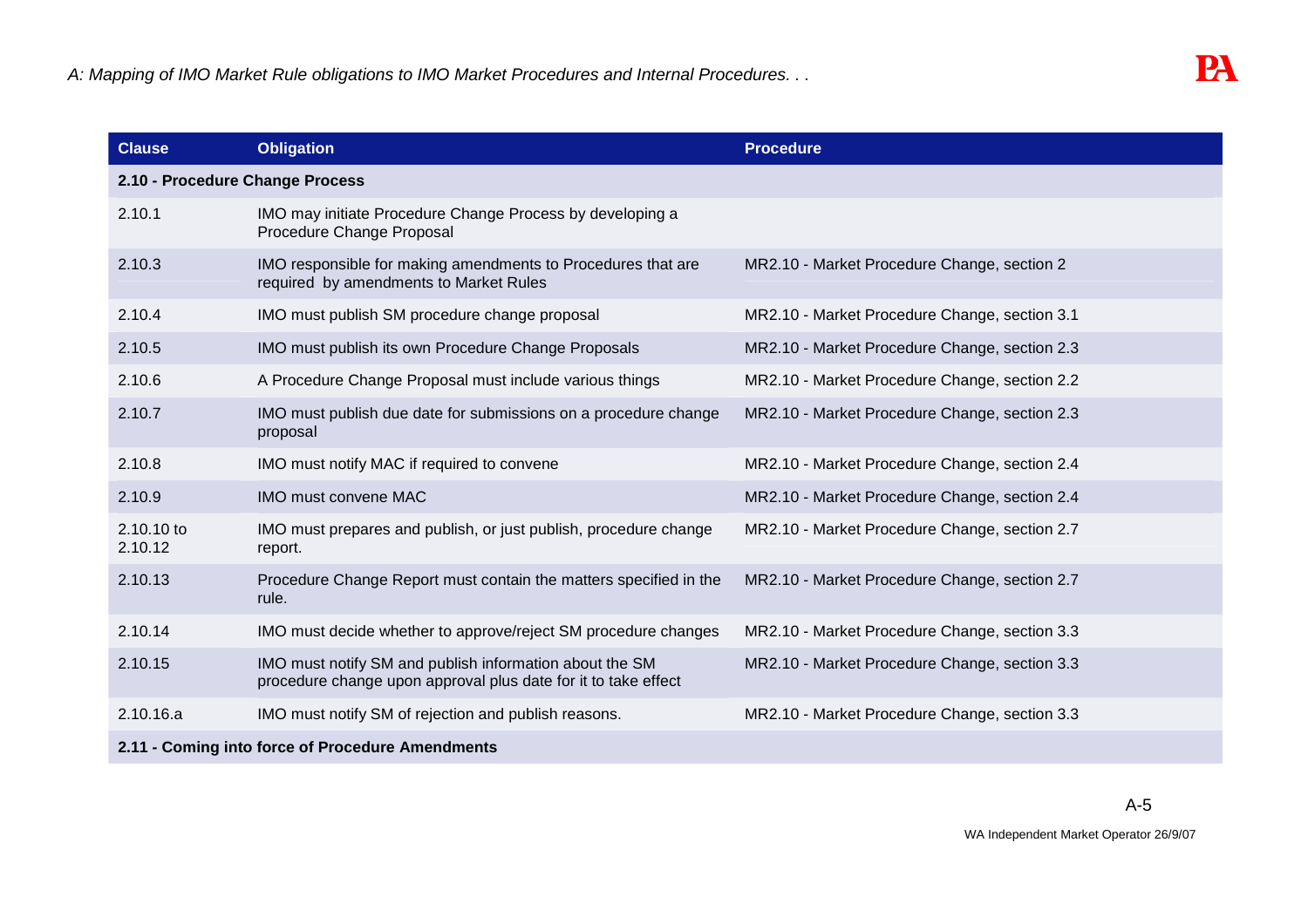| <b>Clause</b> | <b>Obligation</b>                                                                                                                                                                                                               | <b>Procedure</b>                                                         |
|---------------|---------------------------------------------------------------------------------------------------------------------------------------------------------------------------------------------------------------------------------|--------------------------------------------------------------------------|
| 2.11.4        | IMO may extend time and date when Market Procedure commences                                                                                                                                                                    | MR2.10 - Market Procedure Change, section 2.8                            |
|               | 2.13 - Market Rule Compliance Monitoring and Enforcement                                                                                                                                                                        |                                                                          |
| 2.13.2        | IMO must monitor other Rule Participant behaviour for compliance<br>with Market Rules and Procedures.                                                                                                                           | Compliance Monitoring, Investigation & Enforcement, section 2.1          |
| 2.13.3        | IMO must ensure that it has procedures and systems in place to<br>allow it to monitor Rule Participants' behaviour for compliance with<br>the Market Rules and Market Procedures in accordance with the<br>Monitoring Protocol. | Compliance Monitoring, Investigation & Enforcement, section 2.1          |
| 2.13.10       | IMO must record and investigate any alleged breach that it becomes<br>aware of, and issue a warning if it believes a breach has taken place                                                                                     | Compliance Monitoring, Investigation & Enforcement, section 2.1 &<br>2.2 |
| 2.13.11       | IMO may meet with Rule Participant to discuss alleged breach                                                                                                                                                                    | Compliance Monitoring, Investigation & Enforcement, section 2.2          |
| 2.13.12       | IMO may do various things as part of an investigation into alleged<br>breach                                                                                                                                                    | Compliance Monitoring, Investigation & Enforcement, section 2.4.2        |
| 2.13.14       | IMO may appoint a person to investigate alleged breach                                                                                                                                                                          | Compliance Monitoring, Investigation & Enforcement, section 2.4.3        |
| 2.13.15       | IMO must decide if a breach has occurred                                                                                                                                                                                        | Compliance Monitoring, Investigation & Enforcement, section 2.5          |
| 2.13.16       | IMO may decide there has been a breach of the Market Rules and<br>issue a penalty notice, or decide there's been no breach and notify<br>the Market Participant.                                                                | Compliance Monitoring, Investigation & Enforcement, section 2.5 &<br>2.6 |
| 2.13.18       | IMO may bring proceedings before the Energy Review Board                                                                                                                                                                        | Compliance Monitoring, Investigation & Enforcement, section 2.9          |
| 2.13.20       | IMO must cooperate with an investigation of its alleged breach                                                                                                                                                                  |                                                                          |
| 2.13.24       | IMO may direct Rule Participant to do/not do to give effect to any<br>order of the Energy Review Board                                                                                                                          |                                                                          |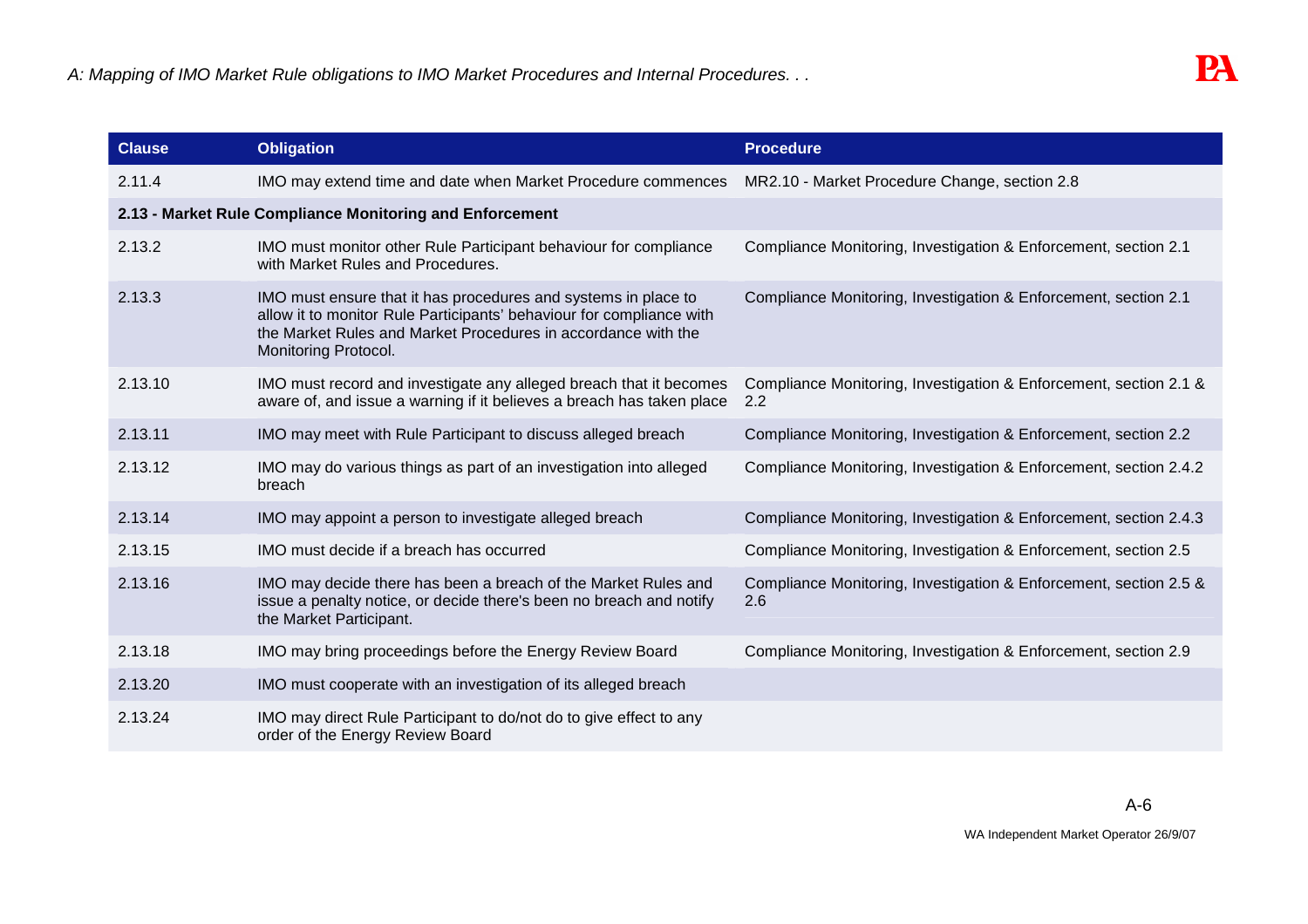| <b>Clause</b>  | <b>Obligation</b>                                                                                                        | <b>Procedure</b>                                                |
|----------------|--------------------------------------------------------------------------------------------------------------------------|-----------------------------------------------------------------|
| 2.13.26        | IMO must release a report of civil penalties and proceedings,<br>findings and orders of the Energy Review Board          | Compliance Monitoring, Investigation & Enforcement, section 1.5 |
| 2.13.27        | IMO must have regard to Wholesale Market Objectives when<br>considering circulating a report of civil penalties, etc     |                                                                 |
| 2.13.28        | IMO may release a report on matters where it made a decision<br>under 2.13.16(a) or which have been referred to the ERB. | Compliance Monitoring, Investigation & Enforcement, section 1.5 |
| 2.13.31        | IMO must provide reports to all Rule Participants and interested<br>parties, unless inappropriate                        |                                                                 |
| $2.14 -$ Audit |                                                                                                                          |                                                                 |
| 2.14.1         | IMO must appoint Market Auditors.                                                                                        | res ipsa loquitur                                               |
| 2.14.2         | IMO must ensure Auditor carries out annual audits of the matters<br>required by the Market Rules                         | res ipsa loquitur                                               |
| 2.14.3         | IMO must ensure Auditor carries out the audits appropriately                                                             |                                                                 |
| 2.14.4         | IMO must either accept the Auditor's report or prepare one of its<br>own.                                                |                                                                 |
| 2.14.5         | IMO must publish auditor's report and IMO's report                                                                       |                                                                 |
| 2.14.6.a       | IMO requires SM to demonstrate compliance                                                                                |                                                                 |
| 2.14.6.b       | IMO must annually audit the SM                                                                                           |                                                                 |
| 2.14.7         | IMO must provide report to Minister on SM compliance                                                                     |                                                                 |
|                | 2.15 - Monitoring and Reporting Protocols                                                                                |                                                                 |
| 2.15.1         | IMO must develop and implement a Monitoring Protocol                                                                     |                                                                 |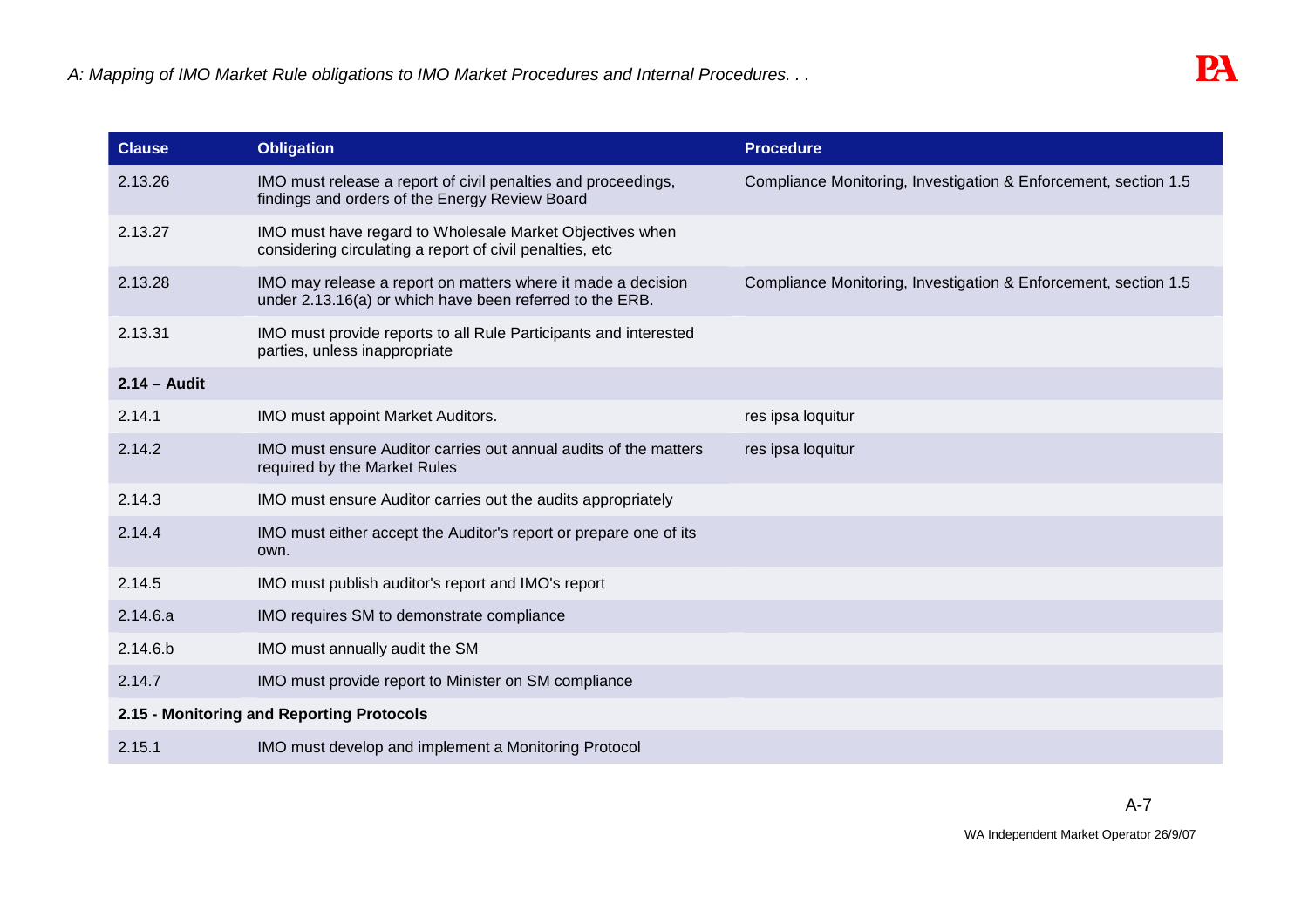| <b>Clause</b>    | <b>Obligation</b>                                                                                                                                  | <b>Procedure</b>                                             |
|------------------|----------------------------------------------------------------------------------------------------------------------------------------------------|--------------------------------------------------------------|
| 2.15.3           | Monitoring Protocol must specify various things                                                                                                    |                                                              |
| 2.15.8           | IMO and ERA must agree a reporting protocol which must specify<br>various things                                                                   |                                                              |
|                  | 2.16 - Monitoring the effectiveness of the market                                                                                                  |                                                              |
| 2.16.1           | IMO must compile and analyse data identified in the Market<br>Surveillance Data Catalogue                                                          | MR2.16 - Market Surveillance Internal Procedure, section 5   |
| 2.16.2           | IMO must develop a market surveillance catalogue                                                                                                   | http://www.imowa.com.au/MarketSurveillanceDataCatalogue.htm  |
| 2.16.3           | IMO must publish the market surveillance catalogue                                                                                                 | http://www.imowa.com.au/MarketSurveillanceDataCatalogue.htm  |
| 2.16.4           | IMO must carry out analysis to calculate relevant summary statistics                                                                               |                                                              |
| 2.16.5           | IMO must provide data to ERA                                                                                                                       |                                                              |
| 2.16.8           | IMO must assist ERA to investigate behaviour related to market<br>power.                                                                           |                                                              |
| 2.16.9 & 2.16.9A | IMO must assist ERA in monitoring activities                                                                                                       |                                                              |
| 2.16.9B.a        | IMO requests explanation from participant for unreasonable costs                                                                                   | MR2.16 - Market Surveillance Internal Procedure, section 6.2 |
| 2.16.9B.b        | IMO advise ERA of unreasonable STEM cost data                                                                                                      |                                                              |
| 2.16.9D          | IMO publishes participant explanation                                                                                                              | MR2.16 - Market Surveillance Internal Procedure, section 6.3 |
| 2.16.9H          | IMO must refer a matter to the ERB for civil penalties                                                                                             | MR2.16 - Market Surveillance Internal Procedure, section 6.4 |
| 2.16.14          | The IMO must use information provided by the ERA under clause<br>2.16.6(c) only for the purpose of carrying out its functions under<br>clause 2.16 |                                                              |
| 2.18 – Disputes  |                                                                                                                                                    |                                                              |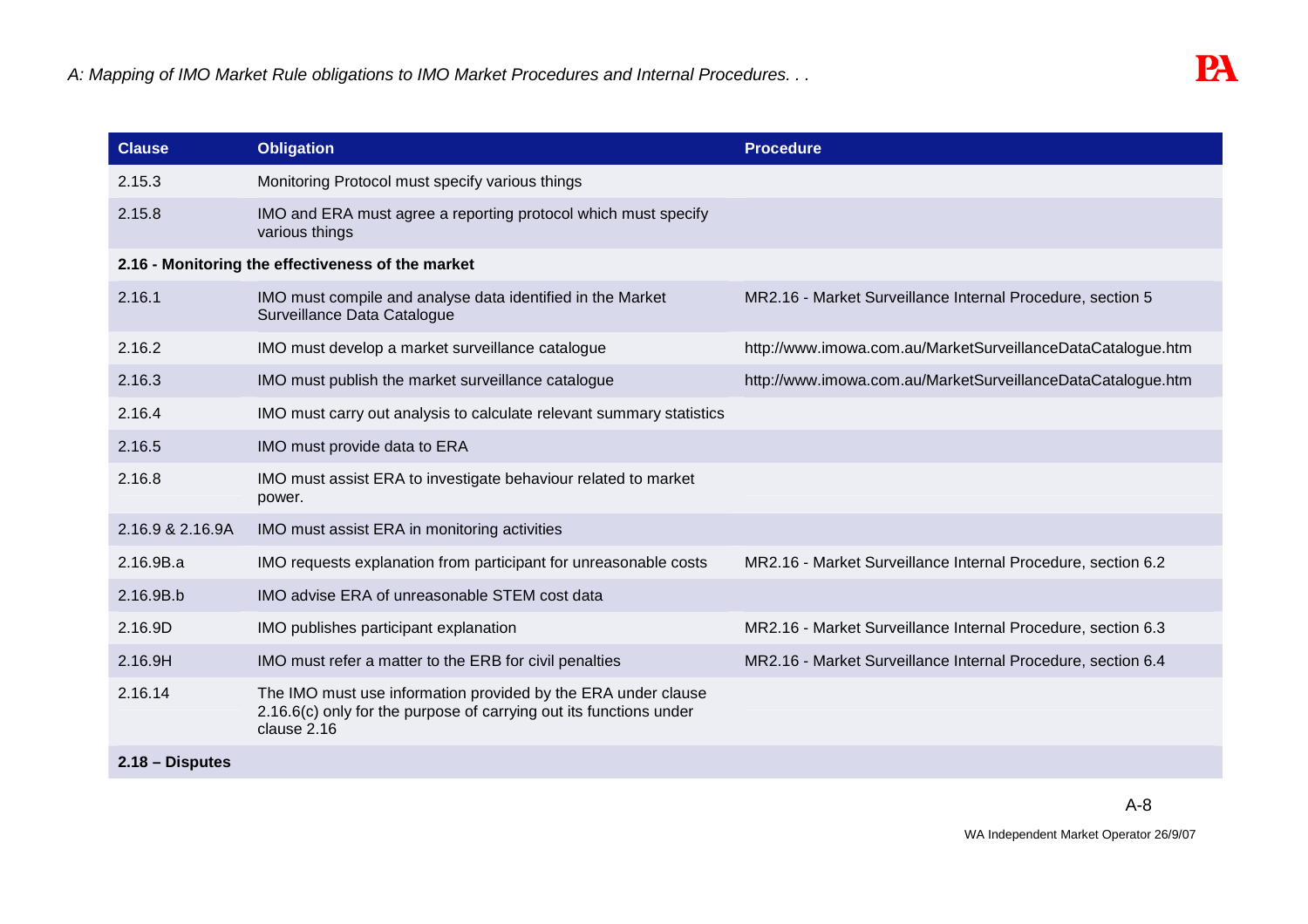| <b>Clause</b>              | <b>Obligation</b>                                                                                    | <b>Procedure</b>                                                   |
|----------------------------|------------------------------------------------------------------------------------------------------|--------------------------------------------------------------------|
| 2.18.3                     | IMO as Dispute Participant may refer question of law to court                                        | MR2.18 - Internal Procedure Dispute Resolution, section 1.1        |
| 2.18.4                     | IMO as Dispute Participant must not agree to resolution inconsistent<br>with Market Rules            | MR2.18 - Internal Procedure Dispute Resolution, section 1.1        |
|                            | 2.19 - First Stage Dispute Resolution                                                                |                                                                    |
| 2.19.1                     | IMO as Rule Participant may issue dispute notice to another Rule<br>Participant                      |                                                                    |
| 2.19.2                     | IMO as Rule Participant may name in Notice of Dispute any Rule<br>Participant that may be affected   |                                                                    |
| 2.19.3                     | Notice of Dispute must contain various things                                                        |                                                                    |
| 2.19.4                     | IMO as Rule Participant receiving Notice of Dispute must supply<br>confirmation of receipt           | MR2.18 - Internal Procedure Dispute Resolution, section 1.3 step 4 |
| 2.19.5                     | IMO may join a Rule Participant to a dispute                                                         | MR2.18 - Internal Procedure Dispute Resolution, section 1.3 step 6 |
| 2.19.6                     | IMO as Dispute Participant must make reasonable endeavours to<br>meet and resolve in good faith      | MR2.18 - Internal Procedure Dispute Resolution, section 1.3 step 7 |
|                            | 2.20 - Second Stage Dispute Resolution                                                               |                                                                    |
| 2.20.1                     | IMO as Dispute Participant must give consideration to resolving<br>Dispute through mediation/ADR/etc | MR2.18 - Internal Procedure Dispute Resolution, section 1.3.2      |
| 2.20.2                     | IMO as Dispute Participant may commence court proceedings                                            | MR2.18 - Internal Procedure Dispute Resolution, section 1.3.2      |
| 2.21 - Market Consultation |                                                                                                      |                                                                    |
| 2.21.1                     | IMO must consult on such matters as are specified in the Market<br><b>Rules</b>                      |                                                                    |
| 2.21.2                     | IMO must consult in good faith                                                                       |                                                                    |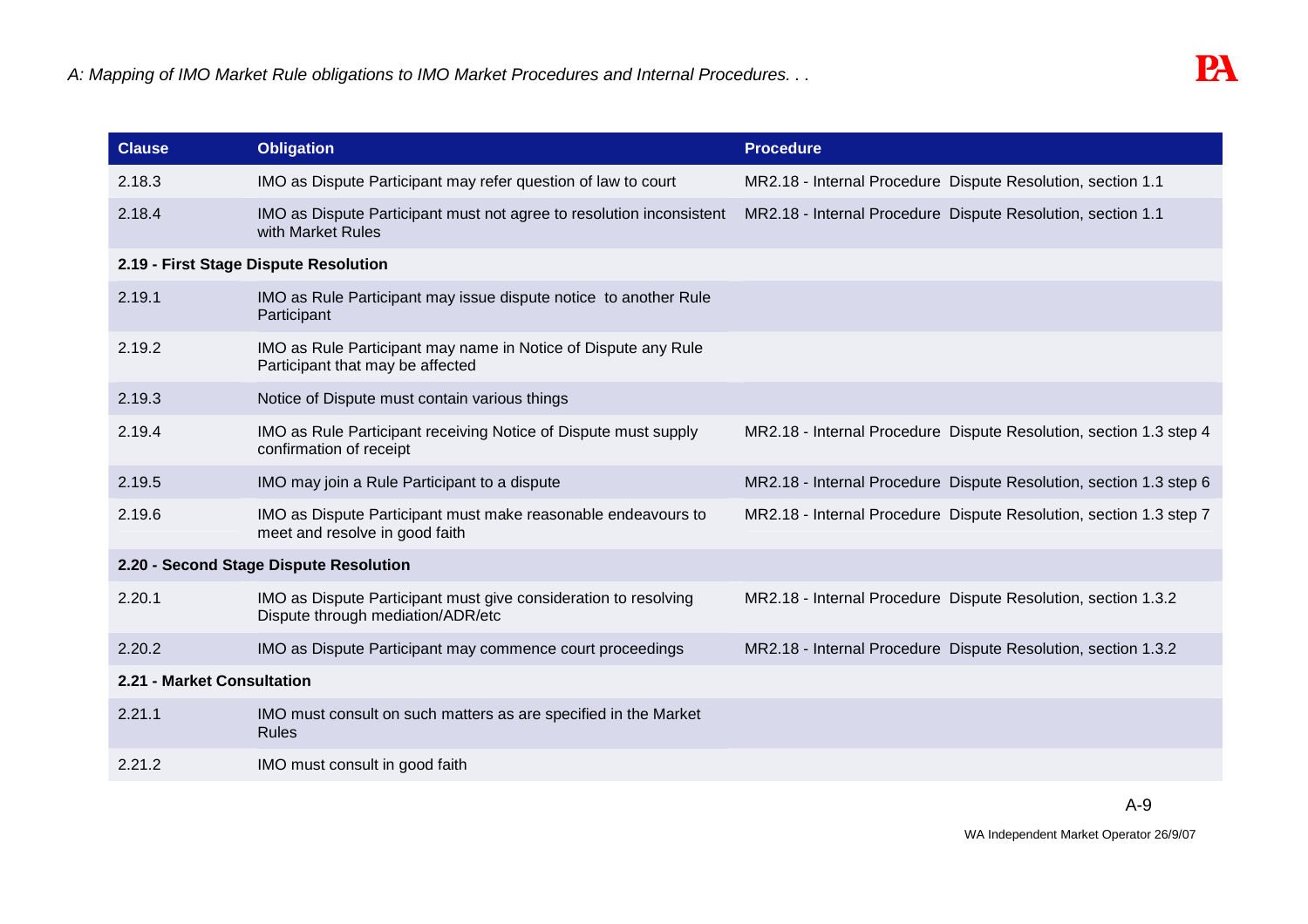| <b>Clause</b>                             | <b>Obligation</b>                                                                                          | <b>Procedure</b>                                  |  |
|-------------------------------------------|------------------------------------------------------------------------------------------------------------|---------------------------------------------------|--|
| 2.22 - Determination of the IMO's budget  |                                                                                                            |                                                   |  |
| 2.22.3.a                                  | IMO must submit proposal for allowable revenue over review period<br>to ERA                                | MR2.22 - determination of IMO budget, section 1.3 |  |
| 2.22.5                                    | IMO must submit budget proposal for coming year to Minister                                                | MR2.22 - determination of IMO budget, section 1.3 |  |
| 2.22.8                                    | IMO applies to ERA to reassess allowable revenue where budget<br>required exceeds 15% of allowable revenue | MR2.22 - determination of IMO budget, section 1.3 |  |
| 2.22.11                                   | IMO must publish budget approved by Minister                                                               | MR2.22 - determination of IMO budget, section 1.3 |  |
| 2.22.13                                   | IMO may declare a project to be a Declared Market Project under<br>certain conditions                      | MR2.22 - determination of IMO budget, section 1.3 |  |
| 2.22.14                                   | IMO must obtain approval from the ERA for an increase in Allowable<br>Revenue                              | MR2.22 - determination of IMO budget, section 1.3 |  |
|                                           | 2.23 - Determination of System Management's budget                                                         |                                                   |  |
| 2.23.9                                    | IMO must review SM budget proposal and report to the Minister                                              |                                                   |  |
| 2.23.11                                   | IMO must publish budget provided by SM                                                                     |                                                   |  |
|                                           | 2.24- Determination of Market Fees                                                                         |                                                   |  |
| 2.24.2                                    | IMO must determine and publish fees to apply from 1 July                                                   |                                                   |  |
| 2.24.3                                    | IMO must publish an estimate of its total revenue by source                                                |                                                   |  |
| 2.25 - Payment of Market Participant Fees |                                                                                                            |                                                   |  |
| 2.25.1                                    | IMO must charge Fees under Market Rule 9.1.3                                                               |                                                   |  |
| 2.25.3                                    | IMO must pay SM and ERA following receipt of payment                                                       |                                                   |  |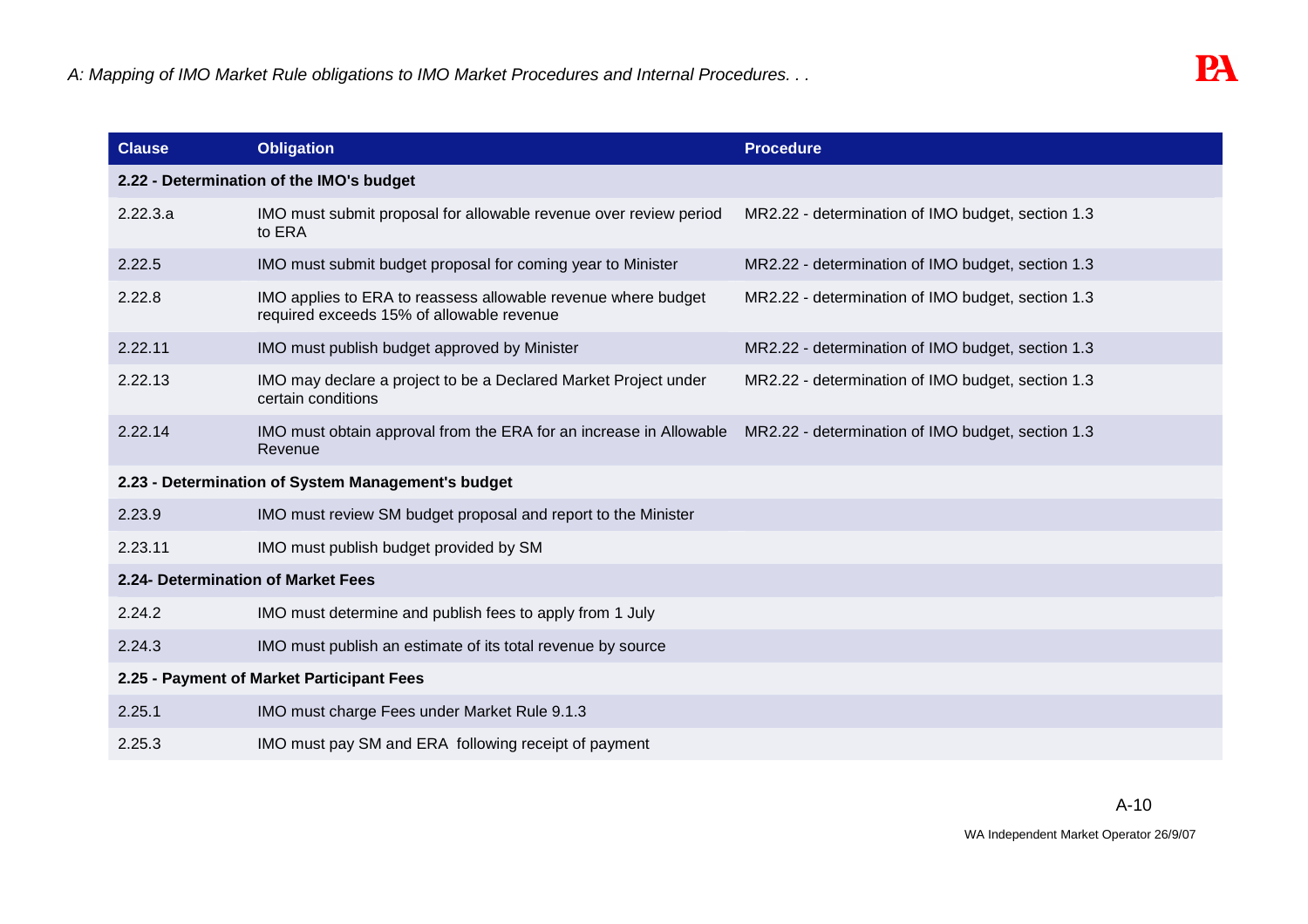| <b>Clause</b>                        | <b>Obligation</b>                                                                                                                                     | <b>Procedure</b>                                         |  |
|--------------------------------------|-------------------------------------------------------------------------------------------------------------------------------------------------------|----------------------------------------------------------|--|
| 2.27 - Determination of Loss Factors |                                                                                                                                                       |                                                          |  |
| 2.27.3                               | IMO publishes loss factors                                                                                                                            | MR2.27 - Determining Loss Factors Procedure, step 1      |  |
| 2.27.3A                              | Publication of time for loss factors to apply (including changes under<br>2.27.4.e)                                                                   | MR2.27 - Determining Loss Factors Procedure, step 4      |  |
| 2.27.3B                              | IMO must allow sufficient time for Market Participants to identify and<br>update Standing Data                                                        | MR2.27 - Determining Loss Factors Procedure, section 1.3 |  |
| 2.27.4(b).i                          | IMO must announce plan to audit loss factor calculation                                                                                               | MR2.27 - Determining Loss Factors Procedure, section 1.4 |  |
| $2.27.4(b).$ ii                      | IMO must audit loss factor calculation                                                                                                                | MR2.27 - Determining Loss Factors Procedure, section 1.4 |  |
| 2.27.5                               | IMO must continue to use equivalent Loss Factor from the previous<br>year until the Network Operator has provided the IMO with the new<br>Loss Factor | MR2.27 - Determining Loss Factors Procedure, step 12     |  |
| 2.27.6                               | IMO must document standards to be used in determining Loss<br>Factors                                                                                 |                                                          |  |
| 2.28 - Rule Participants             |                                                                                                                                                       |                                                          |  |
| 2.28.13                              | IMO must determine the class of person not covered by previous<br>sub-sections                                                                        |                                                          |  |
| 2.28.16                              | IMO may determine that a person is exempted from the requirement<br>to register, and apply conditions.                                                | Rule Participant Exemption to Register, section 2        |  |
| 2.28.16A(b)                          | IMO must register Intermediary as Rule Participant                                                                                                    | Rule Participant Exemption to Register, section 2.1.2    |  |
|                                      | 2.29 - Facility Registration Classes                                                                                                                  |                                                          |  |
| 2.29.9                               | IMO may determine that a person is exempted from the requirement<br>to register a facility and apply conditions.                                      |                                                          |  |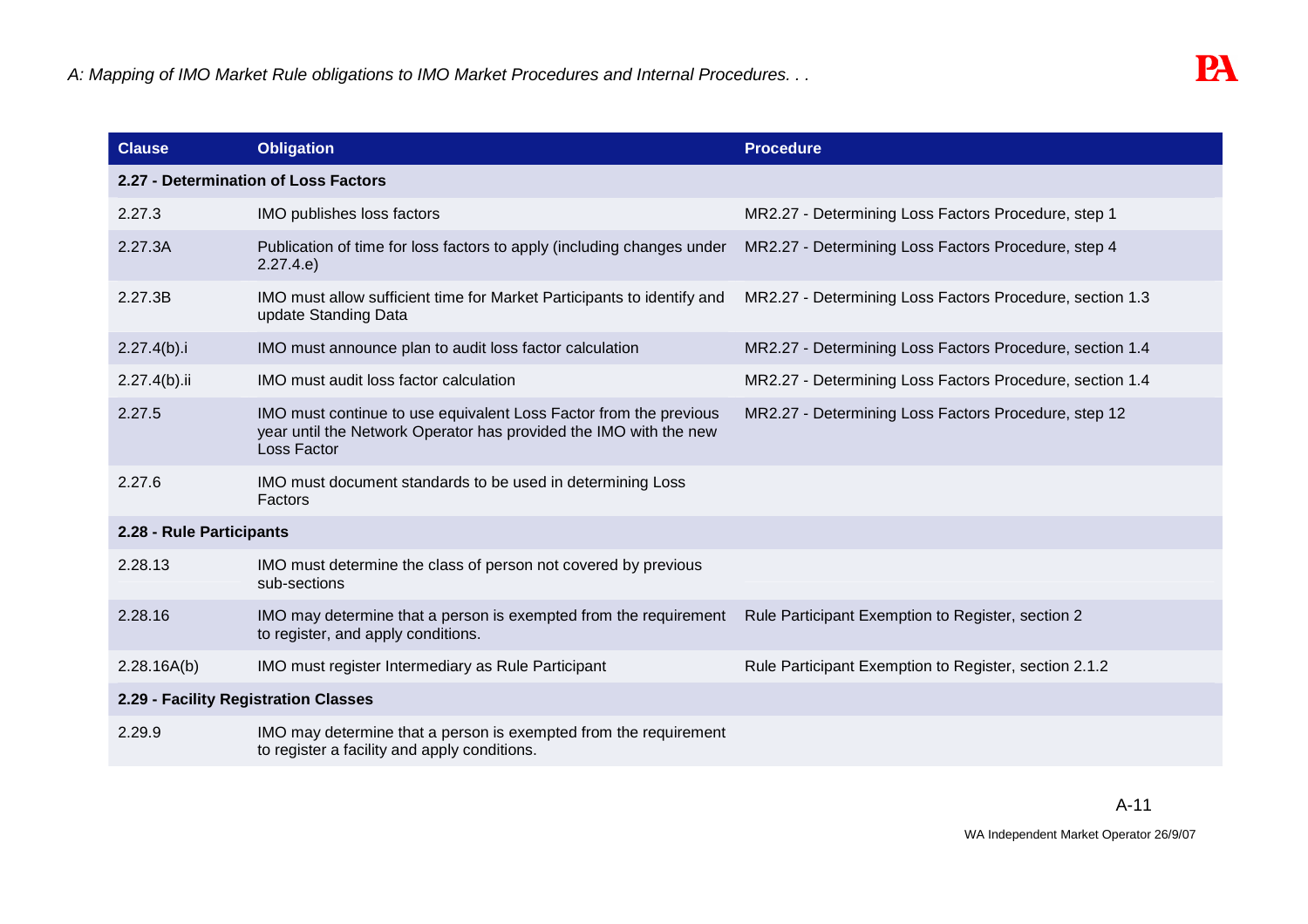| <b>Clause</b>                                   | <b>Obligation</b>                                                                                                       | <b>Procedure</b>                                                                                                                           |
|-------------------------------------------------|-------------------------------------------------------------------------------------------------------------------------|--------------------------------------------------------------------------------------------------------------------------------------------|
| 2.29.10                                         | The IMO must exempt a person from the requirement to register a<br>generating system                                    |                                                                                                                                            |
| 2.30 - Facility Aggregation                     |                                                                                                                         |                                                                                                                                            |
| 2.30.4                                          | IMO must consult with SM when assessing an application for<br>Facility aggregation.                                     | http://www.imowa.com.au/Attachments/IMOProcedures/Facility%20<br>Registration%20Procedure.pdf, section 1.7 step 20                         |
| 2.30.5                                          | IMO may only allow aggregation if no adverse effect on SM's ability<br>to manage the Power System                       | http://www.imowa.com.au/Attachments/IMOProcedures/Facility%20<br>Registration%20Procedure.pdf, section 1.7 step 22                         |
| 2.30.8                                          | IMO must inform relevant Rule Participant of date when aggregated<br>facilities will be considered to be disaggregated. | http://www.imowa.com.au/Attachments/IMOProcedures/Facility%20<br>Registration%20Procedure.pdf, section 1.7 step 25                         |
| 2.30.10(b)                                      | IMO may require Rule Participant to provide Standing Data when<br>aggregated facility is disaggregated                  | http://www.imowa.com.au/Attachments/IMOProcedures/Facility%20<br>Registration%20Procedure.pdf, section 1.7 step 26                         |
| 2.30.11                                         | IMO must document the facility aggregation and disaggregation<br>process                                                | http://www.imowa.com.au/Attachments/IMOProcedures/Facility%20<br>Registration%20Procedure.pdf, section 1.7 Facility Aggregation<br>heading |
| 2.30A - Exemption from Funding Spinning Reserve |                                                                                                                         |                                                                                                                                            |
| 2.30A.2                                         | IMO must exempt Intermittent Generator meeting certain ramping<br>conditions from funding Spinning Reserve costs        | http://www.imowa.com.au/Attachments/IMOProcedures/Facility%20<br>Registration%20Procedure.pdf, section 1.6 step 27                         |
| 2.30A.3                                         | IMO must consult with System Management when assessing<br>exemption                                                     | List of events.xls, Exemption from Funding Spinning Reserve Cost                                                                           |
| 2.30A.5                                         | IMO must inform Market Participant and include facility in Appendix<br>$\overline{2}$                                   |                                                                                                                                            |
| 2.30A.6                                         | IMO must document the Spinning Reserve costs exemption process<br>in the Registration Procedure.                        | http://www.imowa.com.au/Attachments/IMOProcedures/Facility%20<br>Registration%20Procedure.pdf, section 1.6 step 27                         |

WA Independent Market Operator 26/9/07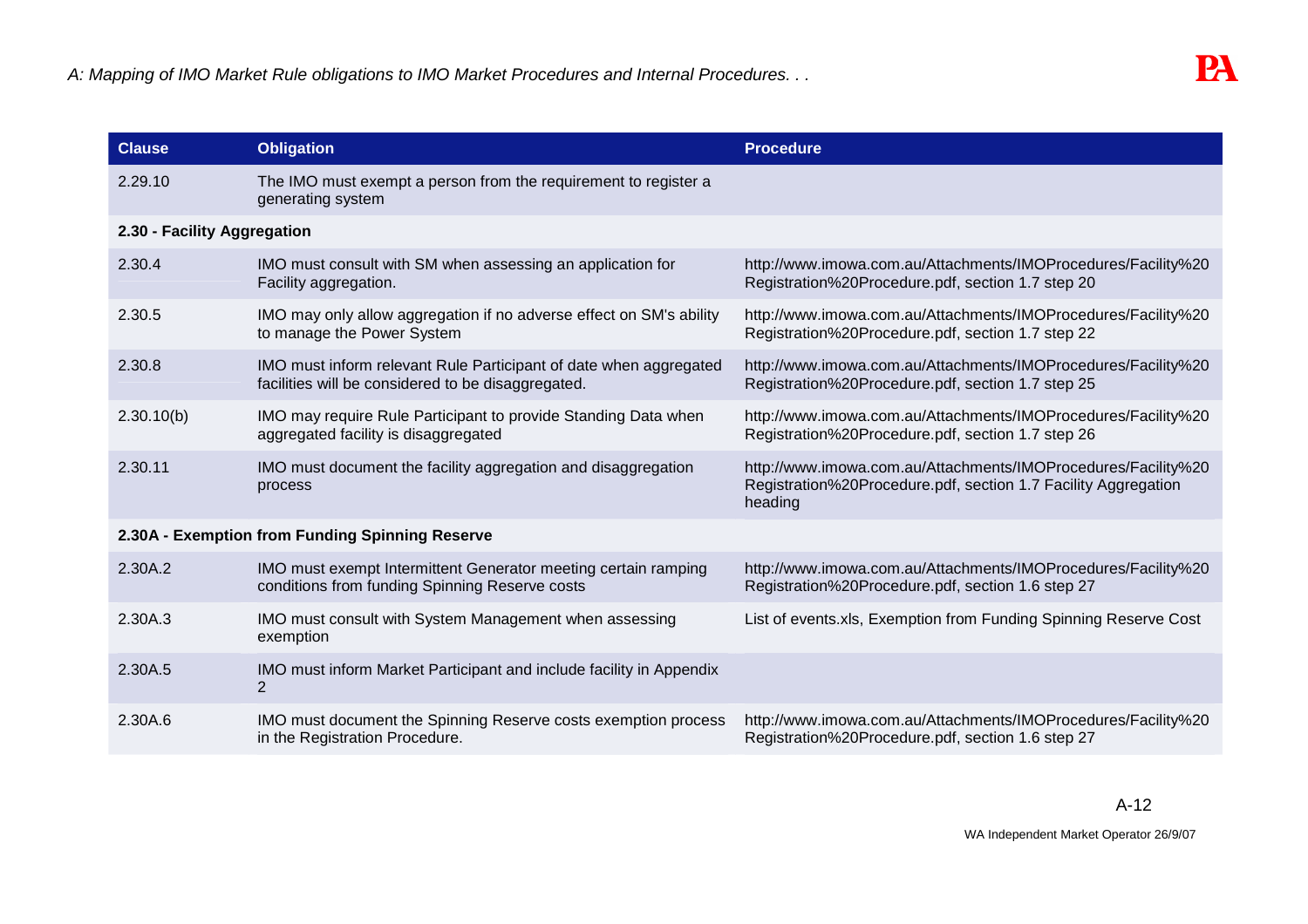| <b>Clause</b>                                   | <b>Obligation</b>                                                                                   | <b>Procedure</b>                                                                                                                                       |  |
|-------------------------------------------------|-----------------------------------------------------------------------------------------------------|--------------------------------------------------------------------------------------------------------------------------------------------------------|--|
| 2.30B - Intermittent Load                       |                                                                                                     |                                                                                                                                                        |  |
| 2.30B.3                                         | IMO must require that applicant to register Intermittent Load provide<br>specified information      | http://www.imowa.com.au/Attachments/IMOProcedures/Facility%20<br>Registration%20Procedure.pdf, talks of general stuff to do with<br>intermittent loads |  |
| 2.30B.4                                         | IMO must use the information provided by Market Customer under<br>clause 2.30B.3                    |                                                                                                                                                        |  |
| 2.30B.6                                         | IMO must accept an application for Load to be Intermittent Load if<br>conditions are met            |                                                                                                                                                        |  |
| 2.30B.7                                         | IMO may cease to treat a Load as an Intermittent Load and require<br>it to modify its Standing Data |                                                                                                                                                        |  |
| 2.30B.8                                         | IMO must consult with SM in determining whether Load is<br>Intermittent Load.                       |                                                                                                                                                        |  |
| 2.30C - Rule Commencement and Registration Data |                                                                                                     |                                                                                                                                                        |  |
| 2.30C.1                                         | IMO must not require registration prior to commencement of<br>relevant Market Rules                 |                                                                                                                                                        |  |
| 2.30C.3                                         | IMO must notify Rule Participants of changes to Standing Data                                       |                                                                                                                                                        |  |
| 2.31 - Registration Process                     |                                                                                                     |                                                                                                                                                        |  |
| 2.31.1                                          | IMO must maintain Registration Forms on the Market Web Site                                         |                                                                                                                                                        |  |
| 2.31.3                                          | IMO must acknowledge receipt of participant or facility registration<br>application.                | In the various Registration Procedure documents                                                                                                        |  |
| 2.31.5                                          | IMO must consult SM and may consult Network Operators                                               | various facility documents, eg Facility Registration, section 2.3.2                                                                                    |  |
| 2.31.6                                          | IMO must notify the schedule of acceptance process for facility                                     |                                                                                                                                                        |  |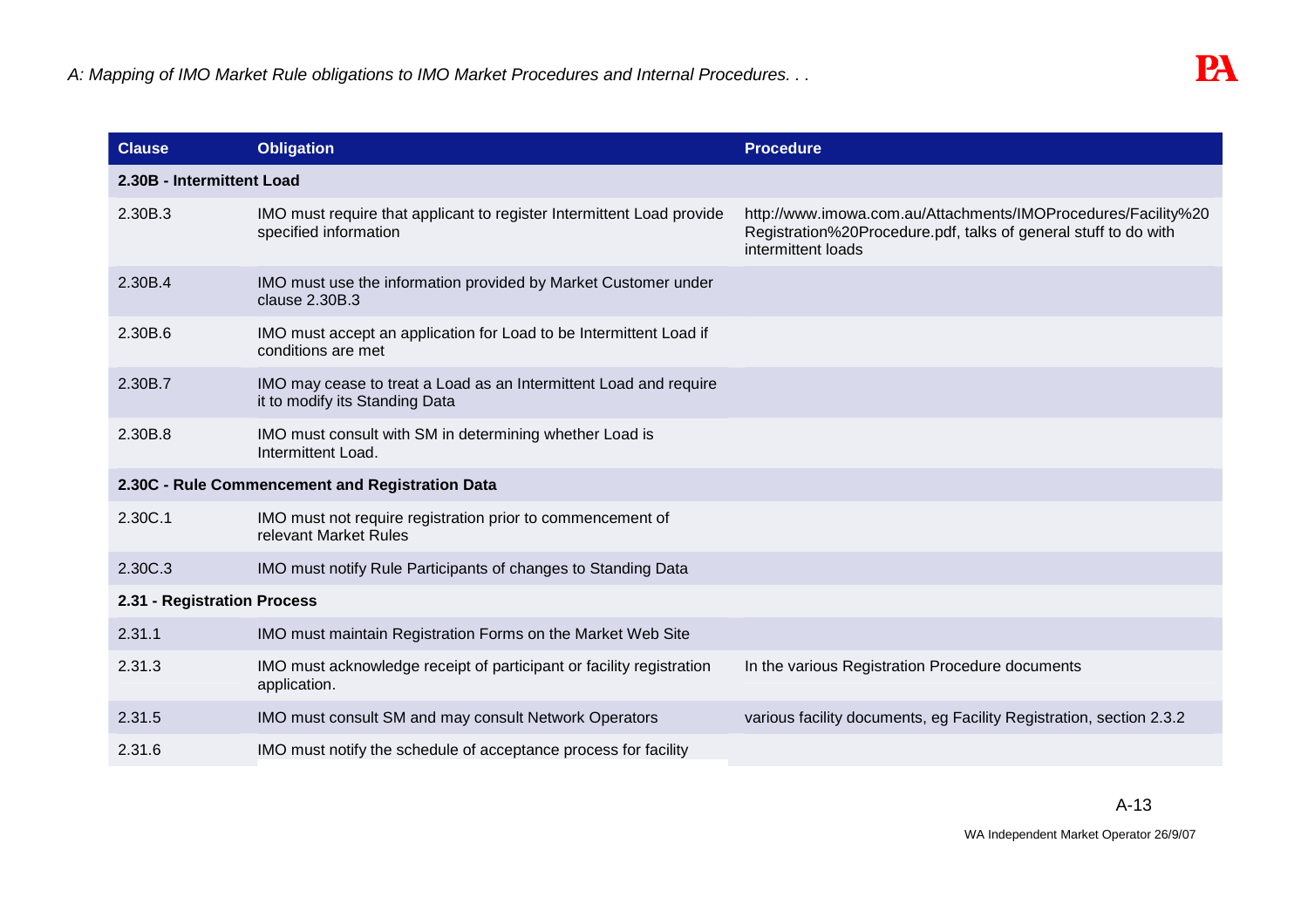| <b>Clause</b> | <b>Obligation</b>                                                                                                                                 | <b>Procedure</b>                                         |
|---------------|---------------------------------------------------------------------------------------------------------------------------------------------------|----------------------------------------------------------|
|               | registration                                                                                                                                      |                                                          |
| 2.31.7        | IMO may determine that a test required under Market Rules is not<br>necessary                                                                     |                                                          |
| 2.31.10       | IMO must accept or reject application                                                                                                             |                                                          |
| 2.31.11       | IMO must include certain information in the notice to the applicant                                                                               | General Registration Event, section 2.2.2                |
| 2.31.12       | IMO must give reasons for rejection                                                                                                               | General Registration Event, section 2.3.4                |
| 2.31.13       | IMO may reject an application only if specified conditions are met                                                                                |                                                          |
| 2.31.21       | IMO must maintain a register of Rule Participants and Registered<br><b>Facilities</b>                                                             |                                                          |
| 2.31.22       | IMO must only indicate that it can facilitate participation in a Rule<br>Participant class or Facility Class is System Management actually<br>can |                                                          |
| 2.31.23       | IMO must document the registration, de-registration and transfer<br>process in the Registration Procedure                                         |                                                          |
|               | 2.32 - Rule Participant Suspension and Deregistration                                                                                             |                                                          |
| 2.32.1        | IMO must issue a suspension notice to a participant                                                                                               | MR2.37-2.43 - Prudential Procedure, section 4.3.1        |
| 2.32.2        | IMO must copy suspension notice to all rule participants                                                                                          | MR2.37-2.43 - Prudential Procedure, section 4.3.2 step 1 |
| 2.32.3        | IMO may specify directions the Rule Participant must comply with to<br>give effect to the Suspension Notice                                       |                                                          |
| 2.32.4        | IMO may reject Submission and/or withhold payments due to a<br>defaulting Rule Participant                                                        | MR2.37-2.43 - Prudential Procedure, section 4.3.2 step 2 |
| 2.32.5        | IMO must withdraw a suspension notice                                                                                                             | MR2.37-2.43 - Prudential Procedure, section 4.3.4 step 1 |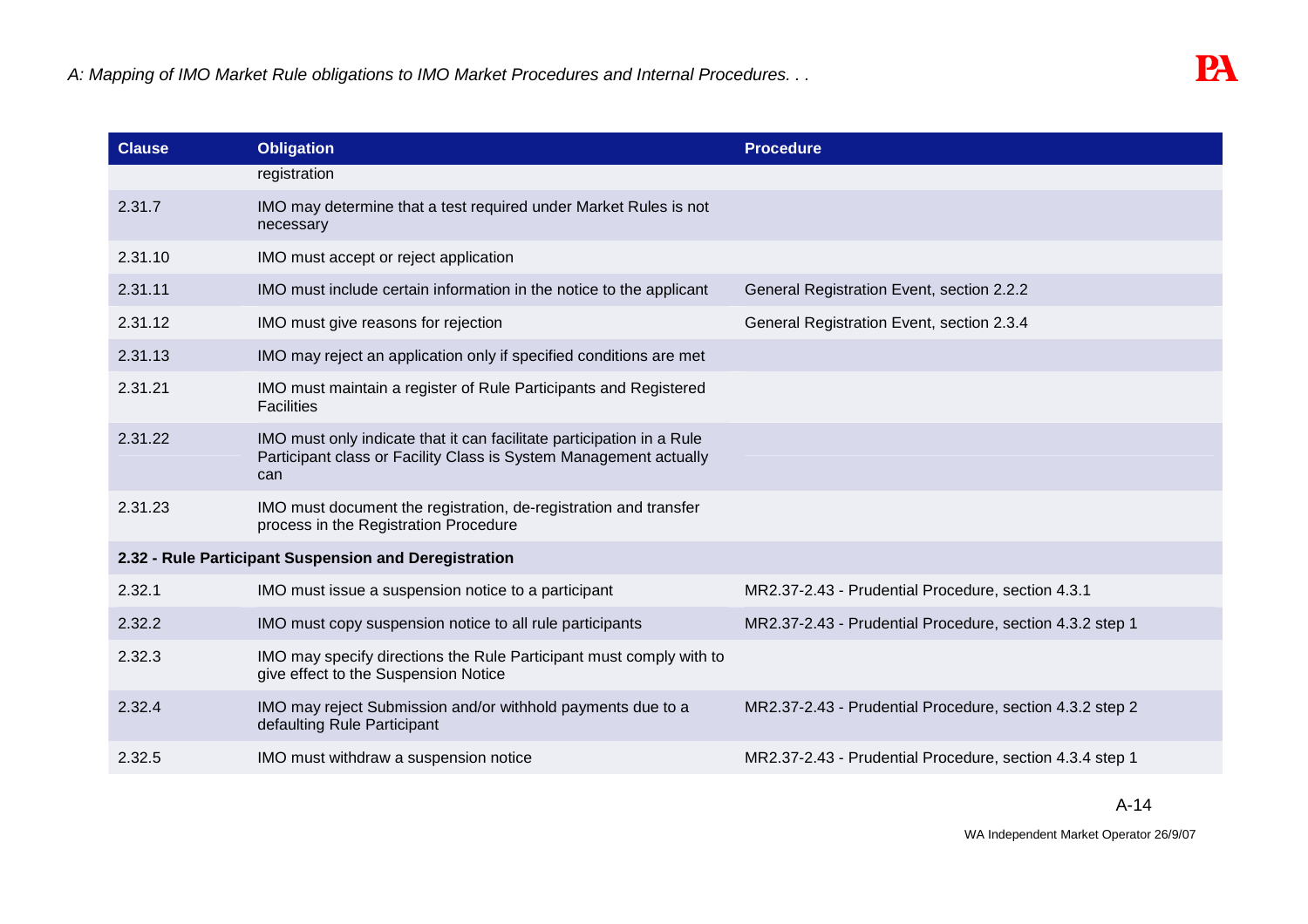| <b>Clause</b>                 | <b>Obligation</b>                                                                                             | <b>Procedure</b>                                                                                                      |  |
|-------------------------------|---------------------------------------------------------------------------------------------------------------|-----------------------------------------------------------------------------------------------------------------------|--|
| 2.32.6                        | IMO may apply to ERB to deregister a suspended Rule Participant                                               | MR2.37-2.43 - Prudential Procedure, section 4.3.3 step 1                                                              |  |
| 2.32.7                        | IMO must de-register a rule participant                                                                       | MR2.37-2.43 - Prudential Procedure, section 4.3.3 step 2                                                              |  |
| 2.32.9                        | IMO may require NO to disconnect suspended/deregistered facilities                                            | MR2.37-2.43 - Prudential Procedure, section 4.3.2 step 3                                                              |  |
| 2.32.9                        | IMO must request NO reconnected previously suspended Facilities                                               |                                                                                                                       |  |
| 2.33 - The Registration Forms |                                                                                                               |                                                                                                                       |  |
| 2.33.1                        | Rule Participant registration form (2.31.1(a)) must require an<br>applicant to provide certain information    | http://www.imowa.com.au/Attachments/MarketForms/Application%2<br>0to%20Register%20for%20WEMS%20access%20form_rev6.doc |  |
| 2.33.2                        | Rule Participant de-registration form (2.31.1(b)) must require an<br>applicant to provide certain information | http://www.imowa.com.au/Attachments/MarketForms/Application%2<br>0to%20De-Register%20as%20a%20Participant%20v1.doc    |  |
| 2.33.3                        | Facility registration form $(2.31.1(c))$ must require an applicant to<br>provide certain information          | http://www.imowa.com.au/Attachments/Prudential/Application_to_R<br>egister_a_Facility_Name_20070605.pdf               |  |
| 2.33.4                        | Facility de-registration form (2.31.1(d)) must require an applicant to<br>provide certain information         | http://www.imowa.com.au/Attachments/MarketForms/Application%2<br>0to%20De-Register%20a%20Facility%20v1.doc            |  |
| 2.33.5                        | Facility transfer form (2.31.1(e)) must require an applicant to provide<br>certain information                | http://www.imowa.com.au/Attachments/MarketForms/Application%2<br>0to%20Transfer%20a%20Facility%20v1.doc               |  |
| 2.34 - Standing Data          |                                                                                                               |                                                                                                                       |  |
| 2.34.1                        | IMO must maintain a record of Standing Data and provide it to SM.                                             |                                                                                                                       |  |
| 2.34.5                        | IMO must confirm receipt of request for standing data change                                                  |                                                                                                                       |  |
| 2.34.6                        | IMO may request further information from a Rule Participant<br>regarding a change in Standing Data            |                                                                                                                       |  |
| 2.34.7                        | IMO may reject a change                                                                                       |                                                                                                                       |  |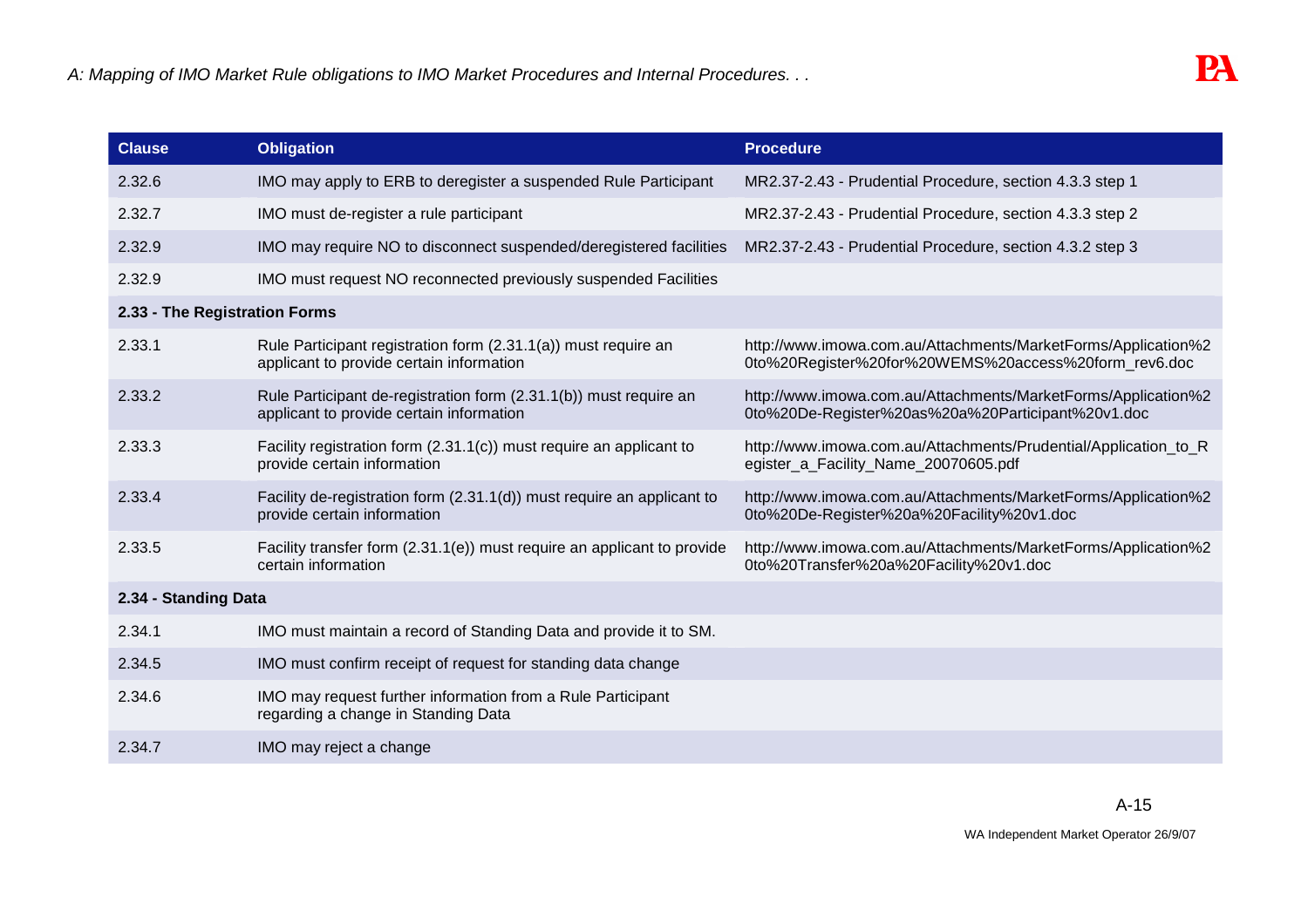| <b>Clause</b>       | <b>Obligation</b>                                                                                                                                                               | <b>Procedure</b>                                  |
|---------------------|---------------------------------------------------------------------------------------------------------------------------------------------------------------------------------|---------------------------------------------------|
| 2.34.8              | IMO must notify participant of acceptance/rejection of standing data<br>change                                                                                                  |                                                   |
| 2.34.9              | IMO must give reasons for rejection                                                                                                                                             |                                                   |
| 2.34.11             | IMO may require a Rule Participant to provide updated Standing<br>Data                                                                                                          |                                                   |
| 2.34.12             | IMO must consult with SM before requesting updated Standing Data                                                                                                                |                                                   |
| 2.34.13(b)          | IMO may temporarily substitute data until Rule Participant updates<br><b>Standing Data</b>                                                                                      |                                                   |
| 2.34.14             | IMO must commence using revised Standing Data                                                                                                                                   |                                                   |
|                     | 2.36 - Market Systems Requirements                                                                                                                                              |                                                   |
| 2.36.1              | IMO must keep a record of version of software                                                                                                                                   |                                                   |
| 2.36.5              | IMO must document data and It interface requirements in the<br>relevant procedure, and comply with that procedure.                                                              |                                                   |
| 2.36.6              | IMO may require Market Participants to submit information using<br>software systems tot the IMO specifies, and may reject information<br>that is submitted by any other method. |                                                   |
| 2.37 - Credit Limit |                                                                                                                                                                                 |                                                   |
| 2.37.1              | IMO must determine a credit limit for each Market Participant.                                                                                                                  | MR2.37-2.43 - Prudential Procedure, section 2.2.1 |
| 2.37.2              | IMO may revise credit limits                                                                                                                                                    | MR2.37-2.43 - Prudential Procedure, section 3.2   |
| 2.37.3              | IMO must review Market Participant credit limits                                                                                                                                | MR2.37-2.43 - Prudential Procedure, section 3.2   |
| 2.37.4              | IMO must take into account specified matters when determining a<br>credit limit                                                                                                 | MR2.37-2.43 - Prudential Procedure, section 3.2   |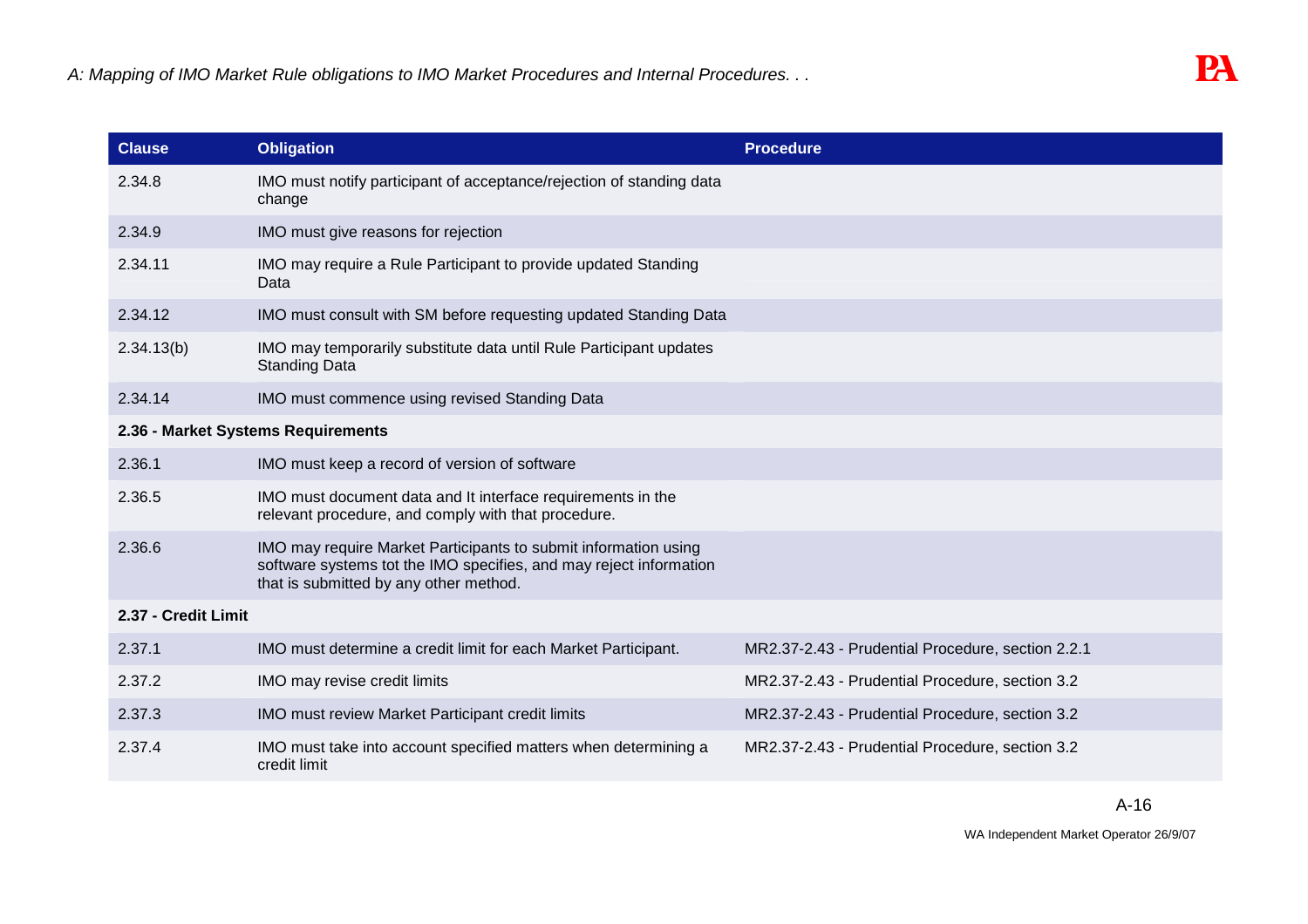| <b>Clause</b>                      | <b>Obligation</b>                                                                                              | <b>Procedure</b>                                                                                           |
|------------------------------------|----------------------------------------------------------------------------------------------------------------|------------------------------------------------------------------------------------------------------------|
| 2.37.6                             | IMO must determine Credit Limit for each NO that funds a Network<br><b>Control Service Contract</b>            |                                                                                                            |
| 2.37.7                             | IMO must review Network Operator credit limits                                                                 |                                                                                                            |
| 2.37.8                             | IMO must notify MP and NO of credit limit (including details)                                                  |                                                                                                            |
| 2.37.9                             | IMO must develop guidelines in the Prudential Procedure for<br>determining expected value of transaction.      | http://www.imowa.com.au/Attachments/IMOProcedures/Prudential%<br>20Requirements%20Procedure.pdf, section 5 |
| 2.38 - Credit Support              |                                                                                                                |                                                                                                            |
| 2.38.5                             | IMO must pay accumulated interest each month at the daily Bank<br>Bill rate.                                   |                                                                                                            |
| 2.41 - Trading Margin              |                                                                                                                |                                                                                                            |
| 2.41.3                             | IMO may reject Submission if it could result in the Trading Margin of<br>the Market Participant being exceeded |                                                                                                            |
| 2.41.4                             | IMO may notify Market Participant at any time of the level of their<br><b>Trading Margin</b>                   |                                                                                                            |
| 2.42 - Margin Call                 |                                                                                                                |                                                                                                            |
| 2.42.1                             | IMO may issue a Market Call Notice to a Market Participant                                                     | MR2.37-2.43 - Prudential Procedure, section 3.1.1 step 5                                                   |
| 2.42.5                             | IMO may cancel a Margin Call Notice at any time                                                                |                                                                                                            |
| 2.42.7                             | IMO must review and increase credit limit                                                                      | MR2.37-2.43 - Prudential Procedure, section 3.1.2 step 9                                                   |
| 2.43 - Prudential Market Procedure |                                                                                                                |                                                                                                            |
| 2.43.1                             | IMO must develop a Prudential Procedure                                                                        |                                                                                                            |
|                                    | 2.44 - Minister's Emergency Powers                                                                             |                                                                                                            |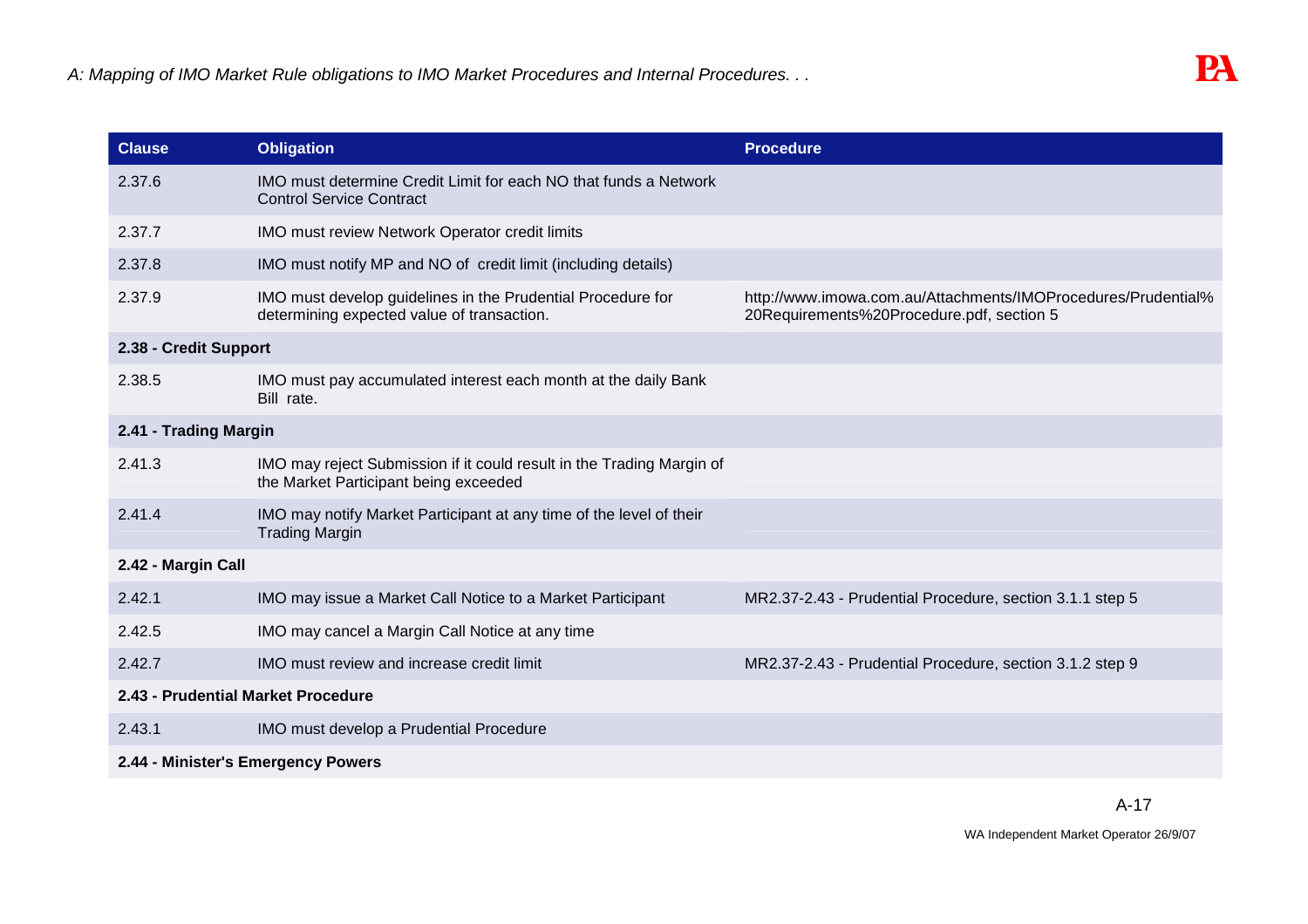| <b>Clause</b> | <b>Obligation</b>                                                                 | <b>Procedure</b> |
|---------------|-----------------------------------------------------------------------------------|------------------|
| 2.44.1        | IMO must comply with Minister's request to suspend the Market                     |                  |
| 2.44.2        | IMO must lift suspension                                                          |                  |
| 2.44.3        | IMO must notify Market Participants of any suspension or lifting of<br>suspension |                  |
| 2.44.4        | IMO may give direction to Market Participants during a suspension                 |                  |

# **A.3 CHAPTER 3**

| <b>Clause</b>                                                   | <b>Obligation</b>                                                                                              | <b>Trigger</b>                                             | <b>Procedure</b>                                                   |  |  |
|-----------------------------------------------------------------|----------------------------------------------------------------------------------------------------------------|------------------------------------------------------------|--------------------------------------------------------------------|--|--|
|                                                                 | 3.8 - Investigating Incidents in the SWIS                                                                      |                                                            |                                                                    |  |  |
| 3.8.2                                                           | IMO must coordinate investigation of<br>incidents on the SWIS (where IMO considers<br>investigation warranted) | SM notifies IMO of incident (clause 3.8.1)                 | MR3.8 - Investigation of Incidents II.0,<br>section 2.1.1          |  |  |
| 3.8.3                                                           | IMO must publish report on an investigation                                                                    | Completion of investigation described in<br>clause $3.8.2$ | MR3.8 - Investigation of Incidents II.0,<br>section 2.1.3 step 6   |  |  |
| 3.8.4 to 3.8.6                                                  | IMO must initiate rule/procedure changes or<br>requires SM to do same (if required)                            | Completion of investigation described in<br>clause $3.8.2$ | MR3.8 - Investigation of Incidents II.0,<br>section 2.1.3 step 8   |  |  |
| 3.11 - Determining and Procuring Ancillary Service Requirements |                                                                                                                |                                                            |                                                                    |  |  |
| 3.11.6                                                          | <b>IMO must audit Ancillary Service</b><br>Requirements                                                        | Submission of revision by SM (under this<br>clause 3.11.6) | MR3.11 - Ancillary Services Requirements<br>Procedure, section 1.2 |  |  |
| 3.11.12                                                         | IMO must audit Ancillary Services plan                                                                         | Submission by SM (clause 3.11.11)                          | MR3.11 - Ancillary Services Requirements<br>Procedure, section 1.4 |  |  |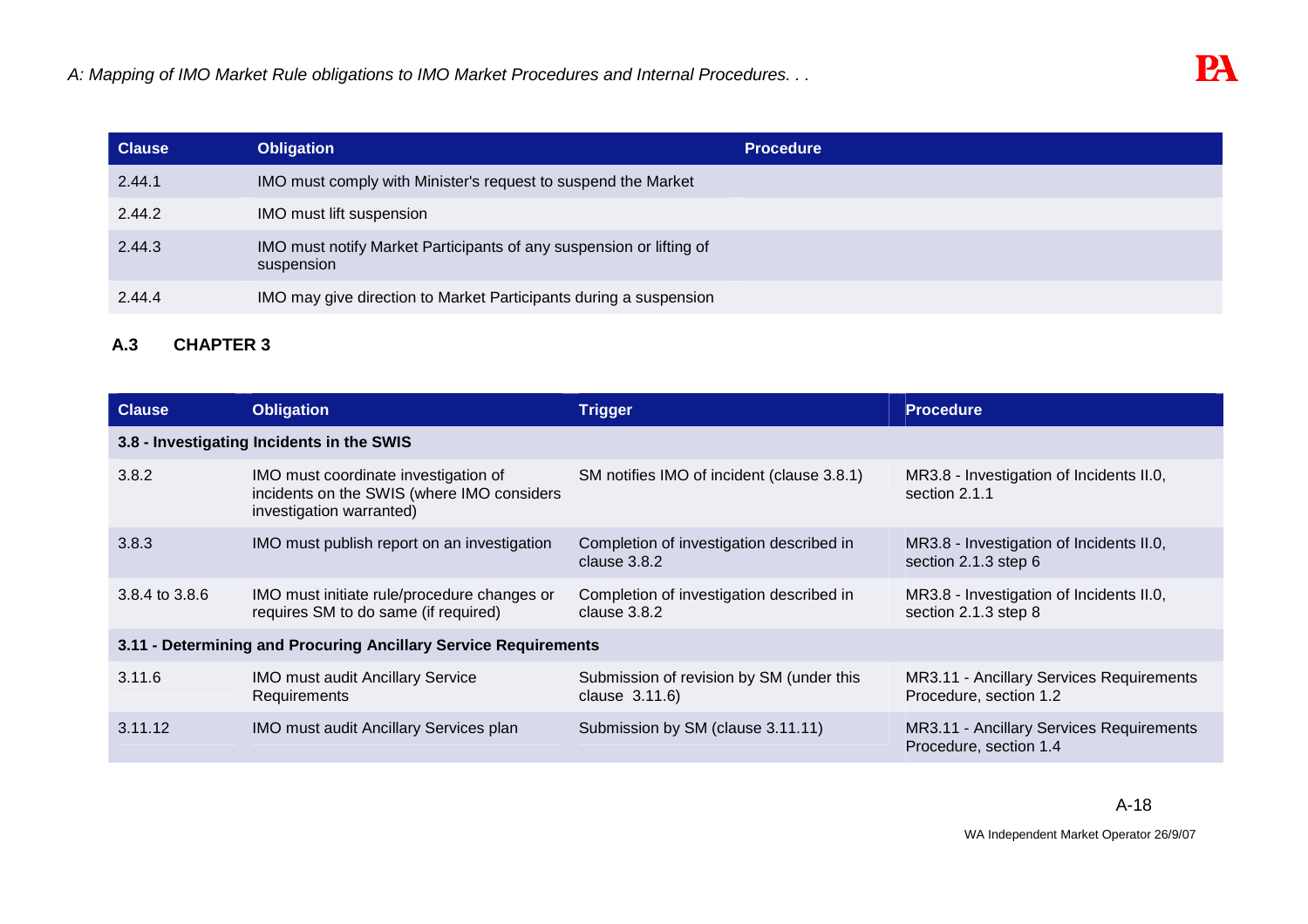| <b>Clause</b>            | <b>Obligation</b>                                                                                                      | <b>Trigger</b>                                                                                | <b>Procedure</b>                                                                |
|--------------------------|------------------------------------------------------------------------------------------------------------------------|-----------------------------------------------------------------------------------------------|---------------------------------------------------------------------------------|
| 3.11.13                  | IMO must publish approved report                                                                                       | Completion of audit (clause 3.11.12)                                                          | MR3.11 - Ancillary Services Requirements<br>Procedure, section 1.4 step 13      |
|                          | 3.15 - Review of Ancillary Service Requirements Process and Standards                                                  |                                                                                               |                                                                                 |
| 3.15.1                   | IMO, assisted by SM, must review basis for<br>setting ancillary service requirements<br>(includes public consultation) | As required                                                                                   |                                                                                 |
| 3.15.2                   | IMO must publish report on review                                                                                      | IMO completes review of basis for setting<br>ancillary service requirements (clause<br>3.15.1 |                                                                                 |
| 3.15.3                   | If report recommends a rule change, IMO<br>must make a Rule Change Proposal                                            |                                                                                               |                                                                                 |
| 3.16 - Medium Term PASA  |                                                                                                                        |                                                                                               |                                                                                 |
| 3.16.9                   | IMO must publish MT PASA report provided<br>by SM                                                                      | SM provides IMO report (this clause, 3.16.9)                                                  | http://www.imowa.com.au/10_5_1_n_mt_pa<br>sa.htm                                |
| 3.17 - Short Term PASA   |                                                                                                                        |                                                                                               |                                                                                 |
| 3.17.2                   | IMO must publish ST PASA report                                                                                        | SM provides IMO report (Rule 317.1)                                                           | http://www.imowa.com.au/10_5_1_o_st_pas<br>a.htm                                |
| 3.18 - Outage Scheduling |                                                                                                                        |                                                                                               |                                                                                 |
| 3.18.2.e                 | IMO must publish list of equipment on<br>outage list provided by SM                                                    | SM provides IMO report (this clause<br>3.18.2.e)                                              | http://www.imowa.com.au/%5CAttachments<br>%5CSMReports%5COutagePlanningList.pdf |
| 3.18.3.b                 | IMO must consult with SM, MP or NO on<br>inclusion of facility on list                                                 | Participant request reassessment (Rule<br>3.18.3.a)                                           |                                                                                 |
| 3.18.3 <sup>°</sup>      | IMO may give a direction to SM that a                                                                                  |                                                                                               |                                                                                 |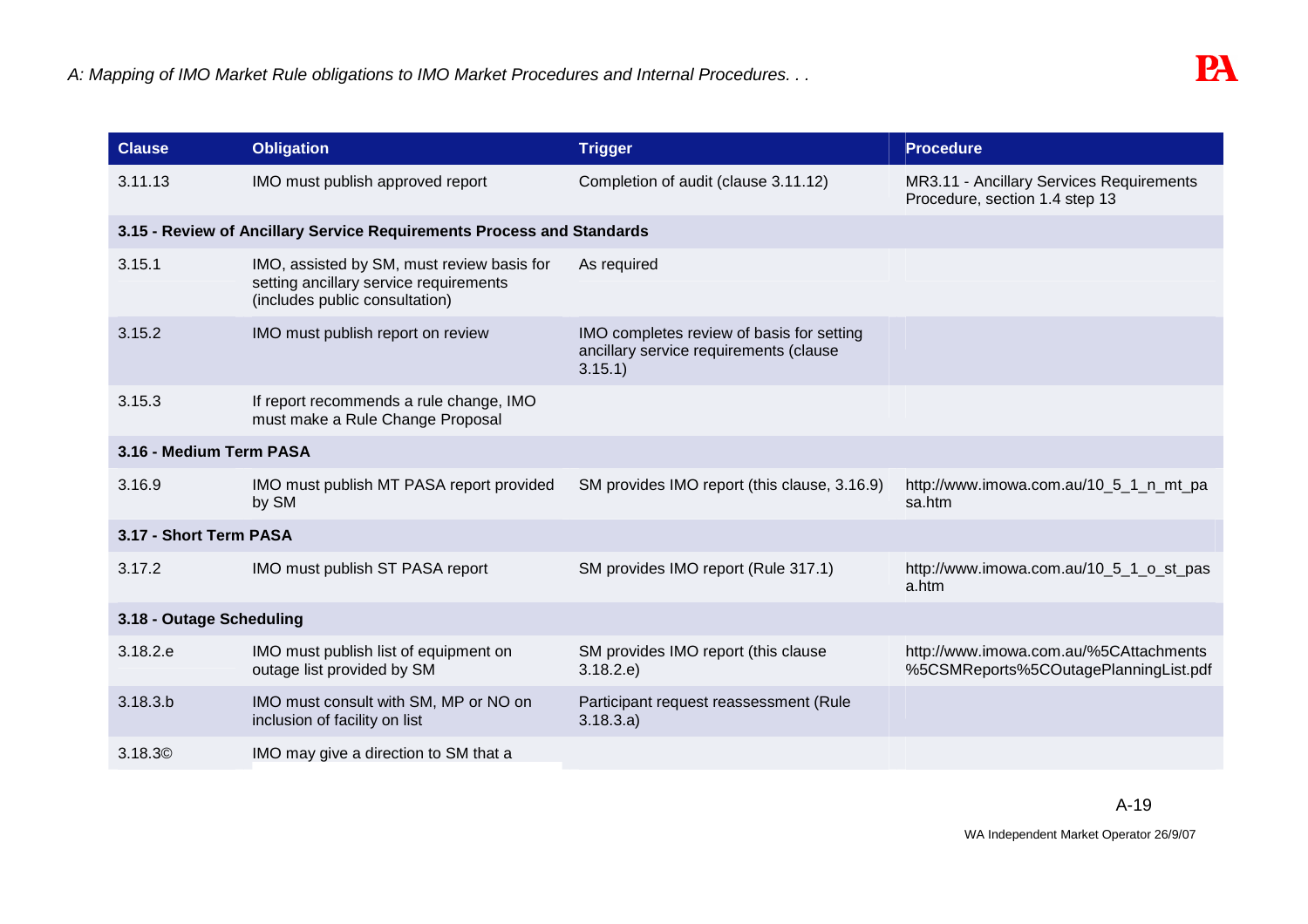| <b>Clause</b>          | <b>Obligation</b>                                                                                                   | <b>Trigger</b>                                                  | <b>Procedure</b>                                       |
|------------------------|---------------------------------------------------------------------------------------------------------------------|-----------------------------------------------------------------|--------------------------------------------------------|
|                        | Facility should not remain on the list                                                                              |                                                                 |                                                        |
| 3.18.15.e              | IMO must consult with SM, MP or NO on<br>outage and reaches a conclusion                                            | Participant applies for re-assessment (Rule<br>3.18.5.b)        |                                                        |
| 3.18.15(f)             | IMO may give direction to SM that the<br>Outage Plan should be scheduled in SM's<br>outage schedule                 |                                                                 |                                                        |
| 3.18.18                | IMO, assisted by SM, must review basis for<br>outage planning                                                       |                                                                 |                                                        |
| 3.18.19                | IMO must publish report on review                                                                                   | Completion of review (clause 3.18.18)                           |                                                        |
| 3.18.20                | IMO must initiates rule/procedure changes (if<br>required)                                                          | Completion of review (clause 3.18.18)                           |                                                        |
| 3.19 - Outage Approval |                                                                                                                     |                                                                 |                                                        |
| 3.19.12.e              | IMO must determine amount of outage<br>compensation and/or informs participant for<br>reasons for its determination | Participant applies for outage compensation<br>(Rule 3.19.12.a) | MR3.20 - Outage Compensation Procedure,<br>section 4.1 |
| 3.19.12(f)(ii)(1)      | IMO must endeavour to not recover more<br>than \$50,000 in any Trading Month                                        |                                                                 | MR3.20 - Outage Compensation Procedure,<br>section 4.2 |
| 3.22 - Settlement Data |                                                                                                                     |                                                                 |                                                        |
| 3.22.1                 | IMO must provide information to settlement                                                                          |                                                                 |                                                        |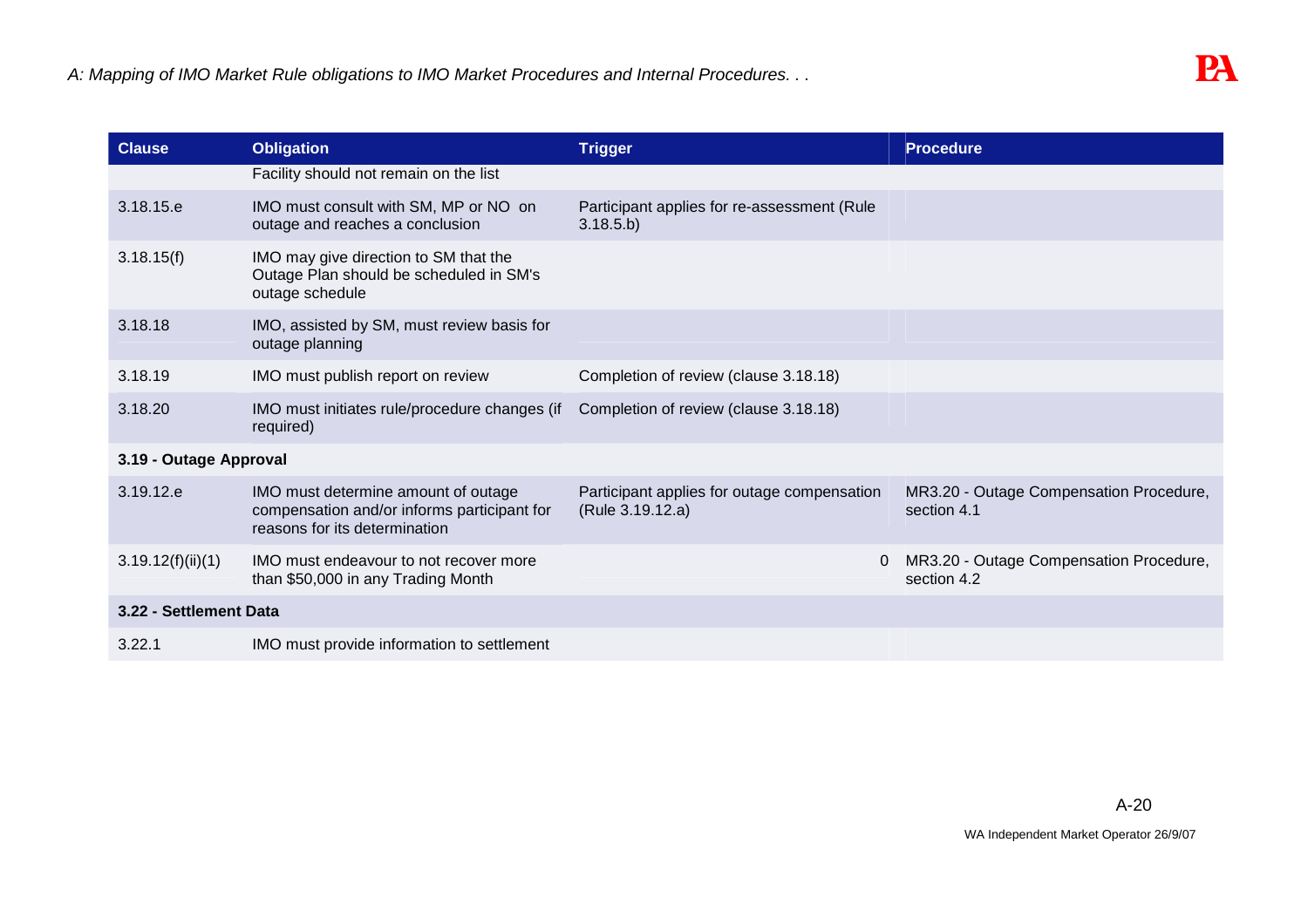#### **A.4 CHAPTER 4**

| <b>Clause</b>                | <b>Obligation</b>                                                          | <b>Procedure</b>                                                              |
|------------------------------|----------------------------------------------------------------------------|-------------------------------------------------------------------------------|
| 4.1 - Reserve capacity cycle |                                                                            |                                                                               |
| 4.1.4                        | IMO must advertise an EoI for Reserve Capacity                             | SC 02 - Calling for EOIs for New Capacity - Master, section 1.1               |
| 4.1.5                        | IMO must allow time for EoI responses                                      | SC 03 - Processing of EOIs for New Capacity - Master, section<br>1.2.2 step 5 |
| 4.1.6                        | IMO publishes EOI response summary                                         | SC 03 - Processing of EOIs for New Capacity - Master, section<br>1.2.4        |
| 4.1.7                        | IMO must accept applications for certification of Reserve Capacity         |                                                                               |
| 4.1.8                        | IMO publishes statement of opportunities report                            | SC 04 - Statement of Opportunities Report - Master                            |
| 4.1.9                        | IMO release reserve capacity info pack to EOI respondents                  | SC 05 - Reserve Capacity Information Pack - Master, section 1.2.3             |
| 4.1.10                       | IMO publishes reserve capacity info pack                                   | SC 05 - Reserve Capacity Information Pack - Master, section 1.2.3             |
| 4.1.11                       | IMO ceases to accept applications for certification of Reserve<br>Capacity | SC 06 - Certification of Facilities - Master, section 1.1                     |
| 4.1.12                       | IMO notifies RC certification applicants of certified capacity             | SC 06 - Certification of Facilities - Master, section 1.1                     |
| 4.1.15                       | IMO notifies MP of approved bilateral trades                               |                                                                               |
| 4.1.16                       | IMO announces if RC auction needed                                         |                                                                               |
| 4.1.17                       | IMO must accept submissions of Reserve Capacity Offers                     |                                                                               |
| 4.1.18.a                     | IMO runs the RC auction                                                    |                                                                               |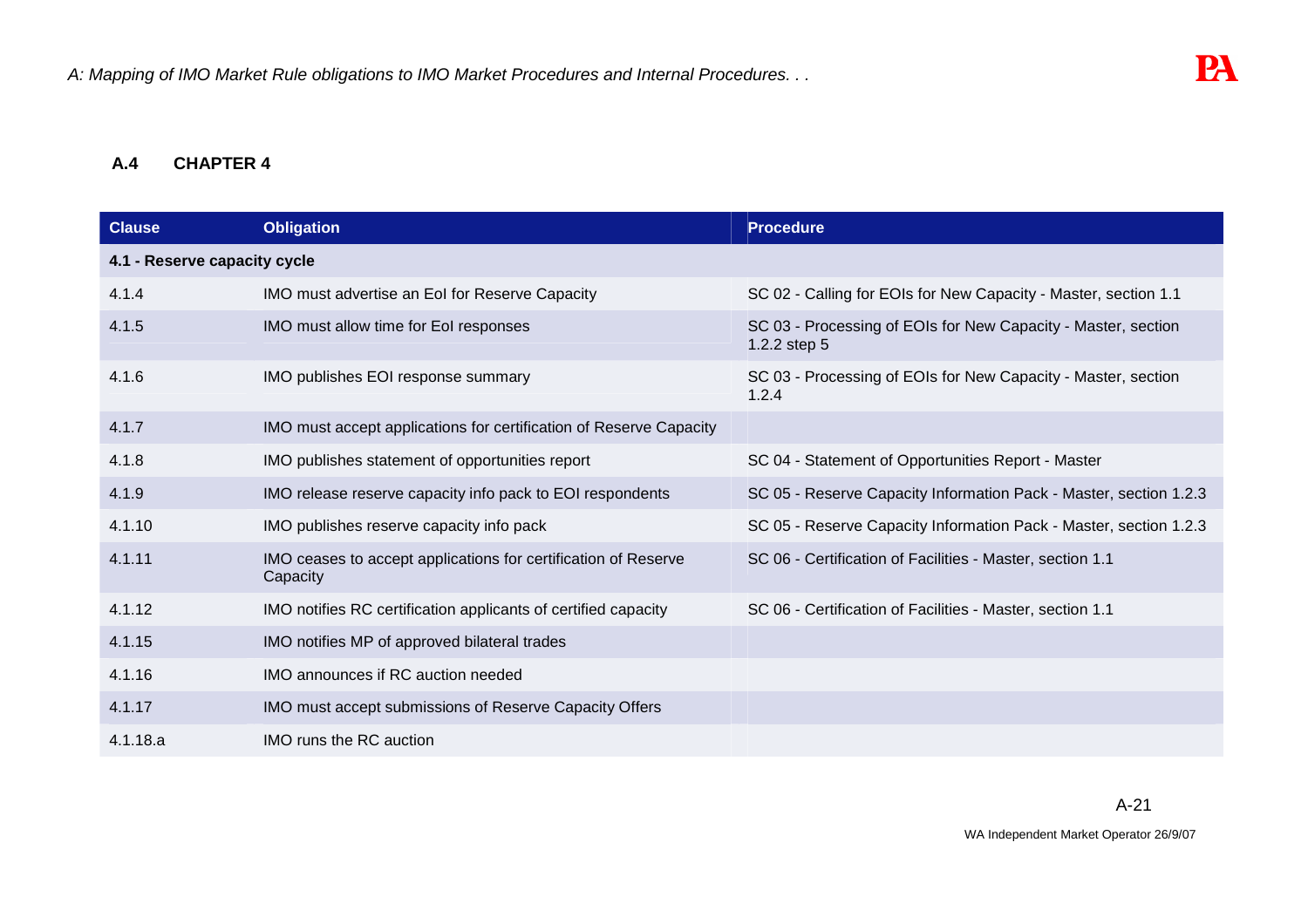| <b>Clause</b>                        | <b>Obligation</b>                                                               | <b>Procedure</b>                                                            |
|--------------------------------------|---------------------------------------------------------------------------------|-----------------------------------------------------------------------------|
| 4.1.18.b                             | IMO publishes RC auction results                                                |                                                                             |
| 4.1.19                               | IMO commence review of Max Reserve Capacity Price                               |                                                                             |
| 4.1.21                               | IMO notifies participant that RC security deposits not required                 |                                                                             |
| 4.1.24                               | <b>IMO publishes IRCR</b>                                                       |                                                                             |
| 4.1.27                               | IMO notifies MP that RC security deposit no longer required once<br>operational |                                                                             |
| 4.1.28                               | IMO updates and publishes IRCR values monthly                                   |                                                                             |
| 4.1.29                               | Dates applicable to prices                                                      |                                                                             |
| 4.1.32                               | IMO must publish any extended date and time made under clause<br>4.1.           |                                                                             |
| 4.2 - Expression of interest process |                                                                                 |                                                                             |
| 4.2.2                                | IMO must prepare a Request for Eol                                              | SC 02 - Calling for EOIs for New Capacity - Master                          |
| 4.2.3                                | REol is to be made available on website or by application                       |                                                                             |
| 4.2.4, 4.2.5                         | IMO must advertise the REoI, and may continue to publish it                     | SC 02 - Calling for EOIs for New Capacity - Master, section 1.2.3           |
| 4.2.7                                | IMO must publish the following information                                      | SC 03 - Processing of EOIs for New Capacity - Master, section<br>1.2.3      |
|                                      | 4.3 - Information to be included in Request for Expression of Interest          |                                                                             |
| 4.3.1                                | Various pieces of information are to be included                                | SC 02 - Calling for EOIs for New Capacity - Master, section 1.2.2<br>step 3 |
| 4.5 - Long Term PASA                 |                                                                                 |                                                                             |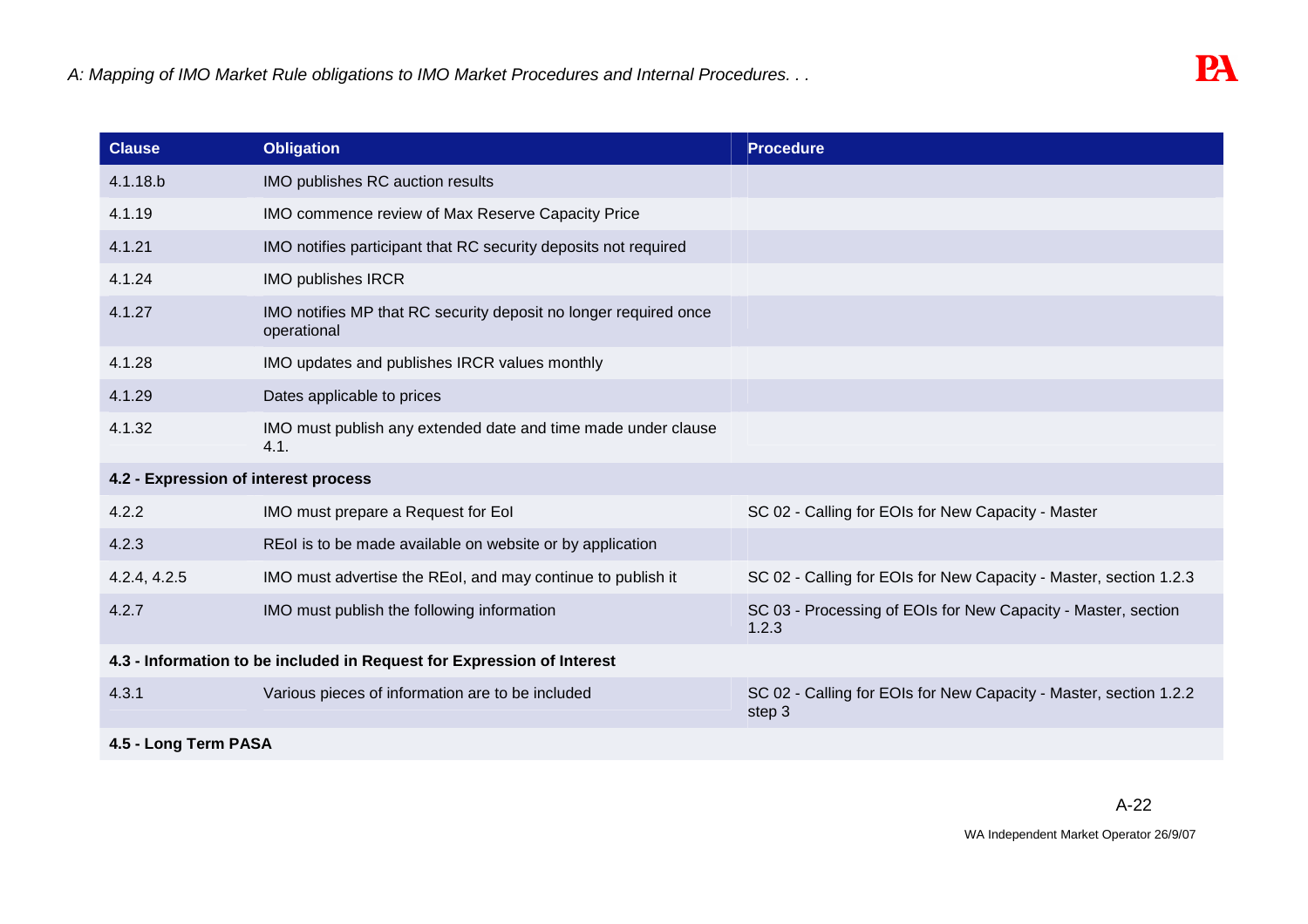| <b>Clause</b>  | <b>Obligation</b>                                                                                                                              | <b>Procedure</b> |
|----------------|------------------------------------------------------------------------------------------------------------------------------------------------|------------------|
| 4.5.1          | To be performed annually                                                                                                                       |                  |
| $4.5.2(a)-(e)$ | Must take into account the factors                                                                                                             |                  |
| 4.5.2A         | IMO must determine an estimate of Reserve Capacity to cover<br><b>Intermittent Loads</b>                                                       |                  |
| 4.5.3          | IMO requests LT PASA information from participants                                                                                             |                  |
| 4.5.5          | May request from non-participants                                                                                                              |                  |
| 4.5.6          | IMO must review information provided and may seek clarification                                                                                |                  |
| 4.5.7          | IMO must treat all information provided as confidential                                                                                        |                  |
| 4.5.8          | IMO may generate its own data where data provided is inadequate                                                                                |                  |
| 4.5.9          | Planning criteria                                                                                                                              |                  |
| 4.5.10         | IMPO must use the assembled information to assess whether<br>capacity can meet planning criteria, and forecast the Reserve<br>Capacity Target. |                  |
| 4.5.11         | IMO must publish Statement of Opportunities Report for a Reserve<br><b>Capacity Cycle</b>                                                      |                  |
| 4.5.12         | Data to be contained in the availability curve                                                                                                 |                  |
| 4.5.13         | Data to be contained in the SOO                                                                                                                |                  |
| 4.5.14         | IMO must document its procedure for conducting reviews and must<br>comply with that procedure                                                  |                  |
| 4.5.15         | IMO must review Planning Criterion and its peak load forecast<br>method                                                                        |                  |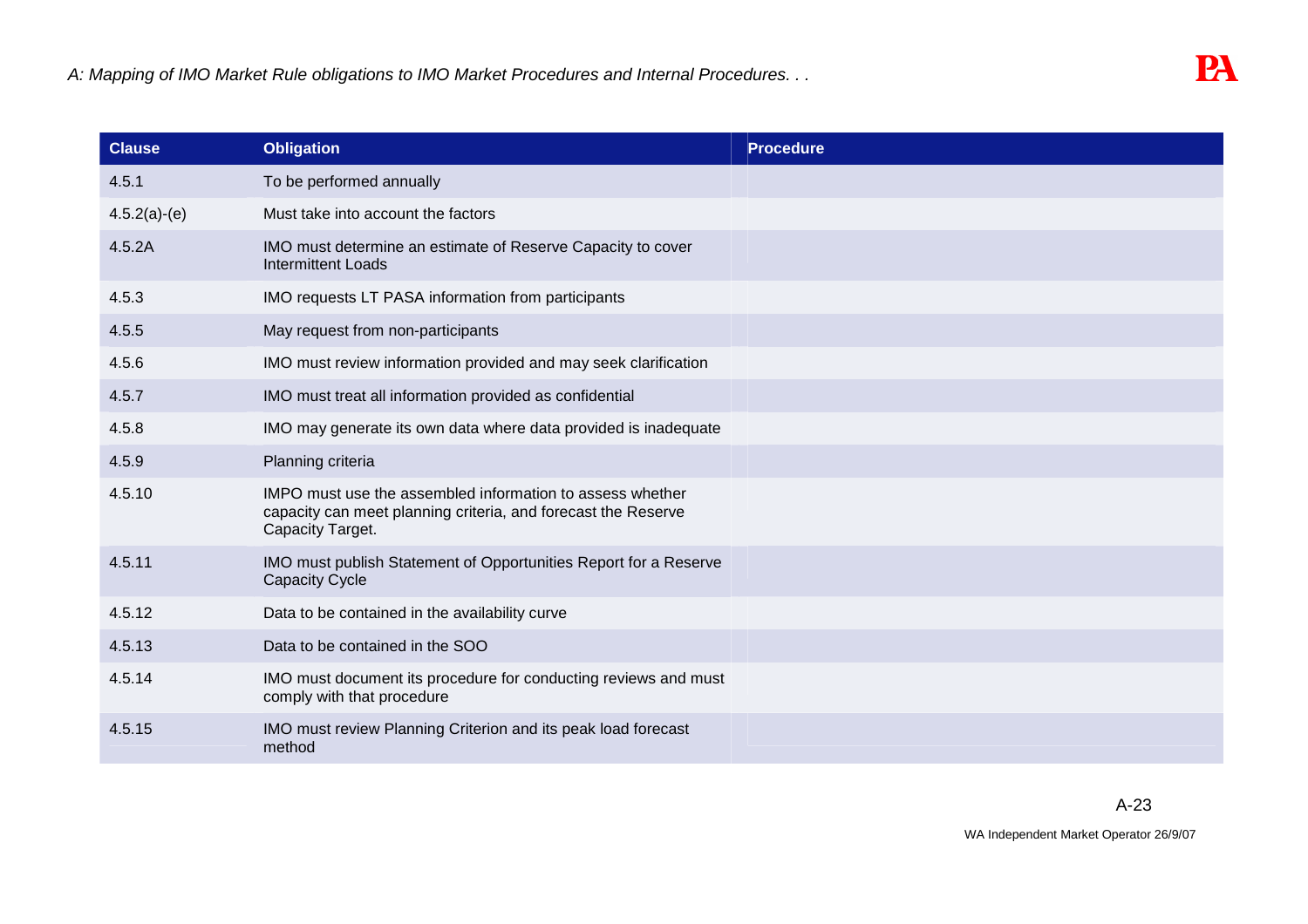| <b>Clause</b> | <b>Obligation</b>                                                                                                                                    | <b>Procedure</b>                                                                                                                         |
|---------------|------------------------------------------------------------------------------------------------------------------------------------------------------|------------------------------------------------------------------------------------------------------------------------------------------|
| 4.5.16        | <b>IMO</b> must invite submissions                                                                                                                   |                                                                                                                                          |
| 4.5.17        | IMO must make a draft review report available for comment                                                                                            |                                                                                                                                          |
| 4.5.18        | IMO must publish a final report                                                                                                                      |                                                                                                                                          |
| 4.5.19        | IMO must initiate rule/procedure changes (if required)                                                                                               |                                                                                                                                          |
| 4.5.20        | IMO must make sure that any 3rd party is familiar with its<br>methodology and approve any variation in the process to be used<br>with that 3rd party |                                                                                                                                          |
|               | 4.7 - Reserve capacity information pack                                                                                                              |                                                                                                                                          |
| 4.7.1         | IMO must release Reserve Capacity information Pack to those who<br>provided Eol                                                                      | SC 05 - Reserve Capacity Information Pack - Master, section 1.2.3                                                                        |
| 4.7.2         | IMO must publish Reserve Capacity Information Pack on the<br><b>Market Web Site</b>                                                                  | SC 05 - Reserve Capacity Information Pack - Master, section 1.2.3                                                                        |
| 4.7.3         | Information to be in the Info pack                                                                                                                   | SC 05 - Reserve Capacity Information Pack - Master, section 1.2.2                                                                        |
|               | 4.9 - Process for applying for certification                                                                                                         |                                                                                                                                          |
| 4.9.4         | IMO must specify the form of applications for certification of<br>Reserve Capacity (implied).                                                        | http://www.imowa.com.au/Attachments/Approved%20Procedure%2<br>0for%20Certification%20of%20Reserve%20Capacity.pdf                         |
| 4.9.5(c)      | IMO must confirm Reserve Capacity information that was previously<br>conditionally assigned                                                          | http://www.imowa.com.au/Attachments/Approved%20Procedure%2<br>0for%20Certification%20of%20Reserve%20Capacity.pdf, section<br>1.8 step 13 |
| 4.9.5(d)      | IMO must process re-lodged application without regard for the<br><b>Conditional Certified Reserve Capacity</b>                                       | http://www.imowa.com.au/Attachments/Approved%20Procedure%2<br>0for%20Certification%20of%20Reserve%20Capacity.pdf, section<br>1.8 step 13 |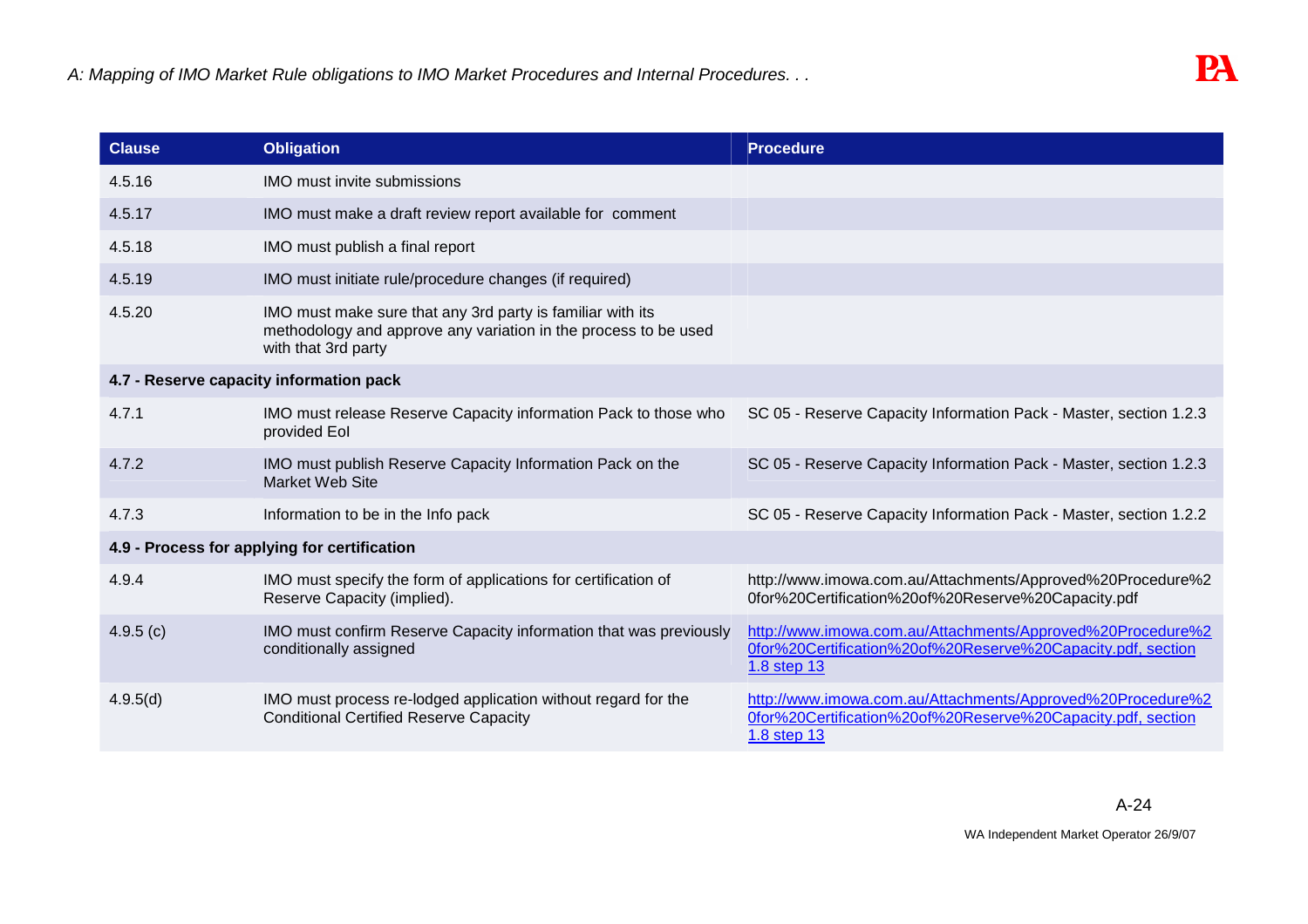| <b>Clause</b> | <b>Obligation</b>                                                                                                                       | <b>Procedure</b>                                                                                                                                     |
|---------------|-----------------------------------------------------------------------------------------------------------------------------------------|------------------------------------------------------------------------------------------------------------------------------------------------------|
| 4.9.6         | IMO must notify an application of receipt of RC certification request                                                                   | http://www.imowa.com.au/Attachments/Approved%20Procedure%2<br>0for%20Certification%20of%20Reserve%20Capacity.pdf, section<br>$1.5$ step $8$          |
| 4.9.8.a       | IMO notifies applicant for current position                                                                                             | SC 06 - Certification of Facilities - Master, "Sending written<br>notification of CRC" NOTE incorrectly states that no date is<br>specified for this |
| 4.9.8.b       | IMO notifies applicant for conditional certification of result                                                                          | http://www.imowa.com.au/Attachments/Approved%20Procedure%2<br>0for%20Certification%20of%20Reserve%20Capacity.pdf                                     |
| 4.9.9         | IMO must advise applicant of RC information                                                                                             | SC 06 - Certification of Facilities - Master, "Sending written<br>notification of CRC"                                                               |
| 4.9.10        | IMO must document the procedure that Market Participants must<br>follow in applying, and that it will follow in assessing applications. | http://www.imowa.com.au/Attachments/Approved%20Procedure%2<br>0for%20Certification%20of%20Reserve%20Capacity.pdf                                     |
|               | 4.11 - Setting certified reserve capacity                                                                                               |                                                                                                                                                      |
| 4.11.1        | IMO must apply specified principles in assigning Certified Capacity<br>Reserve                                                          | http://www.imowa.com.au/Attachments/Approved%20Procedure%2<br>0for%20Certification%20of%20Reserve%20Capacity.pdf, various<br>sections                |
| 4.11.2        | IMO must decide whether to accept nomination of alternative RC<br>method                                                                | http://www.imowa.com.au/Attachments/Approved%20Procedure%2<br>0for%20Certification%20of%20Reserve%20Capacity.pdf, section<br>1.9                     |
| 4.11.3A       | How the IMO must determine the Relevant Level                                                                                           | http://www.imowa.com.au/Attachments/Approved%20Procedure%2<br>0for%20Certification%20of%20Reserve%20Capacity.pdf, section<br>1.9                     |
| 4.11.4        | IMO must indicate applicable Availability Class                                                                                         | http://www.imowa.com.au/Attachments/Approved%20Procedure%2<br>0for%20Certification%20of%20Reserve%20Capacity.pdf, section<br>1.10, 1.13              |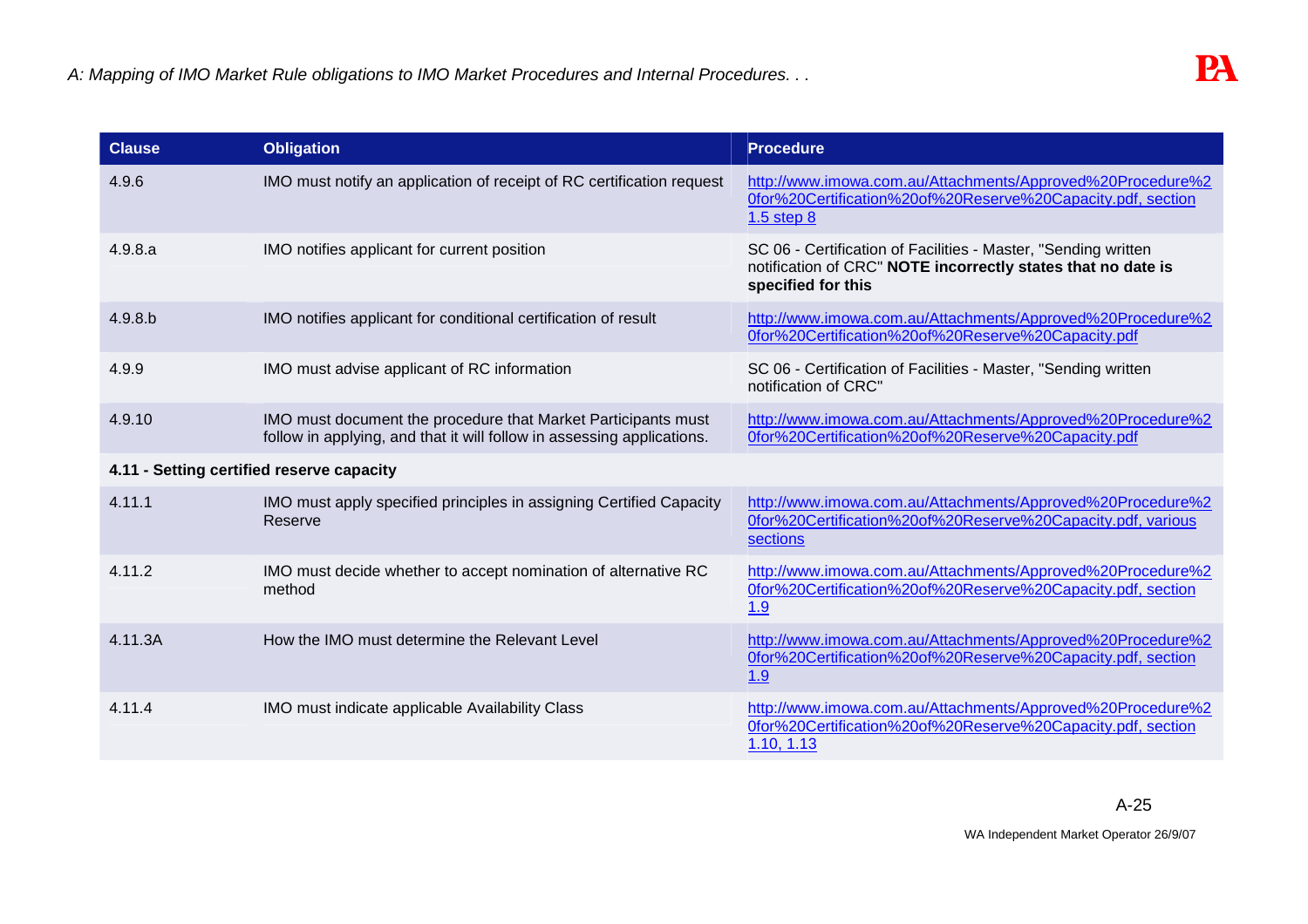| <b>Clause</b>                    | <b>Obligation</b>                                                                                                  | <b>Procedure</b>                                                                                                                            |
|----------------------------------|--------------------------------------------------------------------------------------------------------------------|---------------------------------------------------------------------------------------------------------------------------------------------|
| 4.11.5                           | IMO may seek information from NOs to confirm accuracy of data<br>but must only disclose the name of the Facility.  | http://www.imowa.com.au/Attachments/Approved%20Procedure%2<br>0for%20Certification%20of%20Reserve%20Capacity.pdf, section<br>1.8            |
| 4.11.6                           | IMO must accredit and manage at least 2 experts to prepare reports<br>on estimated RC of Intermittent Generators.  | http://www.imowa.com.au/Attachments/Approved%20Procedure%2<br>0for%20Certification%20of%20Reserve%20Capacity.pdf, section<br>$1.5$ step $8$ |
| 4.11.9                           | IMO must review information provided by Western Power under<br>clause 4.11.8                                       |                                                                                                                                             |
|                                  | 4.12 - Setting reserve capacity obligations                                                                        |                                                                                                                                             |
| 4.12.3                           | IMO must use information to set Reserve Capacity Obligation<br>Quantity for each Facility for each Trading Period. | http://www.imowa.com.au/Attachments/Approved%20Procedure%2<br>0for%20Certification%20of%20Reserve%20Capacity.pdf, various<br>sections       |
| 4.12.4                           | IMO must use specified principles to establish Reserve Capacity<br><b>Obligation Quantity</b>                      | http://www.imowa.com.au/Attachments/Approved%20Procedure%2<br>0for%20Certification%20of%20Reserve%20Capacity.pdf, various<br>sections       |
| 4.13 - Reserve capacity security |                                                                                                                    |                                                                                                                                             |
| 4.13.6                           | IMO must pay interest                                                                                              |                                                                                                                                             |
| 4.13.8                           | IMO must develop a Market Procedure dealing with Reserve<br>Capacity and must comply with it.                      |                                                                                                                                             |
| 4.13.9.a                         | IMO must cancel the certified reserve capacity for bilateral trade<br>facility                                     |                                                                                                                                             |
| 4.13.9.b                         | IMO must cancel the certified reserve capacity for auction facility                                                |                                                                                                                                             |
| 4.13.10.a                        | IMO notifies participant that security no longer required (clause<br>4.1.21) and returns security deposit          |                                                                                                                                             |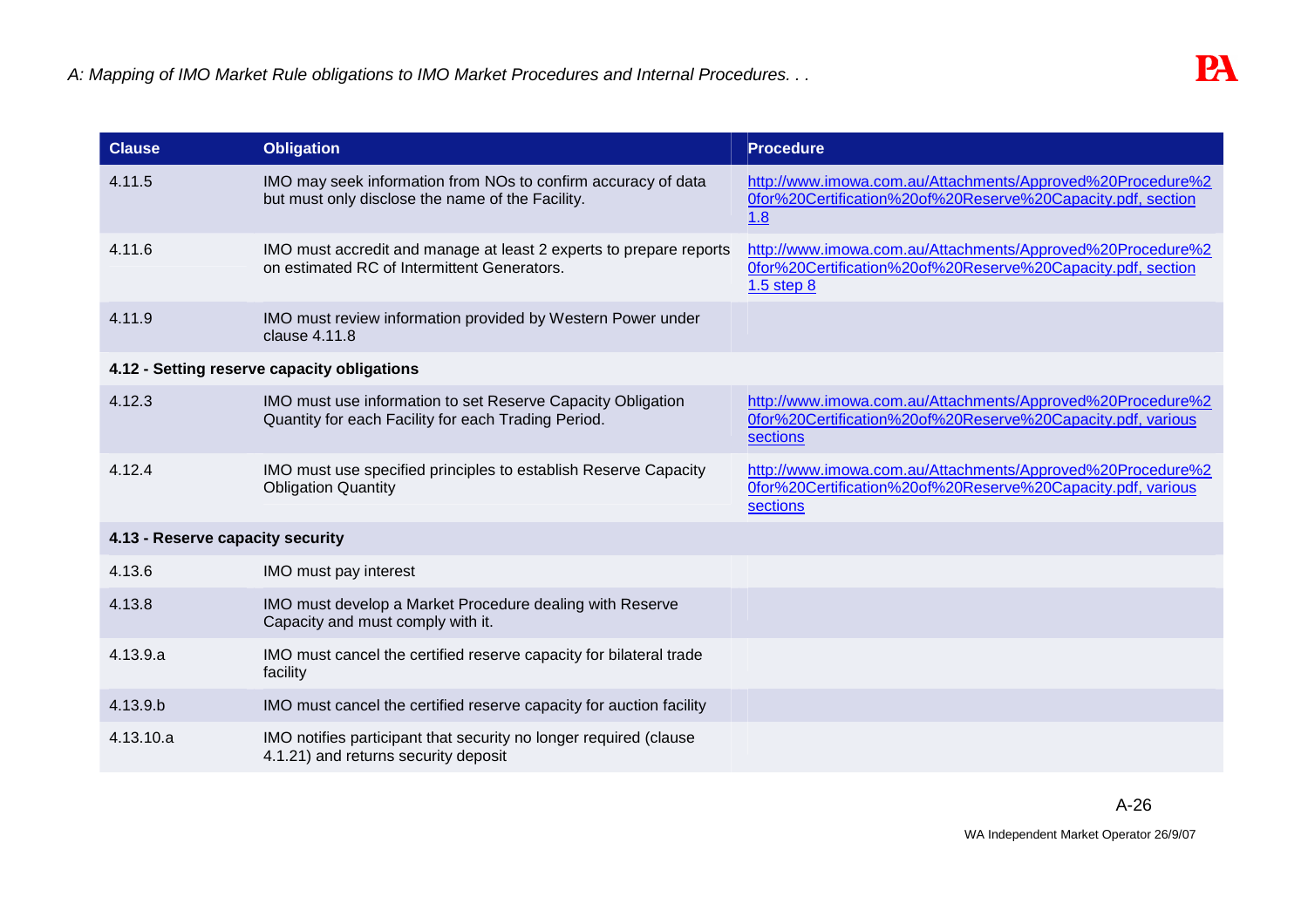| <b>Clause</b> | <b>Obligation</b>                                                                                                       | <b>Procedure</b> |
|---------------|-------------------------------------------------------------------------------------------------------------------------|------------------|
| 4.13.10.b     | IMO returns RC security deposit for a facility that has achieved<br>100% of its obligation                              |                  |
| 4.13.10.c     | IMO returns RC security deposit for a facility that only achieved<br>90% of its obligations                             |                  |
| 4.13.11       | When IMO ceases security deposit it must allocate revenue<br>between various costs in settlement                        |                  |
|               | 4.14 - Participant auction and bilateral declaration                                                                    |                  |
| 4.14.5        | IMO calculates EGC peak summer load - which must be traded<br>bilaterally                                               |                  |
| 4.14.6        | IMO must reject one Facility if more than one proposed for the<br>same site                                             |                  |
| 4.14.7.a      | IMO must validate bilateral trade submissions and endeavour to<br>resolve matter with participant                       |                  |
| 4.14.7.b      | IMO must inform participant if bilateral trade submission ok                                                            |                  |
| 4.14.7.c      | If IMO cannot make sense of bilateral trade declaration submission,<br>move to a default                                |                  |
| 4.14.8        | Obligations to terminate                                                                                                |                  |
| 4.14.9        | IMO must notify each Market Participant of the quantity of Certified<br>Reserve Capacity that it can trade bilaterally. |                  |
|               | 4.15 - Confirmation or cancellation of RC auctions                                                                      |                  |
| 4.15.1        | IMO must publish notice cancelling Reserve Capacity Auction, and<br>other Reserve Capacity information                  |                  |
|               |                                                                                                                         |                  |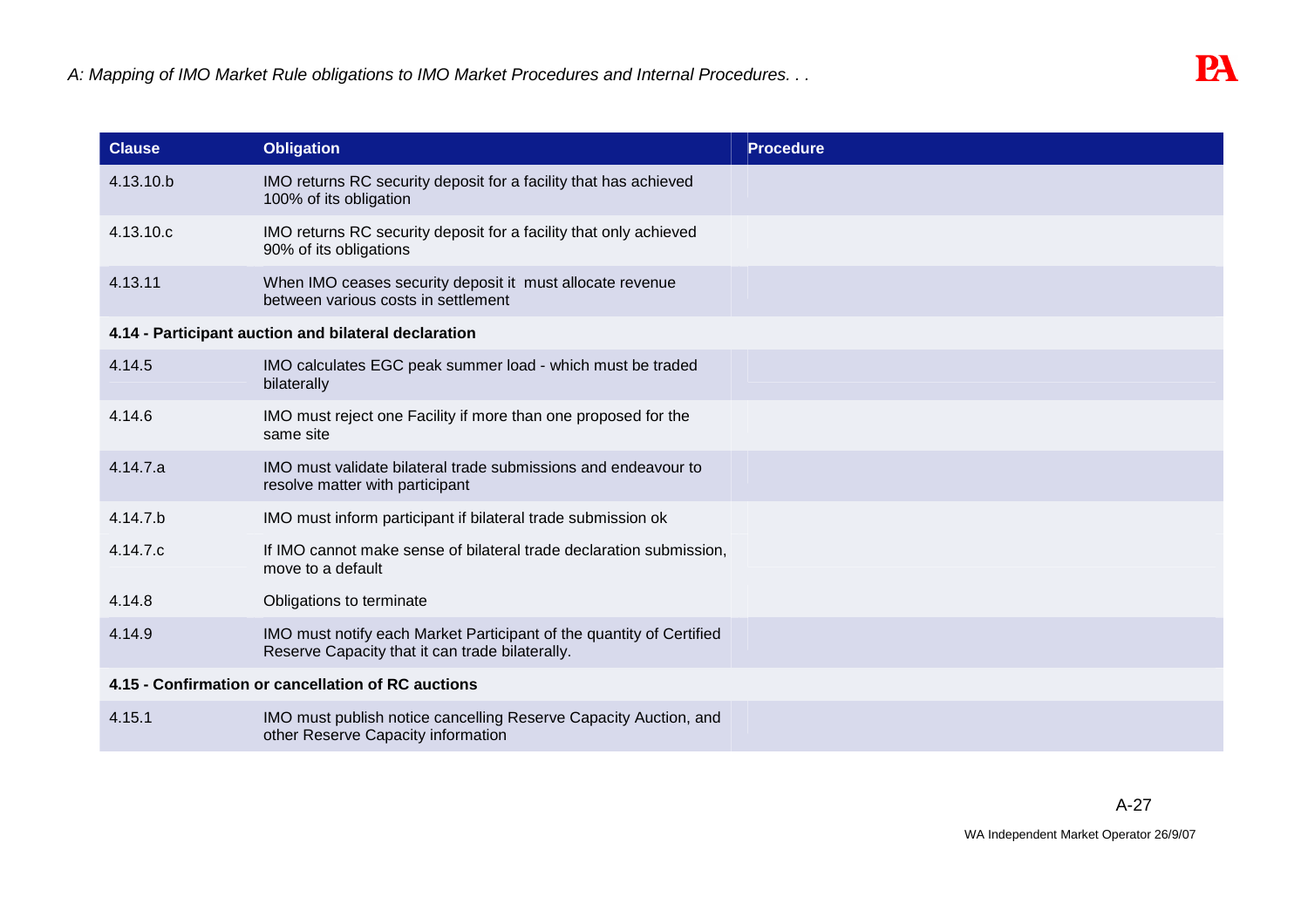| <b>Clause</b>                         | <b>Obligation</b>                                                                                                        | <b>Procedure</b>                                                                 |
|---------------------------------------|--------------------------------------------------------------------------------------------------------------------------|----------------------------------------------------------------------------------|
| 4.15.2                                | IMO must publish notice of Reserve Capacity auction                                                                      |                                                                                  |
| 4.16 - Maximum reserve capacity price |                                                                                                                          |                                                                                  |
| 4.16.1                                | IMO must publish Maximum Reserve Capacity Price                                                                          |                                                                                  |
| 4.16.3                                | IMO must annually review the value of the Maximum Reserve<br>Capacity Price.                                             | SC 01 - Determination of Maximum Reserve Capacity Price, section<br>1.2.2 step 1 |
| 4.16.4                                | IMO must assess the appropriateness of values specified in the rule                                                      | SC 01 - Determination of Maximum Reserve Capacity Price, section<br>1.2.2 step 2 |
| 4.16.5                                | IMO must propose a revised value for the Maximum Reserve<br>Capacity Price.                                              | SC 01 - Determination of Maximum Reserve Capacity Price, section<br>1.2.2 step 3 |
| 4.16.6                                | IMO must widely publicise and make available draft report on<br>maximum reserve capacity price (and request submissions) | SC 01 - Determination of Maximum Reserve Capacity Price, section<br>1.2.3        |
| 4.16.7                                | IMO develops final RC price and submits it, report and submission<br>to ERA                                              | SC 01 - Determination of Maximum Reserve Capacity Price, section<br>1.2.3 step 1 |
| 4.16.8.b                              | IMO "makes" the new max RC price by publishing notice of it on<br>web site                                               |                                                                                  |
| 4.17 - RCA submission process         |                                                                                                                          |                                                                                  |
| 4.17.1                                | IMO must prescribe a Reserve Capacity Auction form and post it on<br>the Web Site                                        |                                                                                  |
| 4.17.3                                | IMO must confirm receipt of Reserve Capacity Offer (and indicate<br>acceptance/rejection)                                |                                                                                  |
| 4.17.4                                | IMO may reject a RC offer                                                                                                |                                                                                  |
| 4.17.5                                | IMO to arrange resubmission of offer                                                                                     |                                                                                  |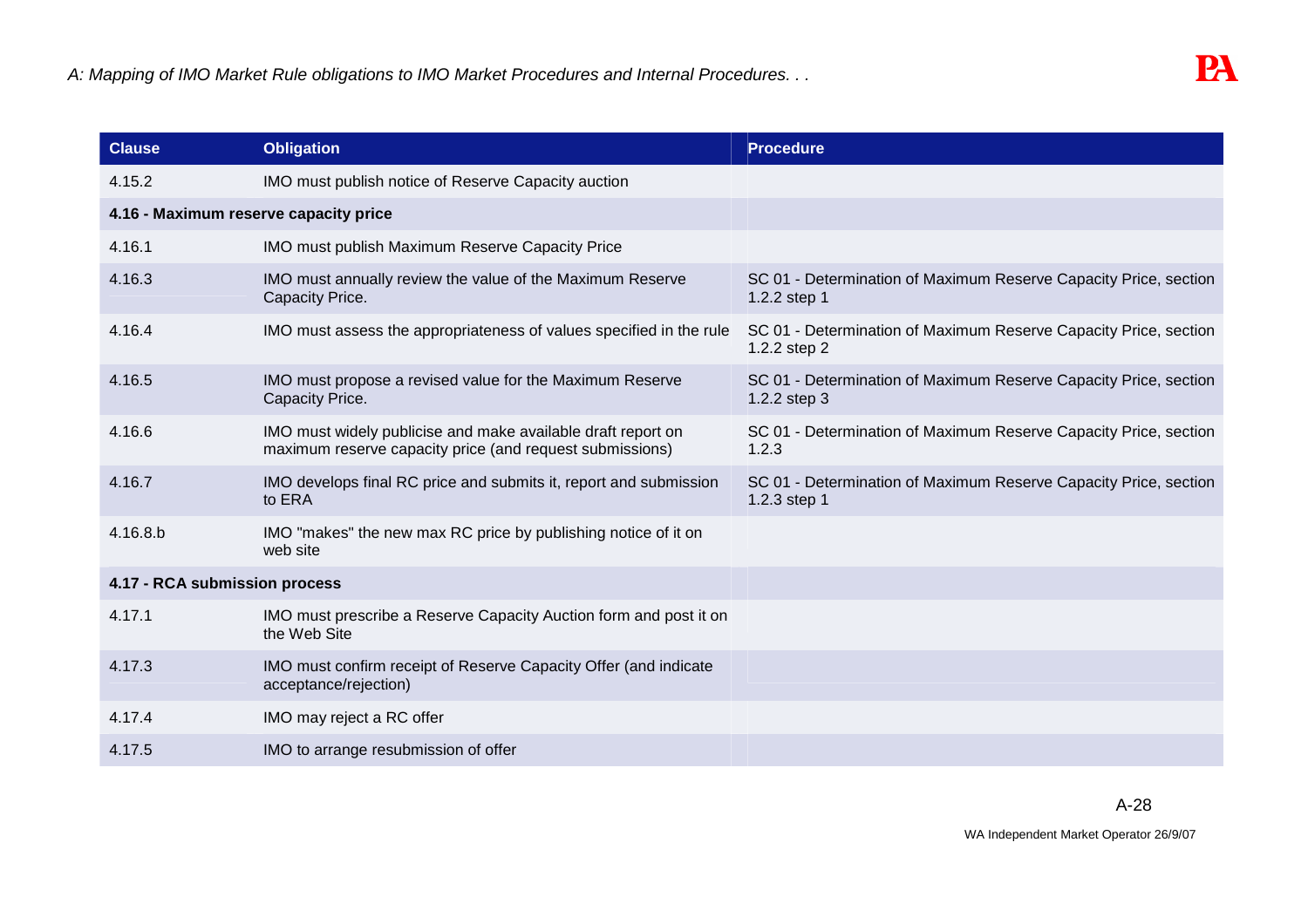| <b>Clause</b>                        | <b>Obligation</b>                                                                                                                                          | <b>Procedure</b>                                             |
|--------------------------------------|------------------------------------------------------------------------------------------------------------------------------------------------------------|--------------------------------------------------------------|
| 4.17.8                               | IMO may not accept a RC Offer submitted out of time                                                                                                        |                                                              |
| 4.17.9                               | IMO must document RC Auction process in the RC Procedure, and<br>must comply with it.                                                                      |                                                              |
| 4.19 - RCA Clearing                  |                                                                                                                                                            |                                                              |
| 4.19.3                               | IMO must not accept RC offers from 2 or more Facilities that cannot<br>be simultaneously scheduled, and instead must apply methodology<br>from Appendix 3. |                                                              |
| 4.19.5                               | IMO must publish RC Price and scheduled quantity                                                                                                           |                                                              |
| 4.20 - Capacity Credits              |                                                                                                                                                            |                                                              |
| 4.20.2                               | IMO must confirm receipt of Capacity Credit submissions (and<br>indicate acceptance/rejection)                                                             | Capacity Credit Allocation Procedure (market), section 1.7.3 |
| 4.20.3                               | IMO may only reject a notice that is inconsistent with the Market<br><b>Rules</b>                                                                          | Capacity Credit Allocation Procedure (market), section 1.7.2 |
| 4.20.4                               | IMO must give reasons for rejecting a notice.                                                                                                              | Capacity Credit Allocation Procedure (market), section 1.7.2 |
| 4.21 - Short term price arrangements |                                                                                                                                                            |                                                              |
| 4.21.1                               | IMO grants ST SPAs                                                                                                                                         |                                                              |
| 4.22 - Long term price arrangements  |                                                                                                                                                            |                                                              |
| 4.22.3                               | IMO adjusts LT SPA values for inflation                                                                                                                    |                                                              |
|                                      | 4.23A - Capacity credits and facility registration                                                                                                         |                                                              |
| 4.23A.1                              | Steps the IMO must convert stuff associated with WP generation<br>plant                                                                                    |                                                              |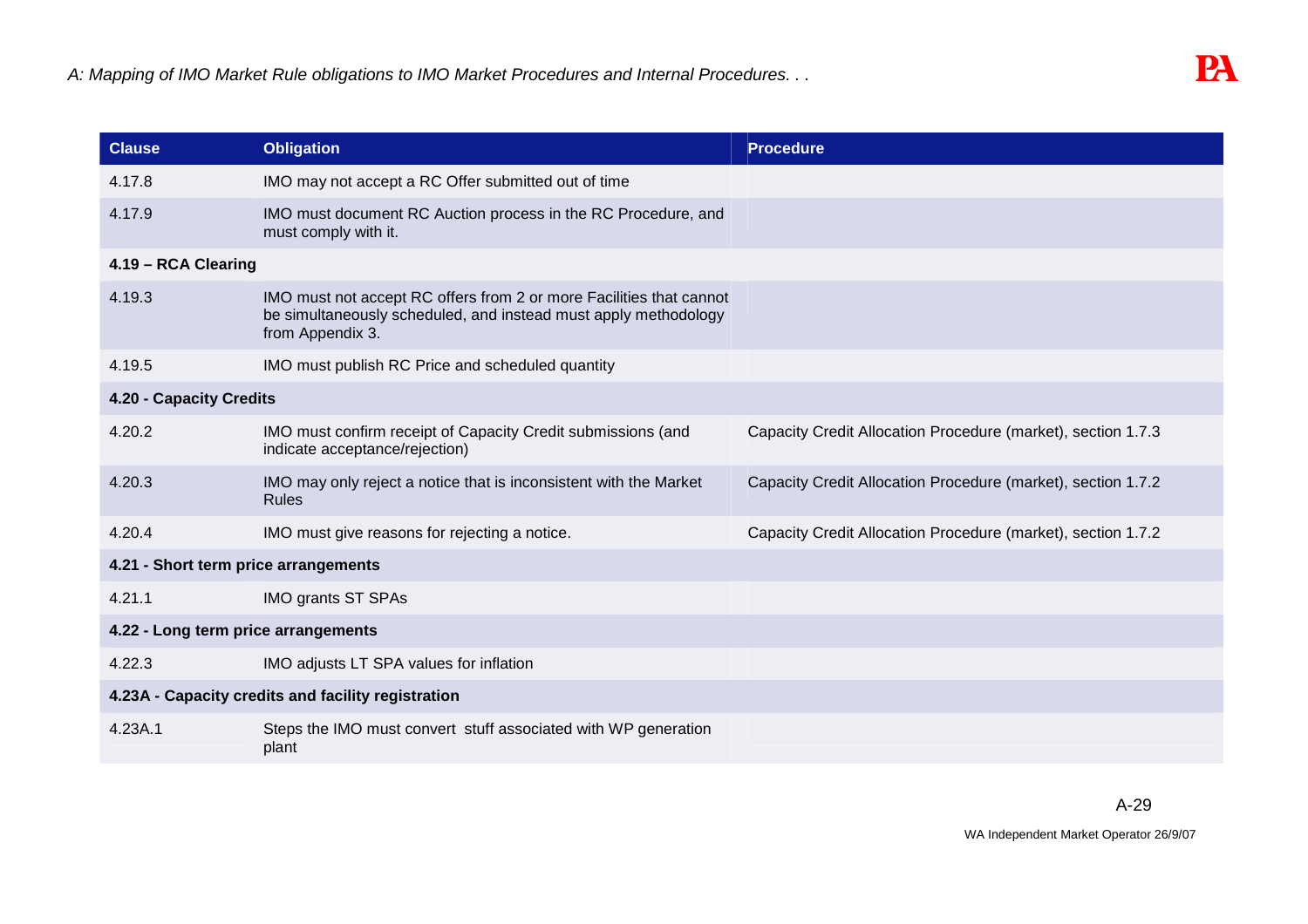| <b>Clause</b>                         | <b>Obligation</b>                                                                    | <b>Procedure</b>                                        |
|---------------------------------------|--------------------------------------------------------------------------------------|---------------------------------------------------------|
| 4.23A.2                               | Steps the IMO must take in performing allocations under 4.23A.1                      |                                                         |
| 4.23A.3                               | IMO re-allocation of capacity credits                                                |                                                         |
| 4.24 - Supplementary reserve capacity |                                                                                      |                                                         |
| 4.24.1                                | IMO activates supplementary capacity process                                         | SC 16 - Supplementary Reserve Capacity, section 1.1     |
| 4.24.2.a                              | IMO tenders for supplementary capacity                                               | SC 16 - Supplementary Reserve Capacity, section 1.2.2.1 |
| 4.24.2.b                              | IMO negotiates for supplementary capacity or tender                                  | SC 16 - Supplementary Reserve Capacity, section 1.2.2.2 |
| 4.24.5                                | IMO cannot call a tender more than 6 months before event                             | SC 16 - Supplementary Reserve Capacity, section 1.2.4.2 |
| 4.24.6                                | IMO must advertise tender                                                            | SC 16 - Supplementary Reserve Capacity, section 1.2.4.6 |
| 4.24.7                                | IMO must prescribe a tender form                                                     | SC 16 - Supplementary Reserve Capacity, section 1.2.4.3 |
| 4.24.8                                | How the IMO must determine the result of a call for tenders                          | SC 16 - Supplementary Reserve Capacity, section 1.2.5   |
| 4.24.9                                | IMO not under an obligation to accept any tender                                     | SC 16 - Supplementary Reserve Capacity, section 1.2.5.7 |
| 4.24.10                               | IMO must supply specified information to suppliers with whom it<br>negotiates direct | SC 16 - Supplementary Reserve Capacity, section 1.2.6.2 |
| 4.24.11                               | IMO must endeavour to minimise the cost of eligible services                         | SC 16 - Supplementary Reserve Capacity, section 1.2.5.8 |
| 4.24.12                               | IMO must maintain standard form Supplementary Capacity Contract                      | SC 16 - Supplementary Reserve Capacity, section 1.2.7.1 |
| 4.24.15                               | IMO must recover full costs of Supplementary Capacity Contracts                      | SC 16 - Supplementary Reserve Capacity, section 1.2.9.2 |
| 4.24.16                               | IMO provides Supplementary Capacity Contract data to SM                              | SC 16 - Supplementary Reserve Capacity, section 1.2.8.1 |
| 4.24.17                               | IMO must not provide certain information to SM for any eligible<br>service.          | SC 16 - Supplementary Reserve Capacity, section 1.2.8.2 |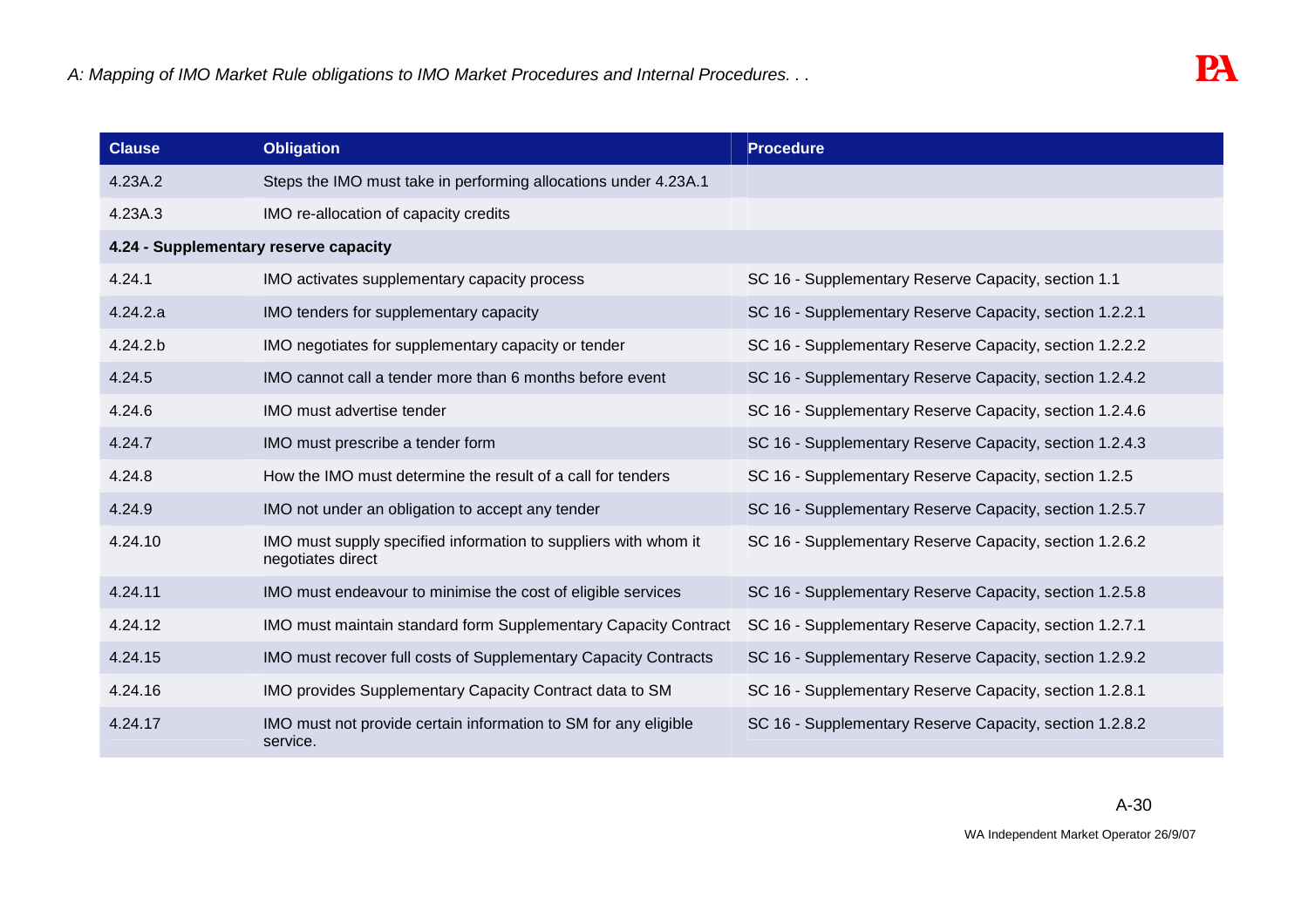| <b>Clause</b>                   | <b>Obligation</b>                                                                          | <b>Procedure</b>                                                                                                   |
|---------------------------------|--------------------------------------------------------------------------------------------|--------------------------------------------------------------------------------------------------------------------|
| 4.24.18                         | IMO must documents its procedures and follow them.                                         | SC 16 - Supplementary Reserve Capacity.doc                                                                         |
| 4.25 - Reserve capacity testing |                                                                                            |                                                                                                                    |
| 4.25.1                          | IMO observes or tests facility complying with its RC obligations                           | http://www.imowa.com.au/Attachments/IMOProcedures/Reserve%2<br>0Capacity%20Testing%20Procedure.pdf, section 1.7.1  |
| 4.25.2.b                        | IMO requires SM to perform a test                                                          | http://www.imowa.com.au/Attachments/IMOProcedures/Reserve%2<br>0Capacity%20Testing%20Procedure.pdf, section 1.7.6  |
| 4.25.3                          | IMO must not subject a Facility to a test for RC                                           | http://www.imowa.com.au/Attachments/IMOProcedures/Reserve%2<br>0Capacity%20Testing%20Procedure.pdf, section 1.7.8  |
| 4.25.4                          | IMO requires retest after a test failed                                                    | http://www.imowa.com.au/Attachments/IMOProcedures/Reserve%2<br>0Capacity%20Testing%20Procedure.pdf, section 1.9.9  |
| 4.25.5 to 4.25.7                | IMO requires third test to be performed                                                    | http://www.imowa.com.au/Attachments/IMOProcedures/Reserve%2<br>0Capacity%20Testing%20Procedure.pdf, section 1.9.13 |
| 4.25.11                         | IMO publishes report on testing and test delays                                            | http://www.imowa.com.au/Attachments/IMOProcedures/Reserve%2<br>0Capacity%20Testing%20Procedure.pdf, section 1.11.1 |
| 4.25.13                         | IMO must monitor on-site fuel storage                                                      |                                                                                                                    |
| 4.25.14                         | IMO must document the procedure for RC tests and must follow<br>that procedure             | <b>Reserve Capacity Testing Procedure</b>                                                                          |
|                                 | 4.26 - Financial implications of failure to supply RC                                      |                                                                                                                    |
| 4.26.2                          | IMO must determine capacity shortfall in RC relative to RC<br><b>Obligation Quantities</b> |                                                                                                                    |
| 4.26.2B                         | IMO must set the factor in $RCOQ(p,d,t)$                                                   |                                                                                                                    |
| 4.26.3                          | IMO must determine Capacity Cost Refund                                                    |                                                                                                                    |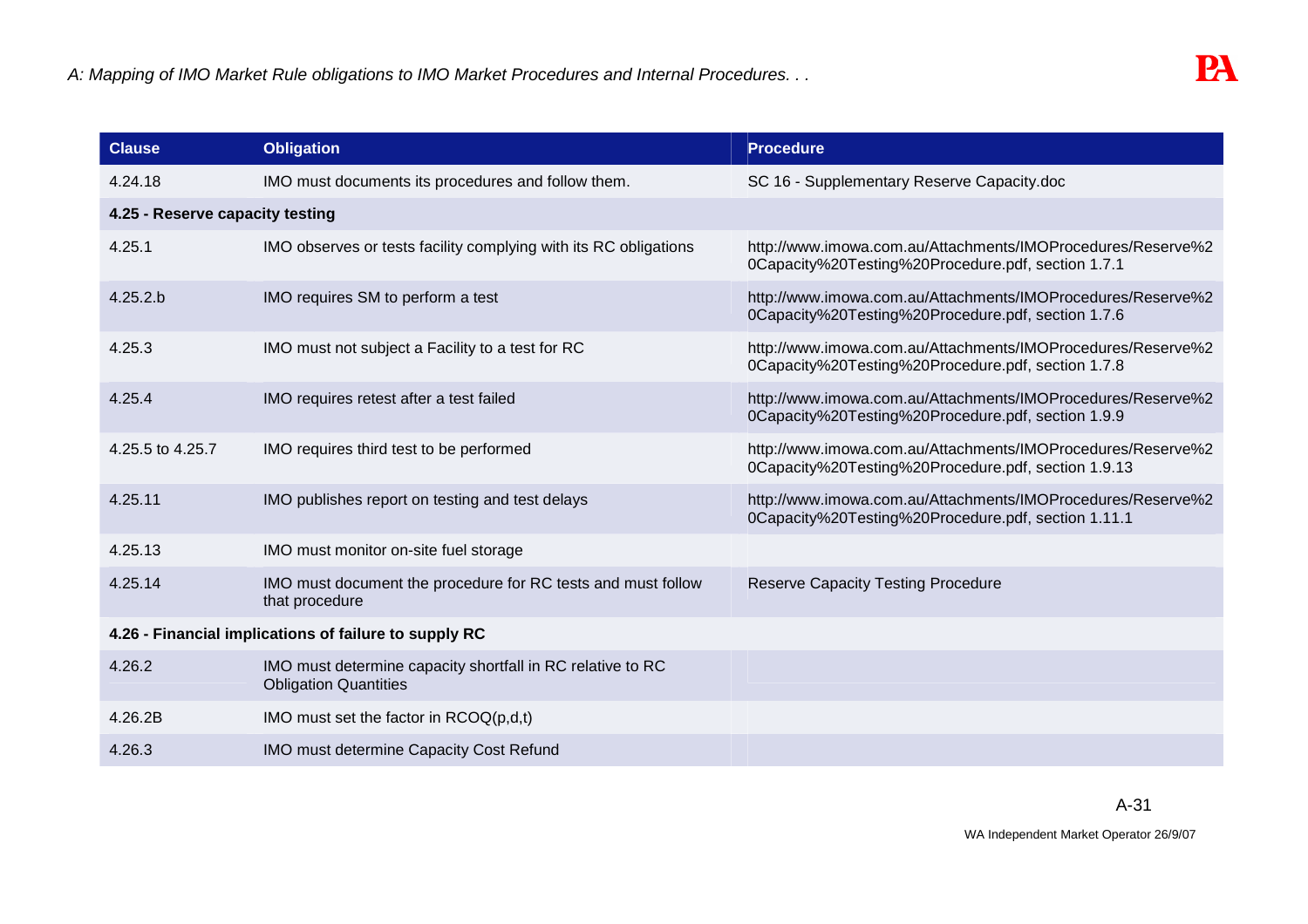| <b>Clause</b>     | <b>Obligation</b>                                                                                                                         | <b>Procedure</b>                                                                                                                       |
|-------------------|-------------------------------------------------------------------------------------------------------------------------------------------|----------------------------------------------------------------------------------------------------------------------------------------|
| 4.26.4            | IMO must apply any revenue to Market Customers                                                                                            |                                                                                                                                        |
| 4.26.5            | IMO must record temperature data                                                                                                          |                                                                                                                                        |
|                   | 4.27 - Reserve Capacity performance monitoring                                                                                            |                                                                                                                                        |
| 4.27.1            | IMO daily monitoring of RC performance                                                                                                    | SC 11 - Performance Monitoring - Master, section 1.1                                                                                   |
| 4.27.2            | IMO must make monthly assessment of RC market performance                                                                                 | SC 11 - Performance Monitoring - Master, section 1.2.1                                                                                 |
| 4.27.3            | IMO must require poor performers to file reports                                                                                          | SC 11 - Performance Monitoring - Master, section 1.2.2 step 3                                                                          |
| 4.27.6            | IMO must consult SM on the implications of the report                                                                                     | http://www.imowa.com.au/Attachments/IMOProcedures/Reserve%2<br>0Capacity%20Performance%20Monitoring%20Procedure.pdf,<br>section 1.6.9  |
| 4.27.7            | IMO updates data in submitted report                                                                                                      | http://www.imowa.com.au/Attachments/IMOProcedures/Reserve%2<br>0Capacity%20Performance%20Monitoring%20Procedure.pdf,<br>section 1.6.10 |
| 4.27.9            | IMO notifies market of very bad performance and triggers tighter<br>requirements on poor performers                                       | http://www.imowa.com.au/Attachments/IMOProcedures/Reserve%2<br>0Capacity%20Performance%20Monitoring%20Procedure.pdf                    |
| 4.27.12           | IMO must document its procedure for performing RC monitoring<br>and must follow that procedure                                            | Reserve Capacity Performance Monitoring Procedure                                                                                      |
| 4.28 - Funding RC |                                                                                                                                           |                                                                                                                                        |
| 4.28.1 to 4.28.5  | IMO determines targeted and shared reserve capacity costs                                                                                 |                                                                                                                                        |
| 4.28.6            | IMO must publish date and time for which RC requirements cover                                                                            |                                                                                                                                        |
| 4.28.7            | IMO must publish initial RC requirements for each market customer                                                                         |                                                                                                                                        |
| 4.28.7A           | IMO must set the Intermittent Load RC Requirement to apply for the<br>first Trading Month of the Capacity Year for each Intermittent Load |                                                                                                                                        |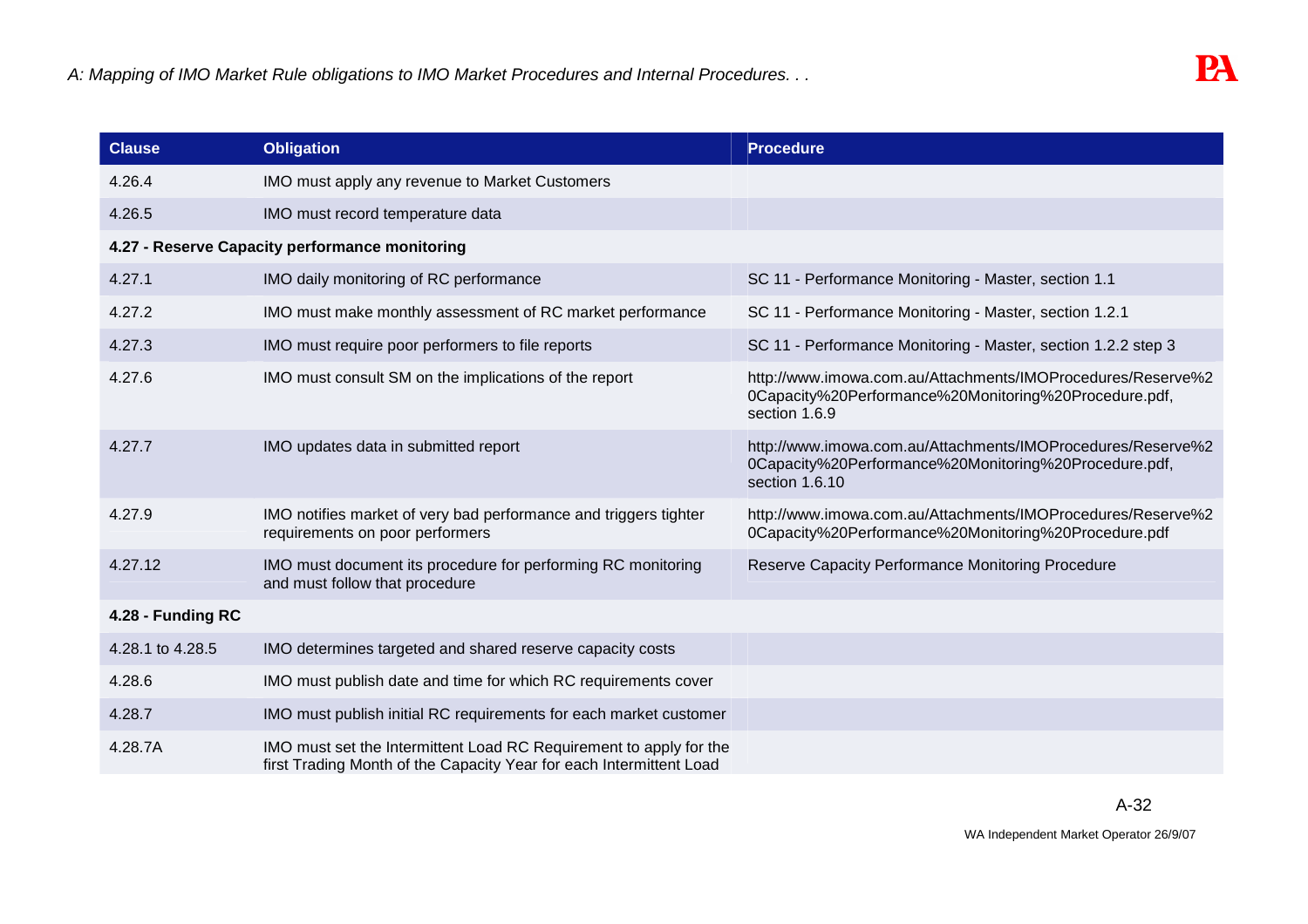| <b>Clause</b>                     | <b>Obligation</b>                                                                                                                                                                                                              | <b>Procedure</b>                               |
|-----------------------------------|--------------------------------------------------------------------------------------------------------------------------------------------------------------------------------------------------------------------------------|------------------------------------------------|
|                                   | for which a Market Customer provided information                                                                                                                                                                               |                                                |
| 4.28.8B                           | IMO must accept a nomination for capacity                                                                                                                                                                                      |                                                |
| 4.28.9                            | IMO must only accept the load measured by an interval meter in the<br>list provided under clause 4.28.8(a)                                                                                                                     |                                                |
| 4.28.10                           | IMO must only take into account a MW reduction that results from<br>Demand Side Management measures specified in clause 4.28.8(b)<br>if the measures would have lowered peak consumption                                       |                                                |
| 4.28.11                           | The IMO must determine and publish an updated Individual<br>Reserve Capacity Requirement for each Market Customer by the<br>date and time specified in clause 4.1.28(b) where this Individual<br>reserve Capacity Requirement: |                                                |
| 4.28.11A                          | IMO may apply different values so long as it preserves the ratio of<br>peak demand associated with RC Requirement to RC Requirement.                                                                                           |                                                |
| 4.28.12                           | IMO may apply different values of RCR and peak load                                                                                                                                                                            |                                                |
| 4.28.13                           | IMO must publish document the process                                                                                                                                                                                          |                                                |
| 4.28A - Intermittent load refunds |                                                                                                                                                                                                                                |                                                |
| 4.28A.1, 4.28A.2                  | IMO must calculate Intermittent Load refund. IMO must record<br>temperature data.                                                                                                                                              |                                                |
| 4.28A.3                           | IMO must document its procedures in the Reserve Capacity<br>Procedure and follow that procedure.                                                                                                                               |                                                |
| 4.28B - Small generators          |                                                                                                                                                                                                                                |                                                |
| 4.28B.4, 2.28B.6                  | IMO processes application for capacity credits for small generator                                                                                                                                                             |                                                |
| 4.28B.8                           | IMO must publish document the process                                                                                                                                                                                          | <b>Treatment of Small Generators Procedure</b> |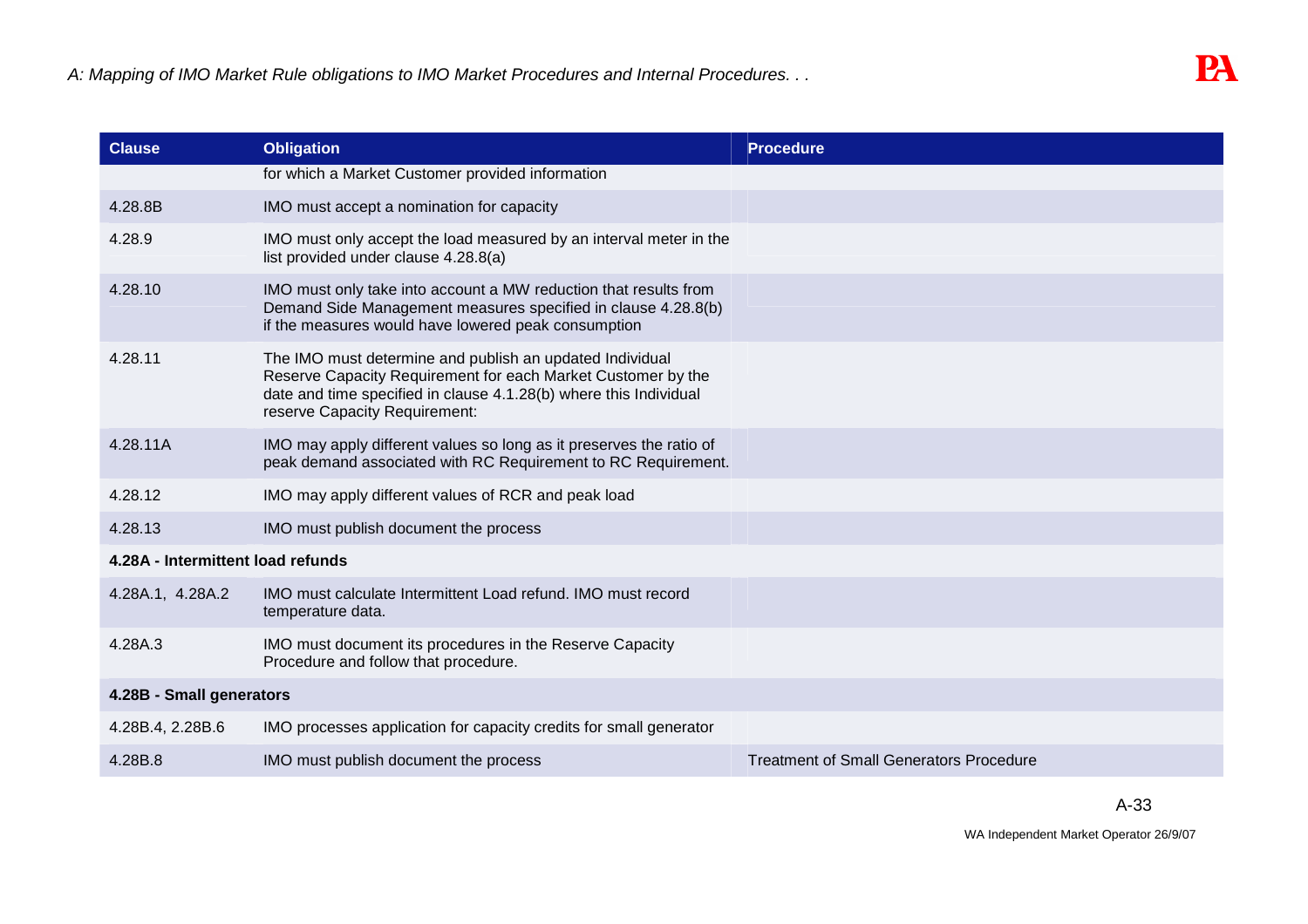| <b>Clause</b>     | <b>Obligation</b>                                        | <b>Procedure</b> |
|-------------------|----------------------------------------------------------|------------------|
| 4.29 - Settlement |                                                          |                  |
| 4.29.3            | IMO prepares monthly RC settlement data                  |                  |
| 4.29.4            | IMO must adjust quantities specified in clause 4.29.3(d) |                  |

# **A.5 CHAPTER 5 NETWORK CONTROL SERVIVES PROCUREMENT**

| <b>Clause</b>                  | <b>Obligation</b>                                                                                                                                      | <b>Procedure</b>                                        |  |
|--------------------------------|--------------------------------------------------------------------------------------------------------------------------------------------------------|---------------------------------------------------------|--|
|                                | 5.1 - Obligations and definitions                                                                                                                      |                                                         |  |
| 5.1.3                          | IMO must not enter into Network Control Service Contract except<br>following tender process or with approval of Minister (for Market<br>Commencement). |                                                         |  |
| 5.1.4                          | IMO must seek to carry out expression of interest and other<br>processes in a way that minimises its costs                                             |                                                         |  |
| 5.2 - Procurement requirements |                                                                                                                                                        |                                                         |  |
| 5.2.2                          | IMO may extend the contracted period                                                                                                                   |                                                         |  |
| 5.2.3                          | IMO calls for Expressions of Interest for Network Control Service                                                                                      | Network Control Service Procedure (market), section 1.2 |  |
| 5.2.6                          | IMO notifies NO and respondents of outcome of EOI                                                                                                      |                                                         |  |
| 5.2.7                          | IMO publishes need for a tender                                                                                                                        | Network Control Service Procedure (market), section 1.2 |  |
| 5.3 - NCS certification        |                                                                                                                                                        |                                                         |  |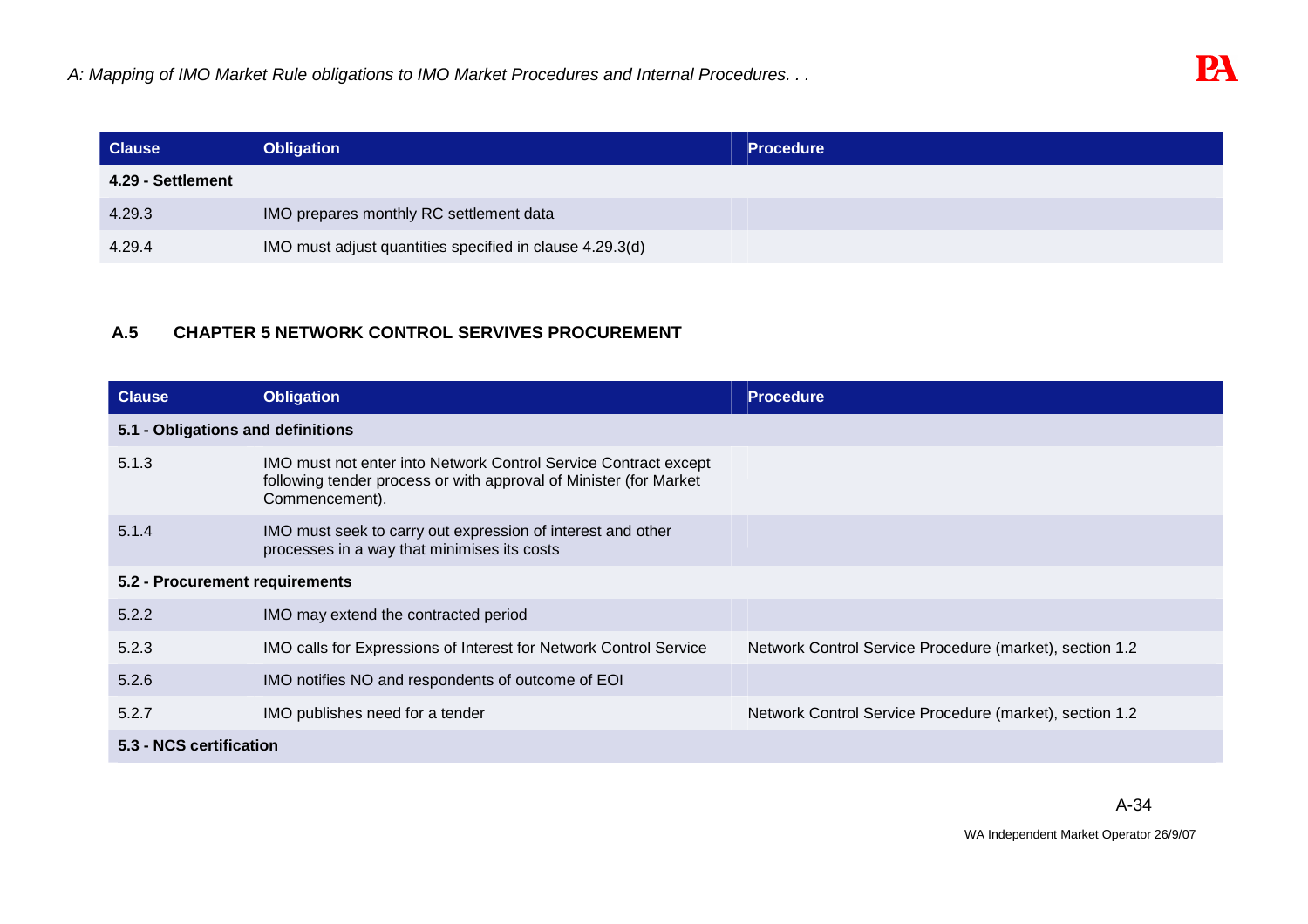| <b>Clause</b>                | <b>Obligation</b>                                                                                                      | <b>Procedure</b>                                           |                |
|------------------------------|------------------------------------------------------------------------------------------------------------------------|------------------------------------------------------------|----------------|
| 5.3.6                        | IMO certifies Network Control Service or rejects                                                                       | Network Control Service Procedure (market), section 2.2.13 |                |
| 5.3.9                        | IMO must publish document the process                                                                                  | Network Control Service Procedure (market)                 |                |
| 5.4 - NCS tenders            |                                                                                                                        |                                                            |                |
| 5.4.1                        | IMO publishes timeline for certification and tender process                                                            | Network Control Service Procedure (market), section 3.2.1  |                |
| 5.4.3                        | <b>IMO</b> issues invitation to tender                                                                                 | Network Control Service Procedure (market), section 3.2.3  |                |
| 5.4.8                        | IMO must seek to achieve lowest total cost of tenders                                                                  | Network Control Service Procedure (market), section 3.2.7  |                |
| 5.4.9                        | IMO must accept tender in relation to entire quantity offered                                                          | Network Control Service Procedure (market), section 3.2.11 |                |
| 5.4.10                       | IMO informs NO and tenders of tender outcome                                                                           | Network Control Service Procedure (market), section 3.2.5  |                |
| 5.4.11                       | IMO must execute network control service contract                                                                      | Network Control Service Procedure (market), section 3.2.13 |                |
| 5.4.14                       | IMO must document procedure it followed in carrying out Network<br>Control Service Procedure and follow that procedure | <b>Network Control Service Procedure</b>                   |                |
| 5.5 - Contract conditions    |                                                                                                                        |                                                            |                |
| 5.5.1                        | IMO develops a standard form Network Control Service contract                                                          | Network Control Service Procedure (market), section 4.1    |                |
| 5.5.2                        | IMO must consult with SM                                                                                               |                                                            | $\overline{0}$ |
| 5.5.4                        | IMO must consult with SM                                                                                               | Network Control Service Procedure (market), section 4.3    |                |
| 5.6 - NCS control compliance |                                                                                                                        |                                                            |                |
| 5.6.1                        | Testing processes etc to be defined in the contract                                                                    |                                                            |                |
| 5.6.2                        | IMO and SM must follow procedures in the contract                                                                      |                                                            |                |
| 5.6.3                        | Procedure to be followed after failure of a NCS                                                                        |                                                            |                |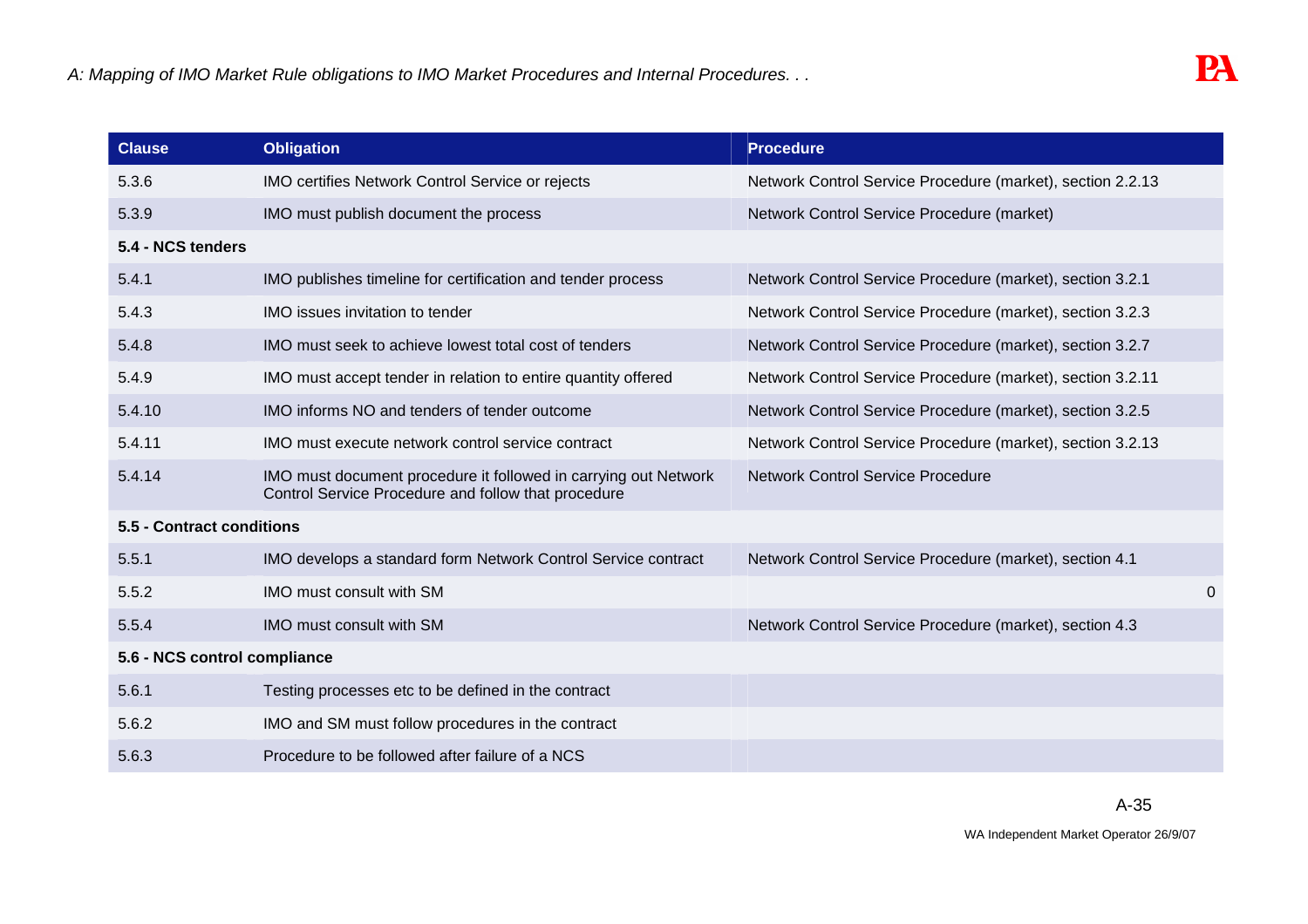| <b>Clause</b>              | <b>Obligation</b>                                                                                         | <b>Procedure</b>                                      |  |
|----------------------------|-----------------------------------------------------------------------------------------------------------|-------------------------------------------------------|--|
| 5.7 - NCS dispatch         |                                                                                                           |                                                       |  |
| 5.7.1                      | IMO must provide SM with details of network control service<br>contract                                   |                                                       |  |
| 5.8 - NCS contract payment |                                                                                                           |                                                       |  |
| 5.8.2                      | IMO must pay Market Participant the monthly Network Control<br>Service Contract payment as per Chapter 9. |                                                       |  |
| 5.8.4                      | IMO bills NO for estimated cost of tender process                                                         | Network Control Service Procedure (market), section 5 |  |
| 5.8.5 to 5.8.7             | IMO determines actual cost of tender and settles difference<br>between this and estimate with NO          | Network Control Service Procedure (market), section 5 |  |
| 5.9 - Settlement data      |                                                                                                           |                                                       |  |
| 5.9.1                      | IMO must provide information to settlement                                                                |                                                       |  |

# **A.6 CHAPTER 6 THE ENERGY MARKET**

| <b>Clause</b>           | <b>Obligation</b>                                                                 | <b>Procedure</b>                                                 |
|-------------------------|-----------------------------------------------------------------------------------|------------------------------------------------------------------|
|                         | 6.2 - Bilateral Submission Timetable and Process                                  |                                                                  |
| 6.2.2, 6.2.2A           | Standing Bilateral Submission and revised Standing Bilateral<br>Submission        | Daily Operations Procedure Manual, section 1.3.3 step 1 & step 2 |
| 6.2.3, 6.2.4C,<br>6.2.8 | IMO must communicate Bilateral Submission quantities and confirm<br>cancellations | Daily Operations Procedure Manual, section 1.3.3 step 2 & step 3 |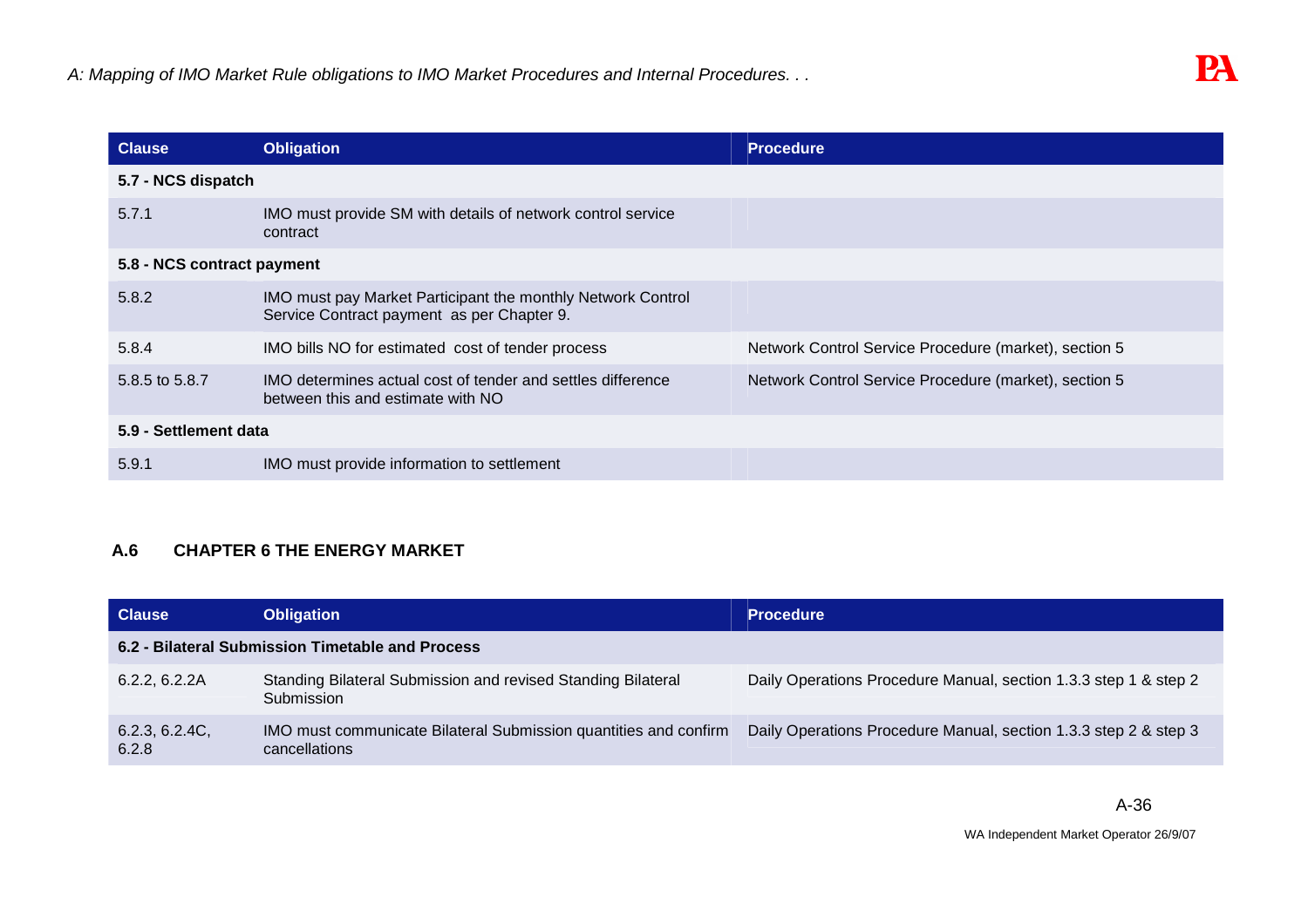| <b>Clause</b>                                              | <b>Obligation</b>                                                                                                                 | <b>Procedure</b>                                                                                        |  |
|------------------------------------------------------------|-----------------------------------------------------------------------------------------------------------------------------------|---------------------------------------------------------------------------------------------------------|--|
| 6.2A - Standing Bilateral Submission Timetable and Process |                                                                                                                                   |                                                                                                         |  |
| 6.2A.2, 6.2.8                                              | IMO must communicate acceptance of data, and confirm any<br>cancellation                                                          | Daily Operations Procedure Manual, section 1.3.6 step 2                                                 |  |
| 6.2A.5                                                     | IMO must communicate acceptance of data, and confirm any<br>cancellation                                                          |                                                                                                         |  |
|                                                            | 6.3A - Information to Support the Bilateral and STEM Submission Process                                                           |                                                                                                         |  |
| 6.3A.1.a                                                   | IMO must publish Load forecasts                                                                                                   | Daily Operations Procedure Manual, section 1.3.2 step 2                                                 |  |
| 6.3A.1.b                                                   | IMO must publish Information to support STEM                                                                                      | Daily Operations Procedure Manual, section 1.3.3 step 3                                                 |  |
| 6.3A.2, 6.3A3                                              | IMO must calculate, publish and update Participant and facility<br>limits, capacity credits, energy to be called on, outages, etc | Daily Operations Procedure Manual, section 1.3.2 step 5                                                 |  |
| 6.3A.4                                                     | IMO must update its calculations and release them                                                                                 | Daily Operations Procedure Manual, section 1.3.2 step 5                                                 |  |
|                                                            | 6.3B - STEM Submissions and Timetable Process                                                                                     |                                                                                                         |  |
| 6.3B.1A,                                                   | If IMO holds standing STEM submission it must make it the STEM<br>submission.                                                     | Daily Operations Procedure Manual, section 1.3.4 step 1 NOTE:<br>wrong rule number written in procedure |  |
| 6.3B.1B                                                    | IMO must adjust standing STEM submission to make it valid.                                                                        | Daily Operations Procedure Manual, section 1.3.2 step 4                                                 |  |
| 6.3B.3                                                     | IMO must communicate with Market Participant when data<br>received                                                                | Daily Operations Procedure Manual, section 1.3.4 step 2                                                 |  |
| 6.3B.7B                                                    | IMO must confirm any cancellation and remove relevant data                                                                        | Daily Operations Procedure Manual, section 1.3.4 step 2                                                 |  |
| 6.3B.8                                                     | Where no stem submission accepted, IMO must record that none<br>received                                                          |                                                                                                         |  |
| 6.3C - Standing STEM Submission Timetable Process          |                                                                                                                                   |                                                                                                         |  |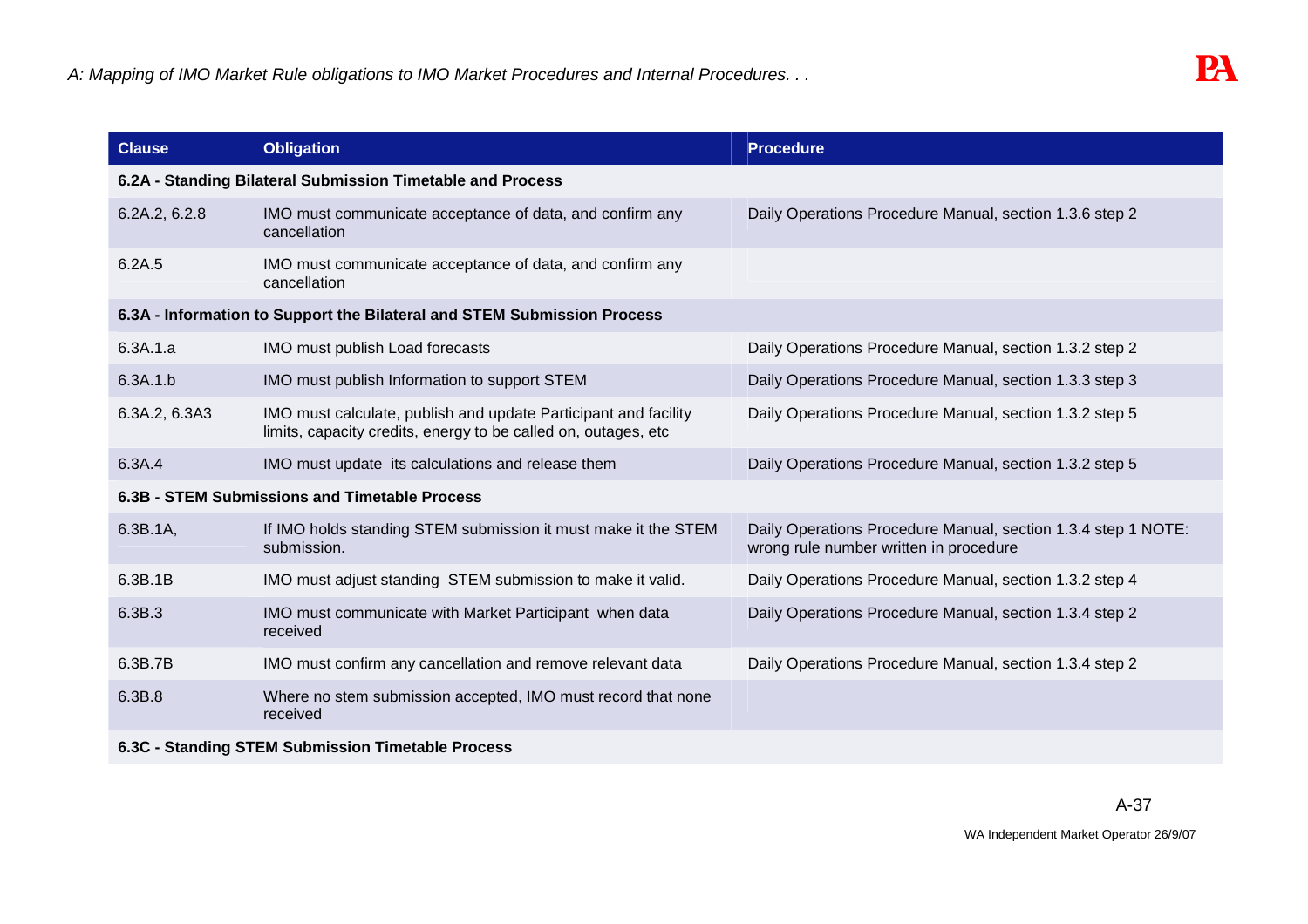| <b>Clause</b>                                        | <b>Obligation</b>                                                                                                                               | <b>Procedure</b>                                        |
|------------------------------------------------------|-------------------------------------------------------------------------------------------------------------------------------------------------|---------------------------------------------------------|
| 6.3C.3                                               | IMO must communicate to MP whether it accepts standing STEM<br>submission data, and revise the data if accepted                                 | Daily Operations Procedure Manual, section 1.3.4 step 2 |
| 6.3C.6C                                              | IMO must confirm cancellation and remove relevant data                                                                                          | Daily Operations Procedure Manual, section 1.3.4 step 2 |
|                                                      | 6.4 - The STEM Auction Timetable and Process                                                                                                    |                                                         |
| 6.4.1                                                | IMO must run STEM auction and determine results                                                                                                 | Daily Operations Procedure Manual, section 1.3.4 step 4 |
| 6.4.2                                                | IMO informs SM of net contract positions                                                                                                        | Daily Operations Procedure Manual, section 1.3.4 step 5 |
| 6.4.3                                                | IMO sends STEM results to market participants                                                                                                   | Daily Operations Procedure Manual, section 1.3.4 step 5 |
| 6.4.5                                                | IMO must follow up if participant does not acknowledge receipt of<br><b>STEM</b> results                                                        |                                                         |
| 6.5 - Resource Plan Submission Timetable and Process |                                                                                                                                                 |                                                         |
| 6.5.2                                                | IMO must communicate whether it accepts data and if it does,<br>revise the Resource Plan Submission                                             | Daily Operations Procedure Manual, section 1.3.5 step 2 |
| 6.5.3                                                | IMO receive by email or fax                                                                                                                     | Daily Operations Procedure Manual, section 1.3.5 step 2 |
| 6.5.4                                                | IMO must prepare Default Resource Plan                                                                                                          | Daily Operations Procedure Manual, section 1.3.5 step 1 |
|                                                      | 6.5A - Balancing Data Submission Process and Timetable                                                                                          |                                                         |
| 6.5A.1A                                              | Where IMO holds standing Balancing Data that conforms, it must<br>make it the Balancing Data Submission for the Trading Day                     |                                                         |
| 6.5A2                                                | IMO must communicate with Market Participant as to whether<br>Submission accepted                                                               |                                                         |
| 6.5C.2                                               | IMO must communicate with Market Participant as to whether it<br>accepts received data and must revise the Standing Resource Plan<br>Submission |                                                         |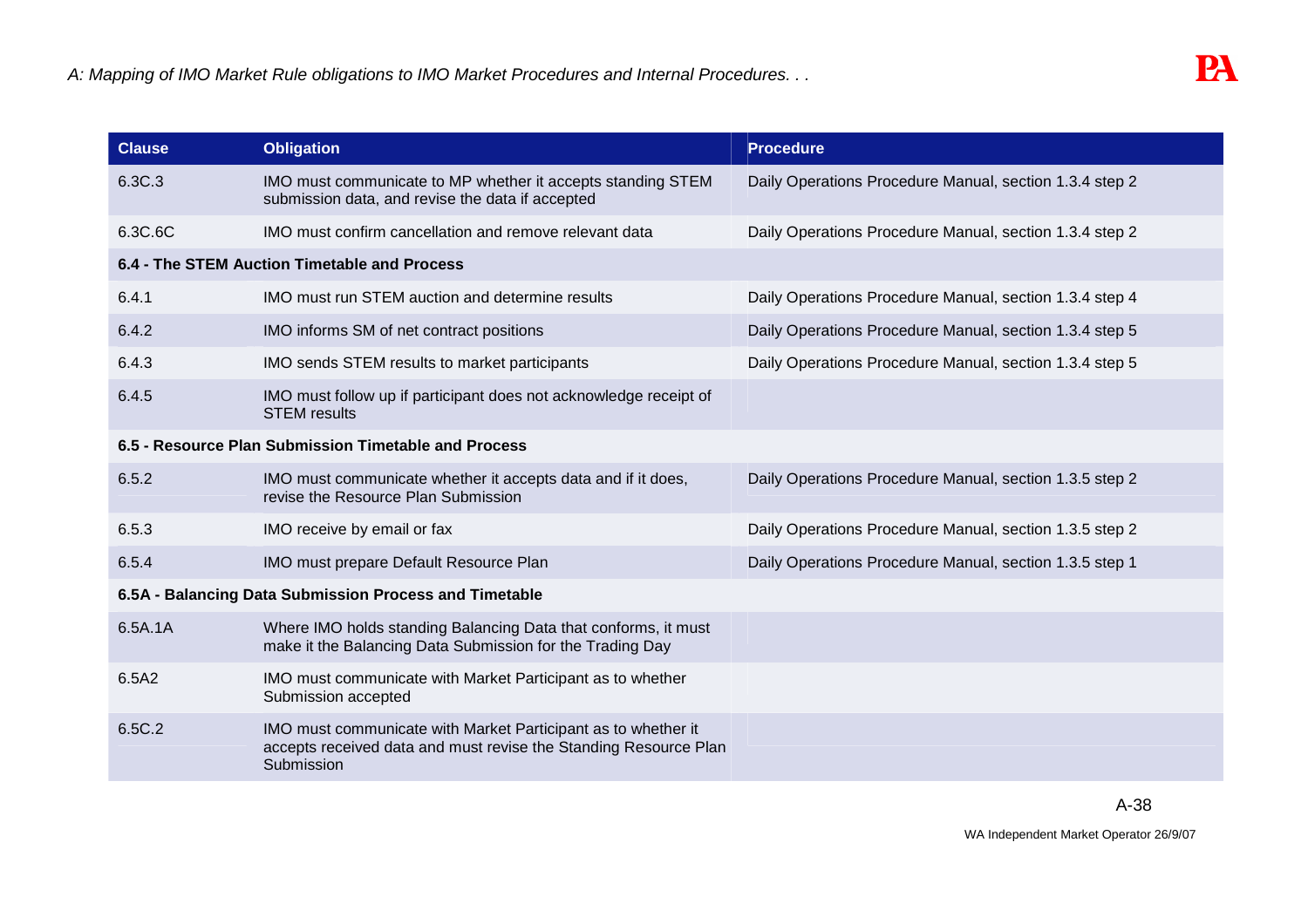| <b>Clause</b>                  | <b>Obligation</b>                                                                                                         | <b>Procedure</b> |
|--------------------------------|---------------------------------------------------------------------------------------------------------------------------|------------------|
| 6.5C.3                         | Applies only for that day                                                                                                 |                  |
| 6.5C.5                         | IMO must confirm any cancellation of Standing Resource Plan<br>Submission and remove the relevant data                    |                  |
|                                | 6.6 - Format of STEM Submission and Standing STEM Submission Data                                                         |                  |
| 6.6.10, 6.6.11                 | IMO must assess an application for a Scheduled Generator to be<br>treated as dual-fuel capable and notify decision        |                  |
| 6.6.12                         | IMO must notify a Market Participant if it does not approve a dual-<br>fuel application                                   |                  |
| 6.9 - The STEM Auction Process |                                                                                                                           |                  |
| 6.9.1                          | IMO must run STEM auction each Trading day                                                                                |                  |
| 6.9.3                          | IMO must determine STEM offers and bids                                                                                   |                  |
| 6.9.4                          | IMO must not determine a STEM offers bids or price curves for a<br>Market Participant that has not made a STEM submission |                  |
| 6.9.5                          | IMO must determine aggregate STEM bid curve                                                                               |                  |
| 6.9.6                          | IMO must determine aggregate STEM offer curve                                                                             |                  |
| 6.9.7                          | IMO will determine STEM Clearing Price                                                                                    |                  |
| 6.9.8                          | IMO will determine STEM Clearing Quantity                                                                                 |                  |
| 6.9.9, 6.9.10                  | IMO must schedule all STEM bid price-quantity pairs.                                                                      |                  |
| 6.9.11, 6.9.12                 | IMO must schedule all STEM offer price-quantity pairs.                                                                    |                  |
| 6.10 - Suspension of the STEM  |                                                                                                                           |                  |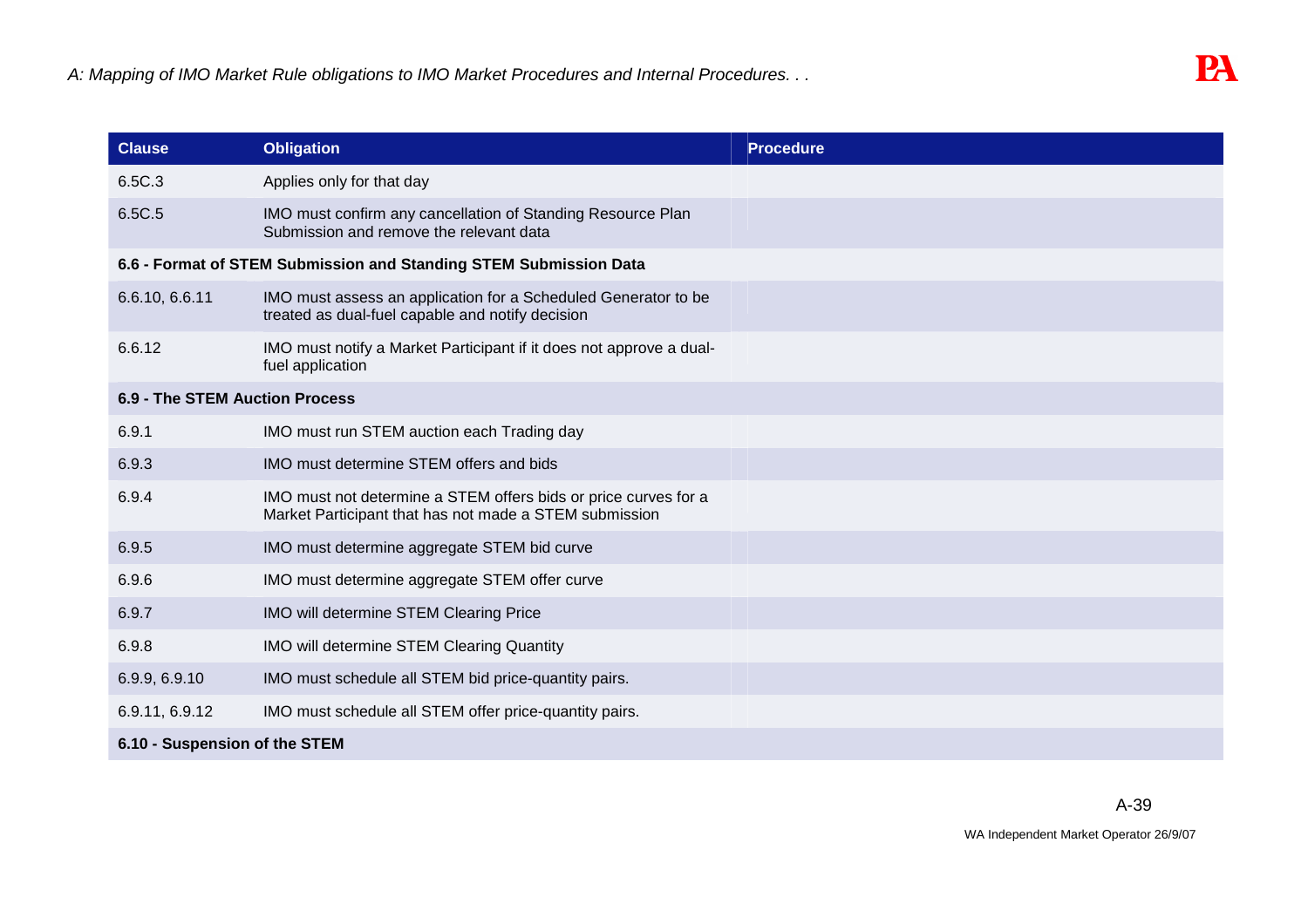| <b>Clause</b>                          | <b>Obligation</b>                                                                                                                    | <b>Procedure</b>                                        |
|----------------------------------------|--------------------------------------------------------------------------------------------------------------------------------------|---------------------------------------------------------|
| 6.10.1                                 | IMO must suspend the STEM auction for a Trading Interval                                                                             | Operational Contingency Procedure Manual, section 1.1   |
| 6.10.2                                 | No one can buy or sell, no price set                                                                                                 | Operational Contingency Procedure Manual, section 2.3   |
| 6.12 - The Dispatch Merit Order        |                                                                                                                                      |                                                         |
| 6.12.1                                 | IMO produces dispatch merit orders                                                                                                   | Daily Operations Procedure Manual, section 1.3.5 step 4 |
|                                        | 6.14 - Calculation of MCAP, UDAP and DDAP                                                                                            |                                                         |
| 6.14.1                                 | IMO must calculate and publish MCAP, UDAP and DDAP                                                                                   | Daily Operations Procedure Manual, section 1.3.7 step 3 |
| 6.14.2(a)                              | IMO must determine MCAP as the value for the equivalent Trading<br>Interval                                                          | Daily Operations Procedure Manual, section 1.3.7 step 3 |
| 6.16 - Metering Schedule               |                                                                                                                                      |                                                         |
| 6.16.1                                 | IMO must determine the meter schedule                                                                                                |                                                         |
| 6.17 - Balancing Settlement Quantities |                                                                                                                                      |                                                         |
| 6.17.1                                 | IMO must determine Deviation Quantities and Dispatch Instruction<br>Payment in accordance with clause 17                             |                                                         |
| 6.18 - Commitment Compensation         |                                                                                                                                      |                                                         |
| 6.18.1                                 | IMO will pay Commitment Compensation to a Market Participant                                                                         |                                                         |
| 6.19 - Market Advisories               |                                                                                                                                      |                                                         |
| 6.19.2, 6.19.3                         | IMO must issue a Market Advisory for future potential events that<br>will or are likely to significantly impact on market operations |                                                         |
| 6.19.4                                 | Withdrawal of market advisory                                                                                                        |                                                         |
| 6.19.6                                 | Market Advisory must contain certain things                                                                                          |                                                         |

A-40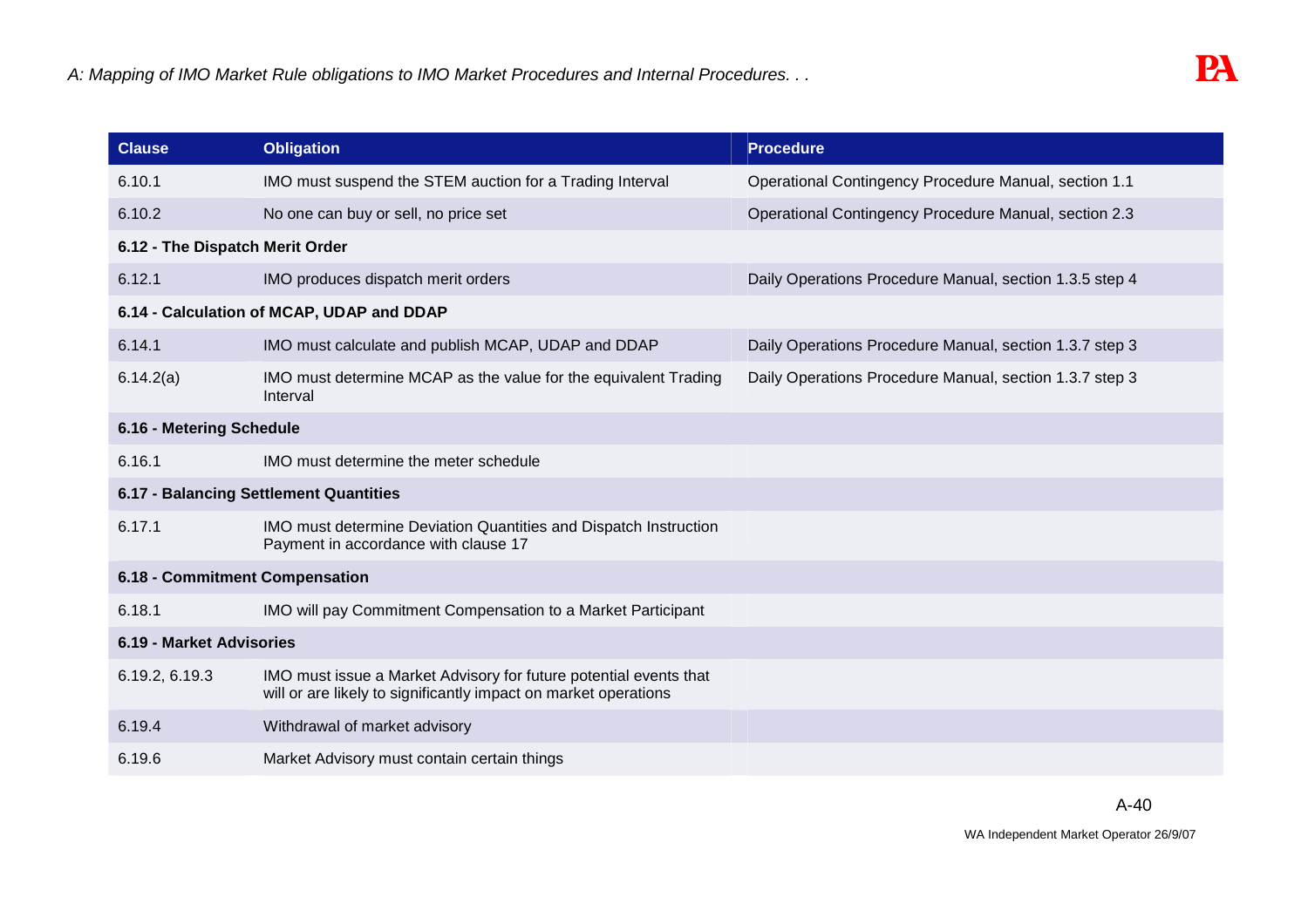| <b>Clause</b>              | <b>Obligation</b>                                           | <b>Procedure</b>                                |  |
|----------------------------|-------------------------------------------------------------|-------------------------------------------------|--|
| 6.19.10                    | IMO must follow any documented Contingency Market Procedure |                                                 |  |
| 6.20 - Energy Price Limits |                                                             |                                                 |  |
| 6.20.2                     | Maximum STEM Price updated annually                         | Monthly Operating Procedure Manual, section 1.2 |  |
| 6.20.3                     | Alternative Maximum STEM Price updated monthly              | Monthly Operating Procedure Manual, section 1.2 |  |
|                            |                                                             |                                                 |  |

### **A.7 CHAPTER 7 DISPATCH**

| <b>Clause</b>             | <b>Obligations</b>                                                                                        | <b>Procedure</b>                                        |  |
|---------------------------|-----------------------------------------------------------------------------------------------------------|---------------------------------------------------------|--|
| <b>7.2 Load Forecasts</b> |                                                                                                           |                                                         |  |
| 7.2.3C                    | IMO must arrange for SM to provide Load Forecast and Loss<br>Factors information by extended deadline     | Daily Operations Procedure Manual, section 1.3.2 step 1 |  |
| 7.2.3D                    | IMO must confirm receipt of submissions from SM (forecasts and<br>ancillary service)                      | Daily Operations Procedure Manual, section 1.3.2 step 1 |  |
| 7.3 - Outages             |                                                                                                           |                                                         |  |
| 7.3.6                     | IMO must arrange for SM to provide information about outages by<br>extended deadline                      | Daily Operations Procedure Manual, section 1.3.3 step 3 |  |
| 7.3.7                     | IMO must confirm receipt of submissions from SM (outage)                                                  | Daily Operations Procedure Manual, section 1.3.3 step 3 |  |
| 7.4 - Resource Plans      |                                                                                                           |                                                         |  |
| 7.4.1                     | IMO provides SM with resource plans                                                                       |                                                         |  |
| 7.4.3                     | If no confirmation from SM (resource plans), IMO contact SM and<br>apply alternative communication method |                                                         |  |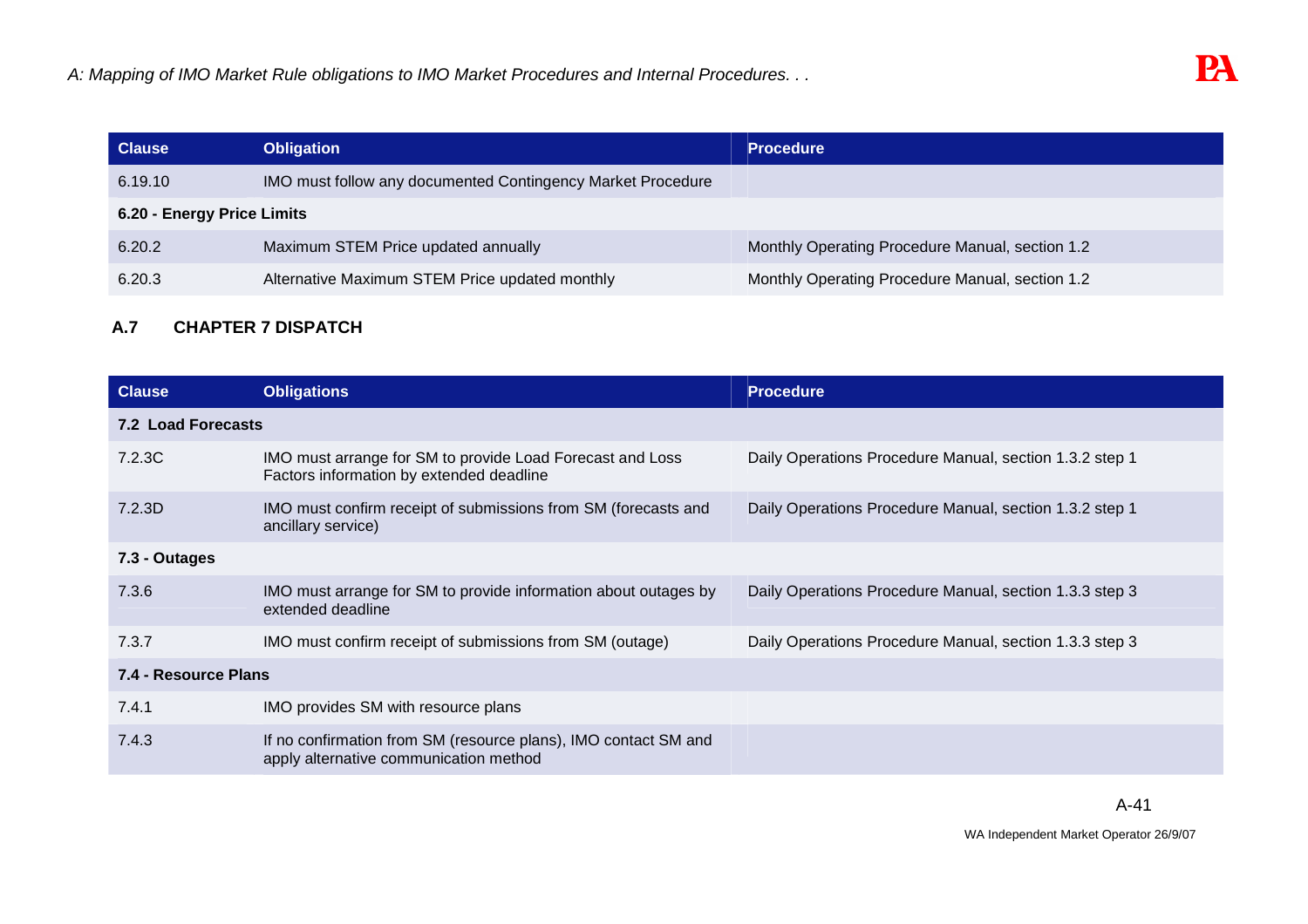| <b>Clause</b>                                     | <b>Obligations</b>                                                                                              | <b>Procedure</b>                                                                                                                                       |
|---------------------------------------------------|-----------------------------------------------------------------------------------------------------------------|--------------------------------------------------------------------------------------------------------------------------------------------------------|
| 7.5 - Dispatch Merit Orders and Fuel Declarations |                                                                                                                 |                                                                                                                                                        |
| 7.5.1                                             | IMO provides SM with dispatch merit orders                                                                      | Daily Operations Procedure Manual, section 1.3.5 step 4 NOTE:<br>manual refers to incorrect section in Rules                                           |
| 7.5.3                                             | If no confirmation from SM (dispatch merit orders) IMO contact SM<br>and apply alternative communication method | Daily Operations Procedure Manual, section 1.3.5 step 4 NOTE:<br>manual refers to incorrect section in Rules                                           |
| 7.6 - The Dispatch Criteria                       |                                                                                                                 |                                                                                                                                                        |
| 7.6.10                                            | IMO provides SM with details of Reserve Capacity Obligations                                                    | Daily Operations Procedure Manual, section 1.3.8 step 2 NOTE:<br>this talks of 'pushing data to settlement', is this providing SM with<br>the details? |
| 7.6.11                                            | IMO provides SM with details of Supplementary Capacity Contracts                                                | Daily Operations Procedure Manual, section 1.3.8 step 2 NOTE:<br>this talks of 'pushing data to settlement', is this providing SM with<br>the details? |
|                                                   | 7.6A - Scheduling and Dispatch of the Electricity Generation Corporation                                        |                                                                                                                                                        |
| 7.6A.9                                            | SM must get IMO approval of confidential procedures                                                             |                                                                                                                                                        |
| 7.6A10                                            | Refusal criteria                                                                                                |                                                                                                                                                        |
| 7.12 - Status Reports                             |                                                                                                                 |                                                                                                                                                        |
| 7.12.2                                            | IMO publishes SM dispatch process report                                                                        |                                                                                                                                                        |
| 7.13 - Settlement and monitoring data             |                                                                                                                 |                                                                                                                                                        |
| 7.13.1                                            | No indication of action by the IMO if it does not receive S&M data                                              |                                                                                                                                                        |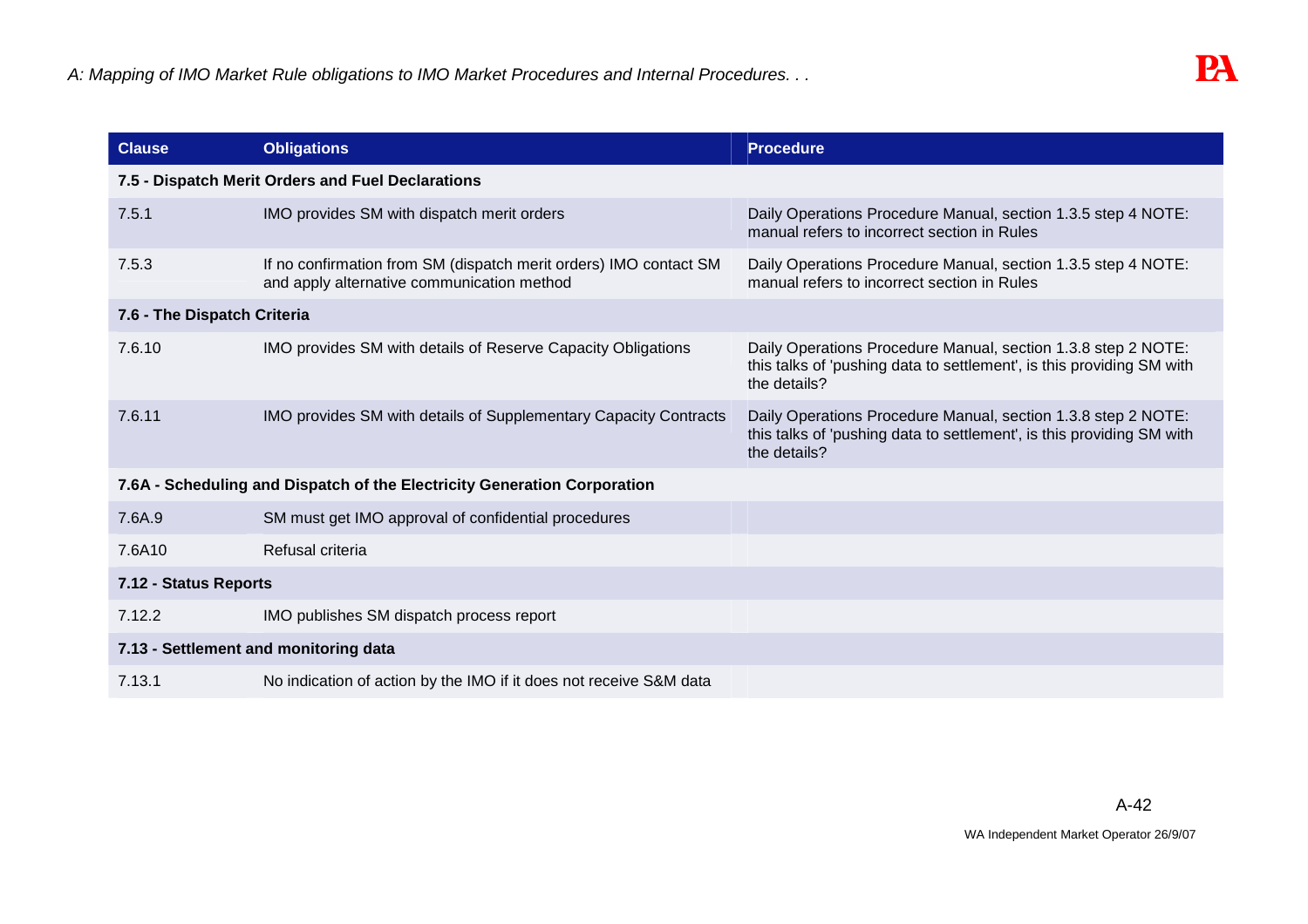### **A.8 CHAPTER 8 WHOLESALE MARKET METERING**

| <b>Clause</b>                          | <b>Obligation</b>                                                                       | <b>Procedure</b>                                                                                     |  |  |
|----------------------------------------|-----------------------------------------------------------------------------------------|------------------------------------------------------------------------------------------------------|--|--|
|                                        | 8.3 - Meter Registry                                                                    |                                                                                                      |  |  |
| 8.3.2                                  | IMO notifies MDA that it requires confirmation of meter data in<br>registration process | Nothing found although I would expect that this is covered in<br>Participant de/registration manuals |  |  |
| 8.3.4                                  | IMO must notify MDA if it registers /deregisters a facility                             | Nothing found although I would expect that this is covered in<br>Participant de/registration manuals |  |  |
| 8.3.6                                  | IMO must confirm receipt of MDA notification of changes                                 | Not found in Metering Procedure Manual                                                               |  |  |
| 8.3.7                                  | IMO must make alternative arrangements for submission of<br>information                 | Not found in Metering Procedure Manual                                                               |  |  |
| 8.4 - Meter Data Submission            |                                                                                         |                                                                                                      |  |  |
| 8.4.4                                  | IMO provides confirmation of receipt of metering data                                   | Done automatically by IT system?                                                                     |  |  |
| 8.4.5                                  | IMO must make alternative arrangements for submission of<br>information                 | Not found in Metering Proc Manual                                                                    |  |  |
|                                        | 8.5 - Notices of Disagreement and Disputed Meter Data                                   |                                                                                                      |  |  |
| 8.5.1                                  | IMO must inform MDA of notices of disagreements related to meter<br>data                | Not found in Metering Procedure Manual                                                               |  |  |
| 8.6 - Format of Meter Data Submissions |                                                                                         |                                                                                                      |  |  |
| 8.6.2                                  | IMO must document the format of meter data submissions in the<br>Settlement Procedure   | Not found in Metering Procedure Manual                                                               |  |  |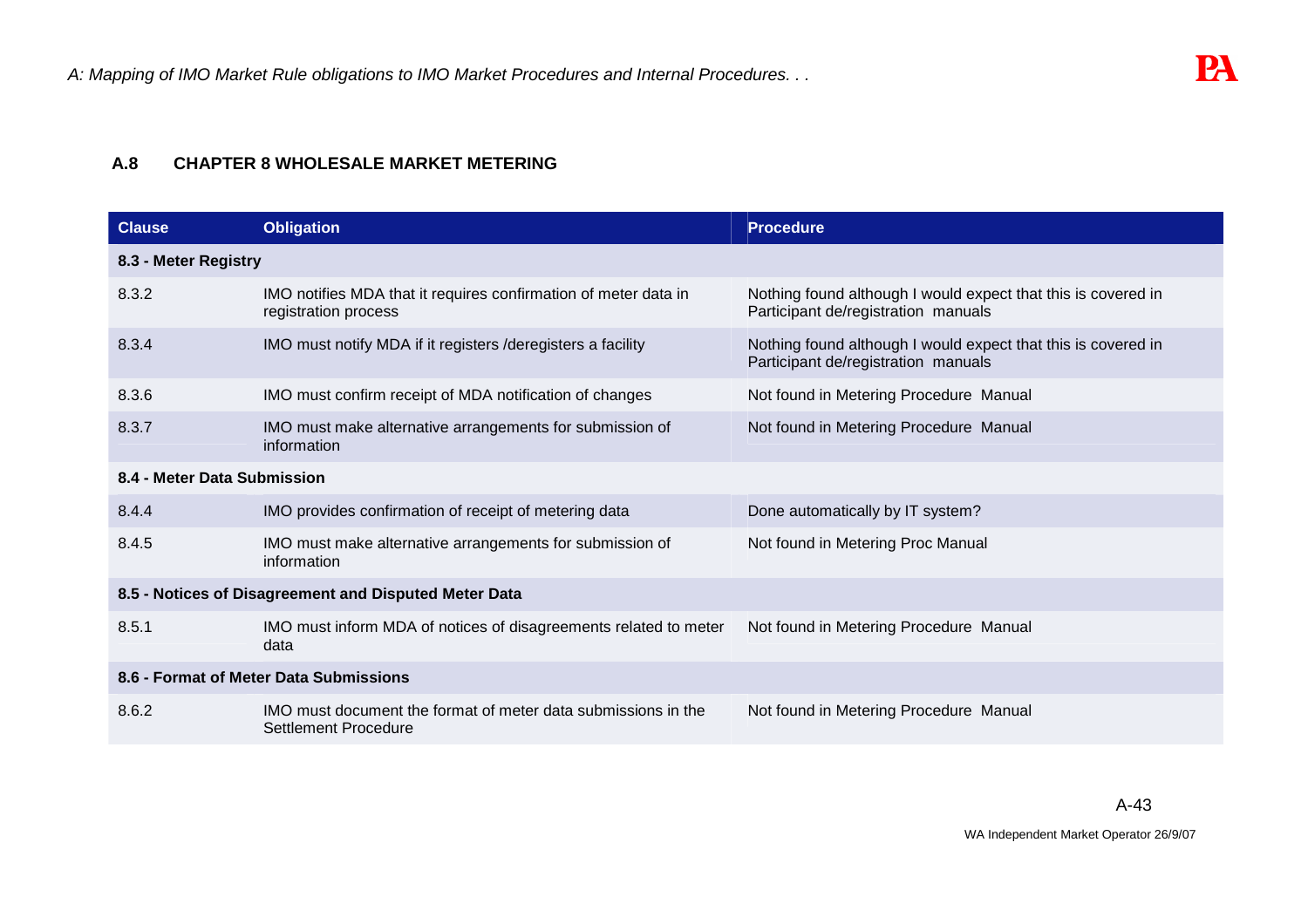#### **A.9 CHAPTER 9 SETTLEMENT**

| <b>Clause</b>                            | <b>Obligation</b>                                                                                                         | <b>Procedure</b>                           |  |
|------------------------------------------|---------------------------------------------------------------------------------------------------------------------------|--------------------------------------------|--|
| 9.1 - Settlement Conventions             |                                                                                                                           |                                            |  |
| 9.1.1                                    | IMO may declare that part of a Trading Day is to be treated as if<br>that part were a full Trading Day                    |                                            |  |
| 9.1.2 <sub>d</sub>                       | IMO must include in Settlement Statements and Invoices the<br>additional amounts contemplated by 9.1.2(c) (GST)           |                                            |  |
| 9.1.4                                    | IMO must perform all settlement calculations                                                                              |                                            |  |
| 9.2 - Settlement procedure               |                                                                                                                           |                                            |  |
| 9.2.1                                    | IMO must document the settlement procedure                                                                                |                                            |  |
| 9.3 - Data Collection                    |                                                                                                                           |                                            |  |
| 9.3.1                                    | IMO must use certain information in performing settlement<br>obligations                                                  | Settlement Procedure (market), section 1.7 |  |
| 9.3.3                                    | IMO must determine Metered Schedule for each Facility and Non-<br>Dispatchable Load for each Trading Interval.            | Settlement Procedure (market), section 1.7 |  |
| 9.3.4A                                   | IMO must determine a single Metered Schedule for a Trading<br>Interval for Non-Dispatchable Loads without interval meters | Settlement Procedure (market), section 1.7 |  |
| 9.3.7                                    | IMO must determine the Consumption Share (pm) for Market<br>Participant                                                   | Settlement Procedure (market), section 1.7 |  |
| 9.4 - Capacity Credit Allocation Process |                                                                                                                           |                                            |  |
| 9.4.2                                    | IMO must prescribe a Capacity Credit Allocation Submission form<br>and publish it on the Market Web Site                  |                                            |  |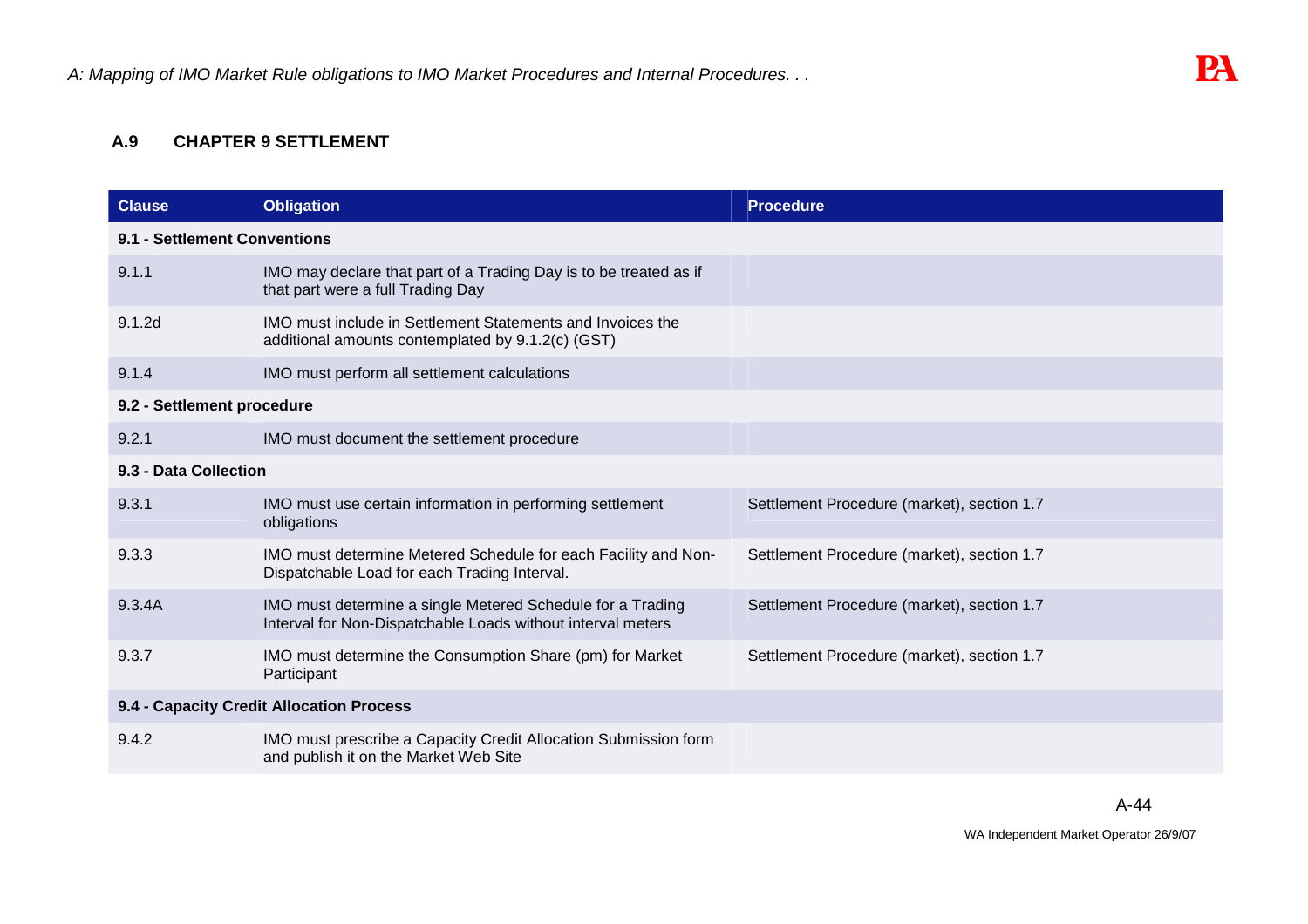| <b>Clause</b>                     | <b>Obligation</b>                                                                                                                                                          | <b>Procedure</b>                           |  |  |
|-----------------------------------|----------------------------------------------------------------------------------------------------------------------------------------------------------------------------|--------------------------------------------|--|--|
| 9.4.5                             | IMO confirms receipt of a Capacity Credit Allocation from a capacity<br>credit holder                                                                                      |                                            |  |  |
| 9.4.6                             | IMO must arrange for submitting Market Participant to provide valid<br>Capacity Credit Allocation by mutually agreed means                                                 |                                            |  |  |
| 9.4.7                             | IMO confirms receipt of a Capacity Credit Allocation from a capacity<br>credit holder                                                                                      |                                            |  |  |
| 9.4.8                             | IMO must accept a Capacity Credit Allocation Submission unless<br>inconsistent with the requirements of clause 9.5                                                         |                                            |  |  |
| 9.4.9                             | IMO must identify each Market Participant that has had more<br>Capacity Credits allocated to it than are required to cover its<br>Individual Reserve Capacity Requirement. |                                            |  |  |
| 9.4.10                            | IMO request participants to modify Capacity Credit allocation                                                                                                              |                                            |  |  |
| 9.4.12                            | <b>IMO revokes Capacity Credit Allocation</b>                                                                                                                              |                                            |  |  |
| 9.4.13                            | IMO must notify Market participants of capacity credits                                                                                                                    |                                            |  |  |
| 9.16 - Settlement Cycle Timelines |                                                                                                                                                                            |                                            |  |  |
| 9.16.1.a                          | <b>IMO</b> issues STEM settlement statements and invoices                                                                                                                  | Settlement Procedure (market), section 1.5 |  |  |
| 9.16.2.a                          | IMO must publish settlement cycle timeline                                                                                                                                 | Settlement Procedure Manual, section 1.1.5 |  |  |
| 9.16.2(b).i                       | Capacity Credit Allocation window opens                                                                                                                                    | Settlement Procedure (market), section 1.5 |  |  |
| $9.16.2(b)$ ii                    | <b>Capacity Credit Allocation window closes</b>                                                                                                                            | Settlement Procedure (market), section 1.5 |  |  |
| $9.16.2(b)$ iii                   | Deadline for IMO to contact participants who need to modify<br>allocations                                                                                                 | Settlement Procedure (market), section 1.5 |  |  |
| 9.16.2.b.iv                       | Deadline for participants to make modifications                                                                                                                            | Settlement Procedure (market), section 1.5 |  |  |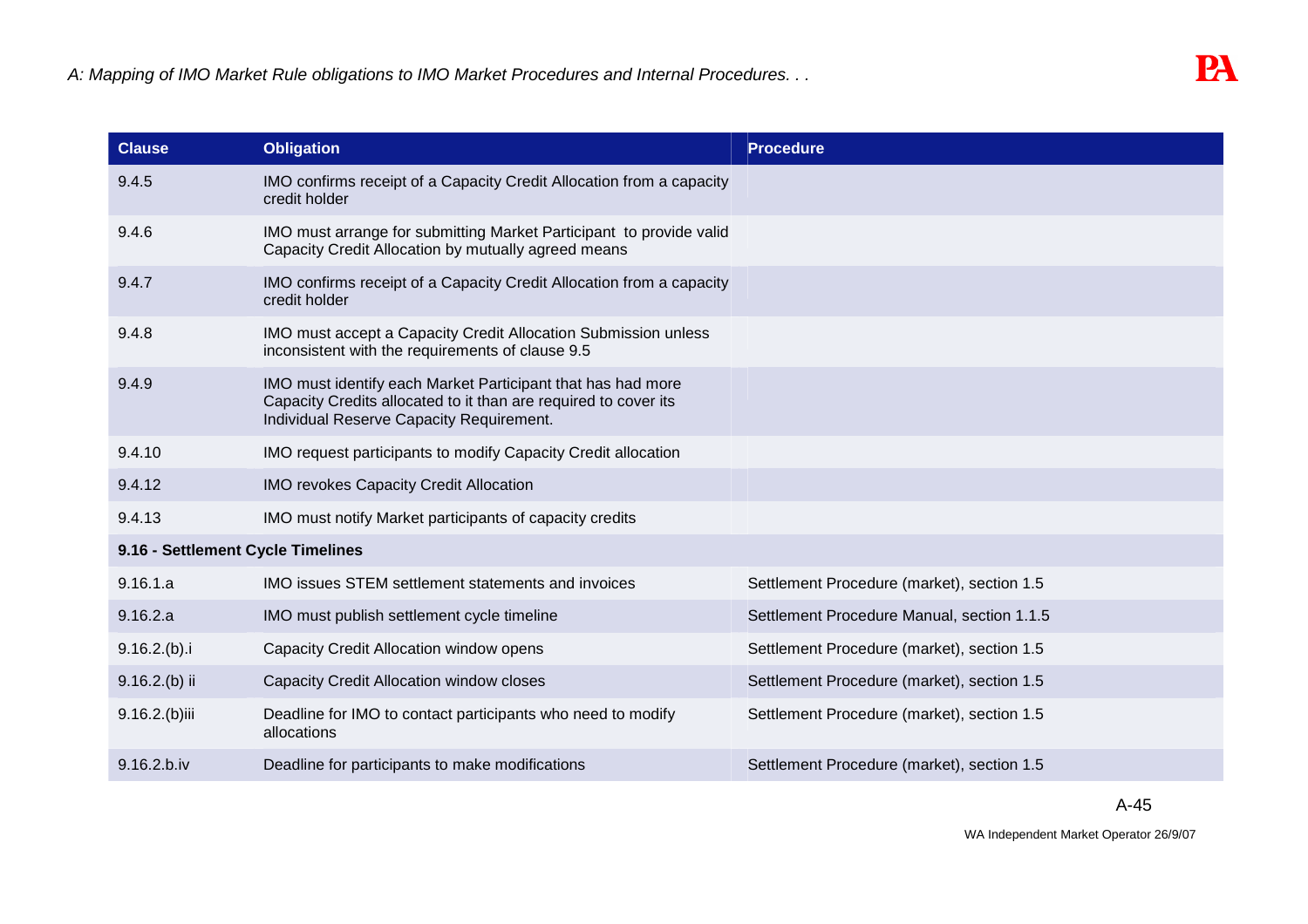| <b>Clause</b>                     | <b>Obligation</b>                                                                               | <b>Procedure</b>                           |  |  |
|-----------------------------------|-------------------------------------------------------------------------------------------------|--------------------------------------------|--|--|
| 9.16.2 b.v                        | Deadline for IMO to finalise reserve capacity allocations                                       | Settlement Procedure (market), section 1.5 |  |  |
| 9.16.2.c                          | Non-STEM Settlement Statement Date                                                              | Settlement Procedure (market), section 1.5 |  |  |
| 9.16.2.d                          | <b>Invoicing Date</b>                                                                           | Settlement Procedure (market), section 1.5 |  |  |
| 9.16.2.e                          | <b>Non-STEM Settlement Date</b>                                                                 | Settlement Procedure (market), section 1.5 |  |  |
| 9.16.2.f                          | Non-STEM Settlement Disagreement Deadline                                                       | Settlement Procedure (market), section 1.5 |  |  |
| 9.16.3                            | IMO must undertake settlement adjustments                                                       | Settlement Procedure (market), section 1.5 |  |  |
| 9.16.4                            | IMO must publish settlement adjustment dates                                                    | Settlement Procedure Manual, section 1.1.5 |  |  |
| 9.16.4.a                          | Commencement date for settlement adjustment                                                     | Settlement Procedure (market), section 1.5 |  |  |
| 9.16.4 b                          | The date of release of adjusted STEM and non-STEM settlement<br>statements                      | Settlement Procedure (market), section 1.5 |  |  |
| 9.16.4.c                          | The day that invoices reflecting adjusted statements released                                   | Settlement Procedure (market), section 1.5 |  |  |
| 9.16.4.d                          | Adjusted settlement statement settlement day                                                    | Settlement Procedure (market), section 1.5 |  |  |
| 9.16.4.e                          | Deadline for notice of disagreements on adjusted settlement                                     | Settlement Procedure (market), section 1.5 |  |  |
| 9.17 - STEM Settlement Statements |                                                                                                 |                                            |  |  |
| 9.19.1                            | IMO must recalculate amounts when undertaking an Adjustment<br><b>Process</b>                   | Settlement Procedure (market), section 1.5 |  |  |
| 9.19.2                            | IMO must record both values where data is modified and provide an<br>explanation                |                                            |  |  |
| 9.19.4                            | IMO may use current version of software to recalculate amounts as<br>part of Adjustment Process |                                            |  |  |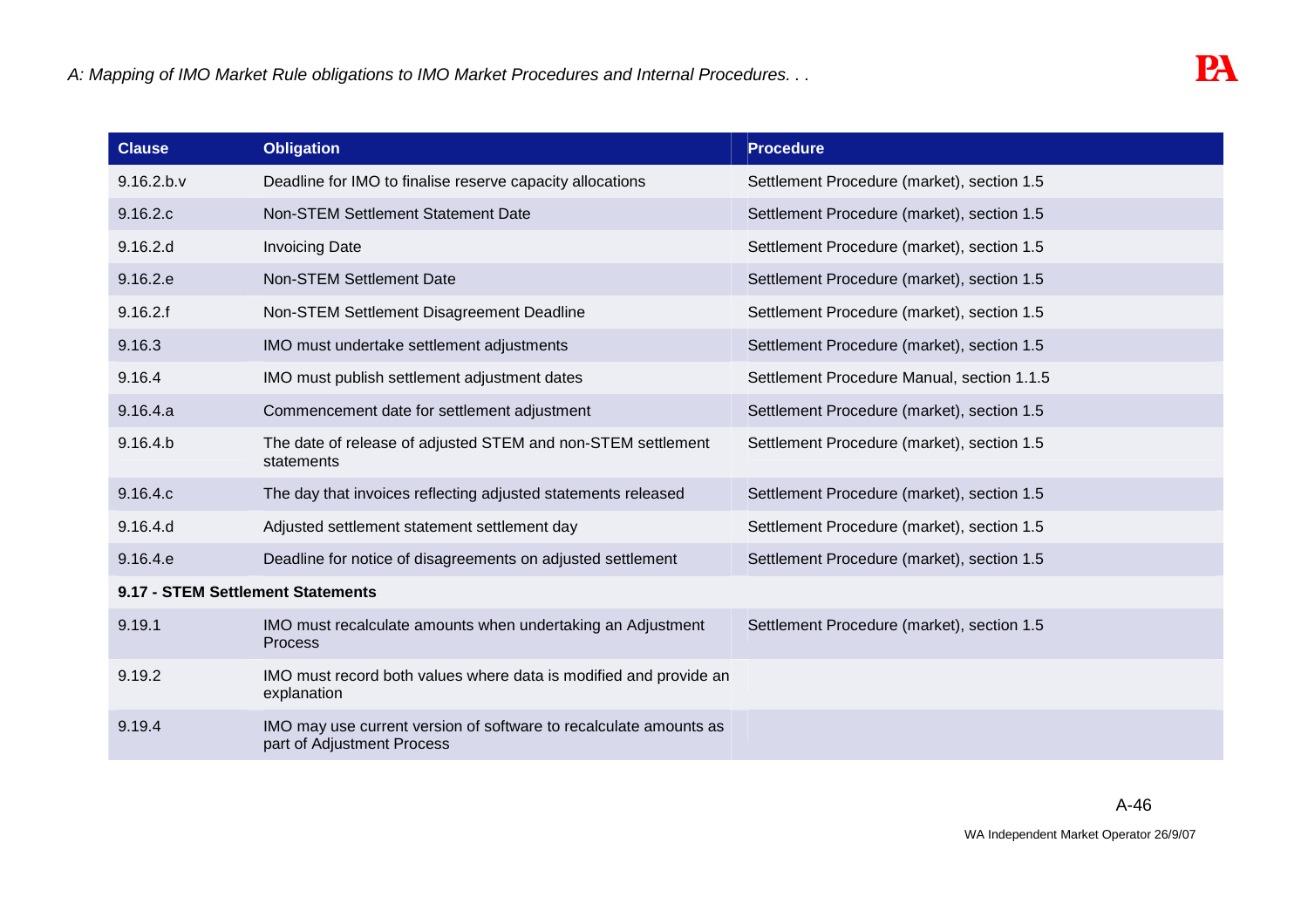| <b>Clause</b>                  | <b>Obligation</b>                                                                                                                                  | <b>Procedure</b>                             |  |  |  |
|--------------------------------|----------------------------------------------------------------------------------------------------------------------------------------------------|----------------------------------------------|--|--|--|
| 9.20 - Notices of Disagreement |                                                                                                                                                    |                                              |  |  |  |
| 9.20.2                         | IMO confirms receipt of notice of disagreement                                                                                                     | Settlement Procedure Manual, section 6.3.1.3 |  |  |  |
| 9.20.3                         | IMO makes alternative arrangement for submission of Notice of<br>Agreement                                                                         |                                              |  |  |  |
| 9.20.5                         | IMO passes on notice of disagreement to other parties                                                                                              |                                              |  |  |  |
| 9.20.5.c                       | IMO requires MDA or SM to investigate accuracy of item in dispute                                                                                  |                                              |  |  |  |
| 9.20.6                         | IMO must determine a value for any input or review calculations for<br>outputs of the settlement process                                           |                                              |  |  |  |
| 9.20.7                         | IMO must respond to party that raised notice of disagreement                                                                                       | Settlement Procedure Manual, section 6.5.4.1 |  |  |  |
| 9.22 - Invoicing and Payment   |                                                                                                                                                    |                                              |  |  |  |
| 9.22.1.                        | Invoices must be issued to Rule Participants by the IMO in<br>accordance with the timelines specified under clauses 9.16.1,<br>9.16.2, and 9.16.4. | Settlement Procedure Manual, section 4.5.1   |  |  |  |
| 9.22.3                         | IMO must maintain an account with an institution that meets the<br>requirements of clause 2.38.6(a)                                                |                                              |  |  |  |
| 9.22.4                         | IMO must nominate an ETF facility to be used for settlement                                                                                        |                                              |  |  |  |
| 9.22.8                         | IMO must pay participants                                                                                                                          |                                              |  |  |  |
| 9.22.9                         | IMO must establish a separate fund for Service Fee Settlement<br>Amounts                                                                           |                                              |  |  |  |
| 9.22.11                        | IMO may apply money from the separate fund to meet the costs<br>incurred in carrying out its functions and obligations.                            |                                              |  |  |  |
| 9.23 - Default                 |                                                                                                                                                    |                                              |  |  |  |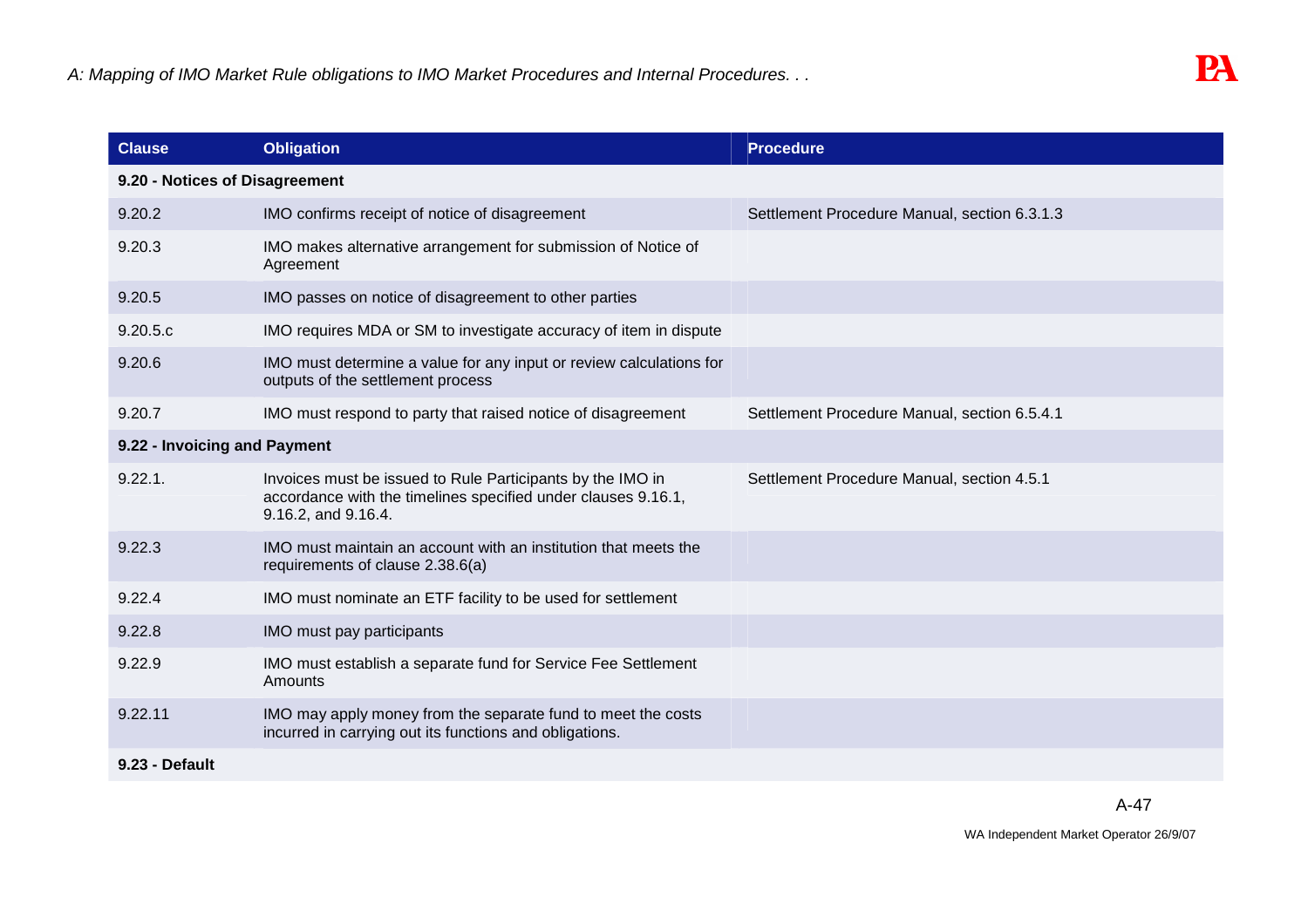| <b>Clause</b>                           | <b>Obligation</b>                                                                 | <b>Procedure</b>                                    |  |  |
|-----------------------------------------|-----------------------------------------------------------------------------------|-----------------------------------------------------|--|--|
| 9.23.4                                  | IMO issues cure notice                                                            |                                                     |  |  |
| 9.23.5                                  | IMO may extend deadline for remedying suspension event (major<br>event)           |                                                     |  |  |
| 9.23.6                                  | IMO may extend deadline for remedying suspension event (minor<br>event)           |                                                     |  |  |
| 9.23.7                                  | IMO may issue a suspension notice                                                 |                                                     |  |  |
| 9.24 - Settlement in Default Situations |                                                                                   |                                                     |  |  |
| 9.24.1                                  | IMO may draw down Credit Support                                                  | Operational Finance Procedure Manual, section 3.3.1 |  |  |
| 9.24.2.a                                | IMO may draw down Credit Support (where required to disgorge,<br>repay an amount) |                                                     |  |  |
| 9.24.2 b                                | Adjustment of Reconciliation Amount                                               |                                                     |  |  |
| 9.24.3                                  | IMO must apply funds according to specified hierarchy of payment                  | Operational Finance Procedure Manual, section 3.3.1 |  |  |
| 9.24.4                                  | IMO makes pro-rata payment of late payment (within 5 BDs)                         |                                                     |  |  |
| 9.24.5                                  | IMO must raise a default levy                                                     |                                                     |  |  |
| 9.24.6                                  | IMO notifies participants of their default levy                                   |                                                     |  |  |
| 9.24.8                                  | IMO completes payment                                                             |                                                     |  |  |
| 9.24.9                                  | IMO reallocates Default Levies raised during the financial year.                  |                                                     |  |  |
| 9.24.10                                 | IMO recovers shortfall after raising a Default Levy.                              |                                                     |  |  |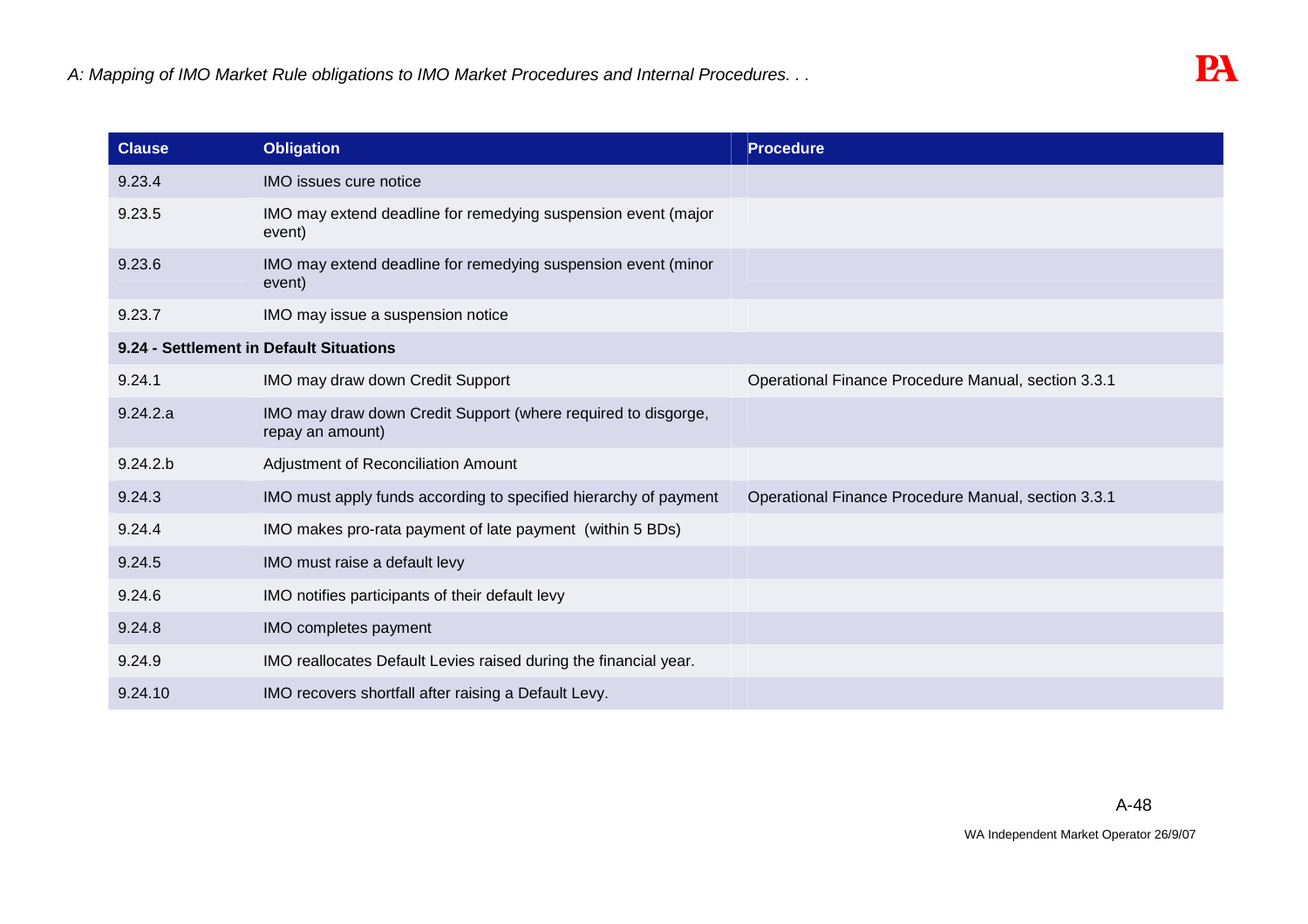## **A.10 CHAPTER 10 INFORMATION POLICY**

| <b>Clause</b>                                  | <b>Obligation</b>                                                                                                                       | <b>Procedure</b>                      |
|------------------------------------------------|-----------------------------------------------------------------------------------------------------------------------------------------|---------------------------------------|
| <b>10.1 Record Retention</b>                   |                                                                                                                                         |                                       |
| 10.1.1                                         | IMO must develop and publish a list of all information that<br>Market Participants must retain                                          |                                       |
| <b>10.2 Information Confidentiality Status</b> |                                                                                                                                         |                                       |
| 10.2.3                                         | IMO must have regard to the principles stated in clause 10.2.3                                                                          |                                       |
| 10.3.1                                         | <b>IMO</b> must maintain a Web Site                                                                                                     | MR10.5 - Publish to Web Procedure.doc |
| 10.3.5                                         | IMO must document protocols for SM and IMO to change the Web<br><b>Site</b>                                                             | MR10.5 - Publish to Web Procedure.doc |
| 10.4.1                                         | IMO must make information and documents available on application<br>by any person who is a member of the correct confidentiality class. |                                       |
| 10.5.1                                         | IMO must publish specified information as public information                                                                            |                                       |
| 10.6.1                                         | IMO must publish specified information as SWIS Restricted<br>information                                                                |                                       |
| 10.7.1                                         | IMO must publish specified information as Rule Participant<br>Restricted information                                                    |                                       |
| 10.8.1                                         | IMO must publish specified information as Rule Participant Dispatch<br>Restricted information                                           |                                       |
| 10.8.2                                         | IMO must set the confidentiality status of all EGC information as<br>Rule Participant Dispatch Restricted information                   |                                       |